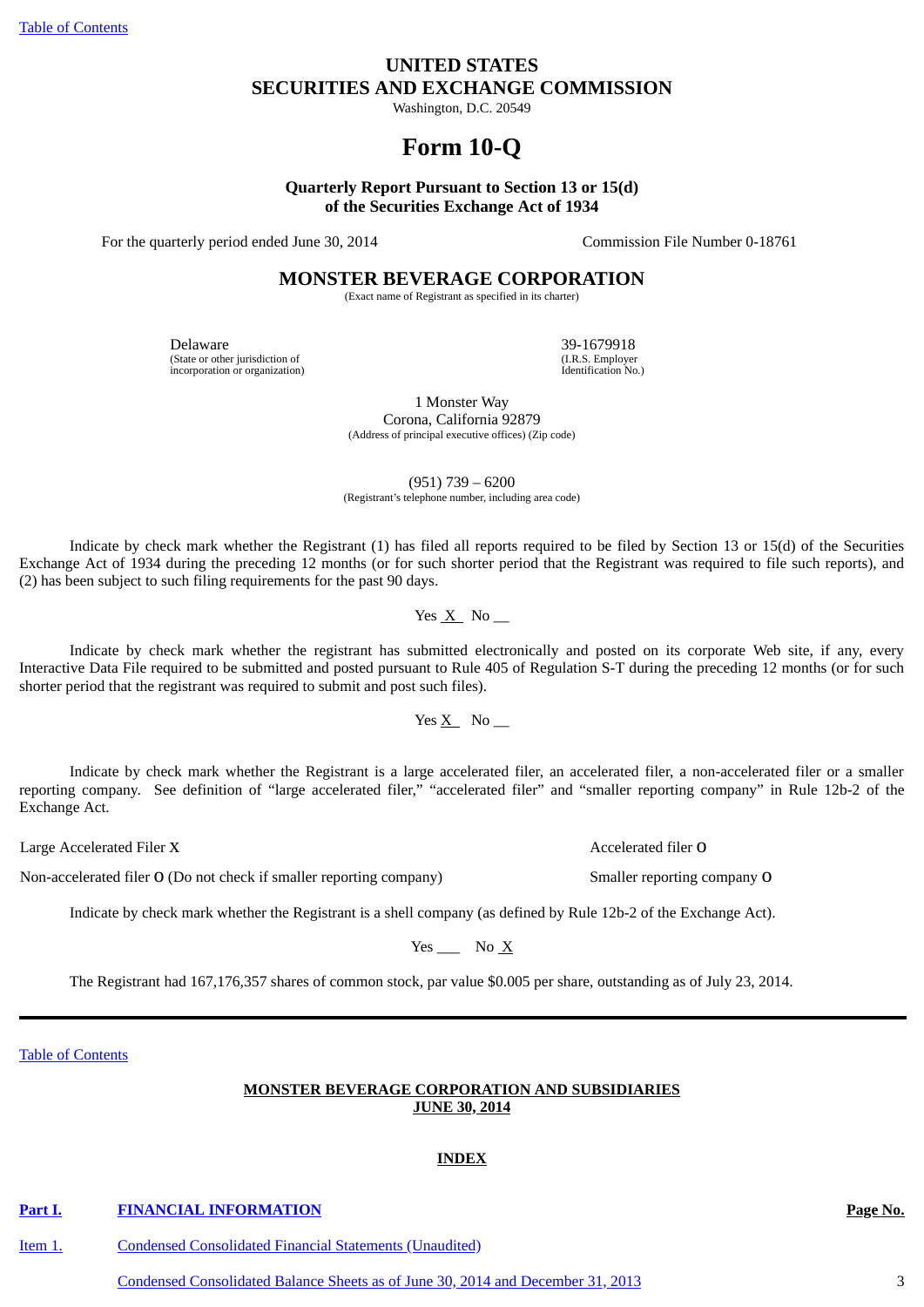|          | Condensed Consolidated Statements of Income for the Three- and Six-Months Ended June 30, 2014 and 2013                  | 4  |
|----------|-------------------------------------------------------------------------------------------------------------------------|----|
|          | Condensed Consolidated Statements of Comprehensive Income for the Three- and Six-Months Ended June 30,<br>2014 and 2013 | 5  |
|          | Condensed Consolidated Statements of Cash Flows for the Six-Months Ended June 30, 2014 and 2013                         | 6  |
|          | <b>Notes to Condensed Consolidated Financial Statements</b>                                                             | 8  |
| Item 2.  | <b>Management's Discussion and Analysis of Financial Condition and Results of Operations</b>                            | 30 |
| Item 3.  | Quantitative and Qualitative Disclosures About Market Risk                                                              | 45 |
| Item 4.  | <b>Controls and Procedures</b>                                                                                          | 45 |
| Part II. | <b>OTHER INFORMATION</b>                                                                                                |    |
| Item 1.  | <b>Legal Proceedings</b>                                                                                                | 46 |
| Item 1A. | <b>Risk Factors</b>                                                                                                     | 46 |
| Item 2.  | <b>Unregistered Sales of Equity Securities and Use of Proceeds</b>                                                      | 46 |
| Item 3.  | <b>Defaults Upon Senior Securities</b>                                                                                  | 46 |
| Item 4.  | <b>Mine Safety Disclosures</b>                                                                                          | 46 |
| Item 5.  | <b>Other Information</b>                                                                                                | 46 |
| Item 6.  | <b>Exhibits</b>                                                                                                         | 46 |
|          | <b>Signatures</b>                                                                                                       | 47 |
|          | 2                                                                                                                       |    |

### Table of [Contents](#page-0-0)

### <span id="page-1-0"></span>**PART I – FINANCIAL INFORMATION**

### <span id="page-1-1"></span>**ITEM 1. CONDENSED CONSOLIDATED FINANCIAL STATEMENTS (UNAUDITED)**

### <span id="page-1-2"></span>**MONSTER BEVERAGE CORPORATION AND SUBSIDIARIES CONDENSED CONSOLIDATED BALANCE SHEETS AS OF JUNE 30, 2014 AND DECEMBER 31, 2013 (In Thousands, Except Par Value) (Unaudited)**

|                                             | <b>June 30,</b><br>2014 | December 31,<br>2013 |
|---------------------------------------------|-------------------------|----------------------|
| <b>ASSETS</b>                               |                         |                      |
| <b>CURRENT ASSETS:</b>                      |                         |                      |
| Cash and cash equivalents                   | \$<br>373,051           | \$<br>211,349        |
| Short-term investments                      | 453,969                 | 402,247              |
| Accounts receivable, net                    | 395,460                 | 291,638              |
| Distributor receivables                     | 3,332                   | 4,542                |
| <b>Inventories</b>                          | 207,908                 | 221,449              |
| Prepaid expenses and other current assets   | 25,594                  | 21,376               |
| Prepaid income taxes                        | 7,115                   | 9,518                |
| Deferred income taxes                       | 20,924                  | 20,924               |
| Total current assets                        | 1,487,353               | 1,183,043            |
| <b>INVESTMENTS</b>                          | 51,682                  | 9,792                |
| PROPERTY AND EQUIPMENT, net                 | 91,218                  | 88,143               |
| DEFERRED INCOME TAXES                       | 63,443                  | 63,611               |
| <b>INTANGIBLES</b> , net                    | 66,351                  | 65,774               |
| <b>OTHER ASSETS</b>                         | 8,972                   | 10,146               |
| <b>Total Assets</b>                         | \$<br>1,769,019         | \$<br>1,420,509      |
| <b>LIABILITIES AND STOCKHOLDERS' EQUITY</b> |                         |                      |
| <b>CURRENT LIABILITIES:</b>                 |                         |                      |
| Accounts payable                            | \$<br>155,776           | \$<br>119,376        |
| <b>Accrued liabilities</b>                  | 80,792                  | 59,113               |
| Accrued promotional allowances              | 130,807                 | 99,470               |
| Deferred revenue                            | 14,317                  | 13,832               |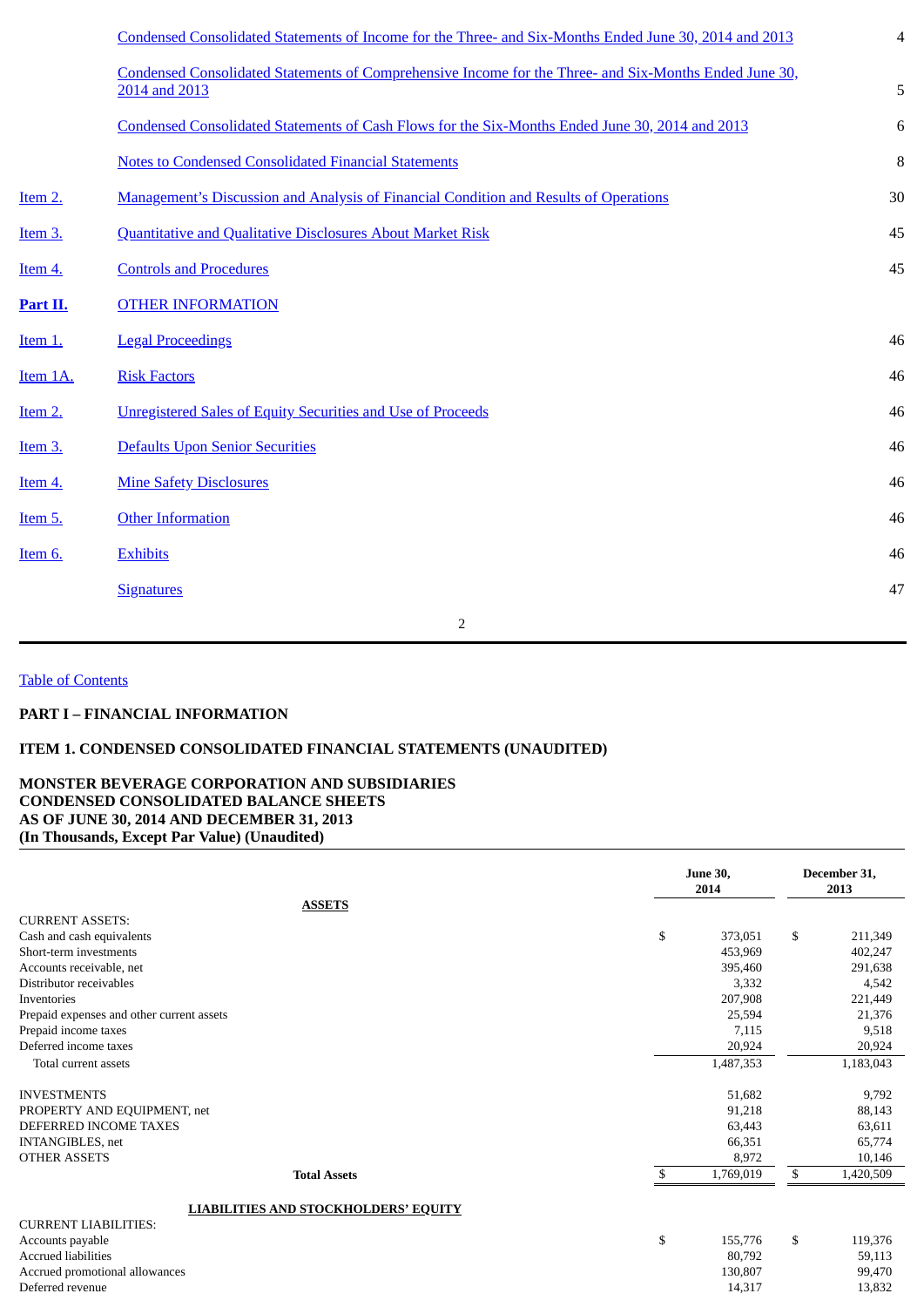| Accrued compensation<br>Income taxes payable<br>Total current liabilities                                           | 10,310<br>12,839<br>404.841 | 14,864<br>9,359<br>316,014 |
|---------------------------------------------------------------------------------------------------------------------|-----------------------------|----------------------------|
| DEFERRED REVENUE                                                                                                    | 108,547                     | 112,216                    |
| <b>COMMITMENTS AND CONTINGENCIES (Note 10)</b>                                                                      |                             |                            |
| STOCKHOLDERS' EQUITY:                                                                                               |                             |                            |
| Common stock - \$0.005 par value; 240,000 shares authorized; 206,364 shares issued and 167,171 outstanding as of    |                             |                            |
| June 30, 2014; 206,014 shares issued and 166,822 outstanding as of December 31, 2013                                | 1.032                       | 1.030                      |
| Additional paid-in capital                                                                                          | 394,612                     | 368,069                    |
| Retained earnings                                                                                                   | 2,083,579                   | 1,847,325                  |
| Accumulated other comprehensive loss                                                                                | (621)                       | (1,233)                    |
| Common stock in treasury, at cost; 39,193 and 39,192 shares as of June 30, 2014 and December 31, 2013, respectively | (1,222,971)                 | (1,222,912)                |
| Total stockholders' equity                                                                                          | 1,255,631                   | 992,279                    |
| <b>Total Liabilities and Stockholders' Equity</b>                                                                   | 1,769,019                   | 1,420,509                  |

See accompanying notes to condensed consolidated financial statements.

<span id="page-2-0"></span>3

### Table of [Contents](#page-0-0)

### **MONSTER BEVERAGE CORPORATION AND SUBSIDIARIES CONDENSED CONSOLIDATED STATEMENTS OF INCOME FOR THE THREE- AND SIX-MONTHS ENDED JUNE 30, 2014 AND 2013 (In Thousands, Except Per Share Amounts) (Unaudited)**

|                                                                                                     | <b>Three-Months Ended</b><br><b>June 30,</b> |         |                         |          | <b>Six-Months Ended</b><br><b>June 30,</b> |           |                         |           |  |
|-----------------------------------------------------------------------------------------------------|----------------------------------------------|---------|-------------------------|----------|--------------------------------------------|-----------|-------------------------|-----------|--|
|                                                                                                     |                                              | 2014    |                         | 2013     |                                            | 2014      |                         | 2013      |  |
| <b>NET SALES</b>                                                                                    | \$                                           | 687,199 | \$                      | 630,934  | \$                                         | 1,223,329 | \$                      | 1,115,158 |  |
| <b>COST OF SALES</b>                                                                                |                                              | 307,911 |                         | 294,672  |                                            | 557,222   |                         | 526,857   |  |
| <b>GROSS PROFIT</b>                                                                                 |                                              | 379,288 |                         | 336,262  |                                            | 666,107   |                         | 588,301   |  |
| <b>OPERATING EXPENSES</b>                                                                           |                                              | 163,475 |                         | 156,835  |                                            | 301,430   |                         | 301,569   |  |
| OPERATING INCOME                                                                                    |                                              | 215,813 |                         | 179,427  |                                            | 364,677   |                         | 286,732   |  |
| OTHER INCOME (EXPENSE):                                                                             |                                              |         |                         |          |                                            |           |                         |           |  |
| Interest and other income (expense), net                                                            |                                              | 190     |                         | (3,468)  |                                            | 345       |                         | (7,940)   |  |
| (Loss) gain on investments and put options, net (Note 3)                                            |                                              | (12)    |                         | 66       |                                            | (13)      |                         | 2,637     |  |
| Total other income (expense)                                                                        |                                              | 178     |                         | (3, 402) |                                            | 332       |                         | (5,303)   |  |
| <b>INCOME BEFORE PROVISION FOR INCOME TAXES</b>                                                     |                                              | 215,991 |                         | 176,025  |                                            | 365,009   |                         | 281,429   |  |
| PROVISION FOR INCOME TAXES                                                                          |                                              | 74,988  |                         | 69,152   |                                            | 128,755   |                         | 111,060   |  |
| <b>NET INCOME</b>                                                                                   | \$                                           | 141,003 | \$                      | 106,873  | \$                                         | 236,254   | \$                      | 170,369   |  |
| NET INCOME PER COMMON SHARE:                                                                        |                                              |         |                         |          |                                            |           |                         |           |  |
| <b>Basic</b>                                                                                        | \$                                           | 0.84    | \$                      | 0.64     | \$                                         | 1.41      | \$                      | 1.03      |  |
| Diluted                                                                                             | $\overline{\mathbf{S}}$                      | 0.81    | $\overline{\mathbb{S}}$ | 0.62     | $\overline{\mathbb{S}}$                    | 1.36      | $\overline{\mathsf{s}}$ | 0.98      |  |
| WEIGHTED AVERAGE NUMBER OF SHARES OF<br><b>COMMON STOCK AND COMMON STOCK</b><br><b>EQUIVALENTS:</b> |                                              |         |                         |          |                                            |           |                         |           |  |
| <b>Basic</b>                                                                                        |                                              | 167,098 |                         | 166,447  |                                            | 167,006   |                         | 165,988   |  |
|                                                                                                     |                                              | 173,964 |                         |          |                                            | 173,869   |                         | 172,992   |  |
| Diluted                                                                                             |                                              |         |                         | 173,350  |                                            |           |                         |           |  |

See accompanying notes to condensed consolidated financial statements.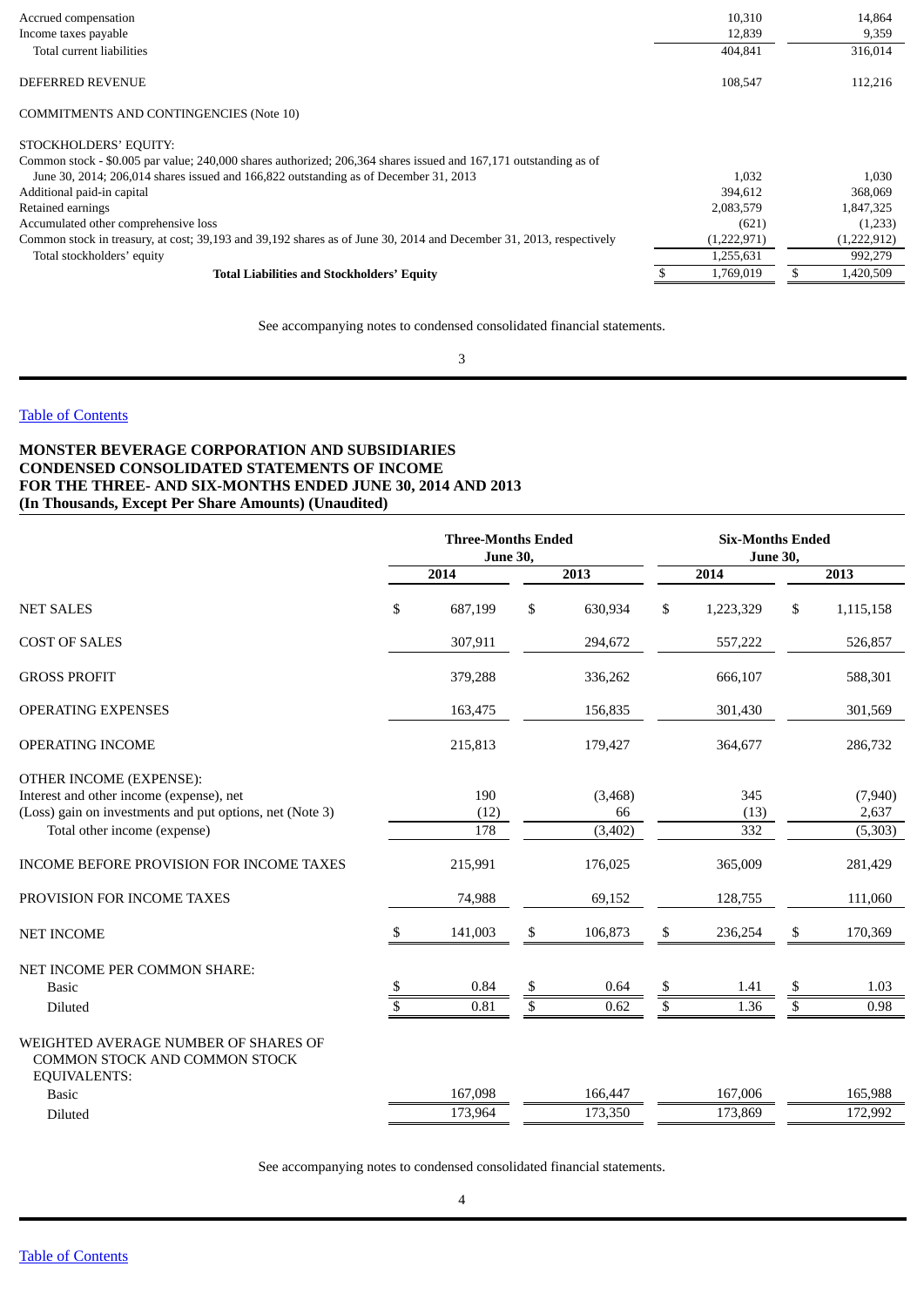### **MONSTER BEVERAGE CORPORATION AND SUBSIDIARIES CONDENSED CONSOLIDATED STATEMENTS OF COMPREHENSIVE INCOME FOR THE THREE-AND SIX-MONTHS ENDED JUNE 30, 2014 AND 2013 (In Thousands) (Unaudited)**

|                                                   |  | Three-Months Ended | June 30, |          | Six-Months Ended<br>June 30, |         |   |         |
|---------------------------------------------------|--|--------------------|----------|----------|------------------------------|---------|---|---------|
|                                                   |  | 2014               |          | 2013     |                              | 2014    |   | 2013    |
| Net income, as reported                           |  | 141,003            |          | 106,873  |                              | 236,254 | S | 170,369 |
| Other comprehensive income (loss):                |  |                    |          |          |                              |         |   |         |
| Change in foreign currency translation adjustment |  | 510                |          | (2, 441) |                              | 612     |   | (3,533) |
| Available-for-sale investments:                   |  |                    |          |          |                              |         |   |         |
| Change in net unrealized gains                    |  |                    |          |          |                              |         |   |         |
| Reclassification adjustment for net gains         |  |                    |          |          |                              |         |   |         |
| included in net income                            |  |                    |          |          |                              |         |   | (1,525) |
| Net change in available-for-sale investments      |  |                    |          |          |                              |         |   | (1,525) |
| Other comprehensive income (loss)                 |  | 510                |          | (2, 441) |                              | 612     |   | (5,058) |
| Comprehensive income                              |  | 141,513            |          | 104,432  |                              | 236,866 |   | 165,311 |

<span id="page-3-1"></span><span id="page-3-0"></span>See accompanying notes to condensed consolidated financial statements.

### Table of [Contents](#page-0-0)

### **MONSTER BEVERAGE CORPORATION AND SUBSIDIARIES CONDENSED CONSOLIDATED STATEMENTS OF CASH FLOWS FOR THE SIX-MONTHS ENDED JUNE 30, 2014 AND 2013 (In Thousands) (Unaudited)**

|                                                                                   |              |                    |             | <b>Six-Months Ended</b> |  |  |
|-----------------------------------------------------------------------------------|--------------|--------------------|-------------|-------------------------|--|--|
|                                                                                   |              | June 30, 2014      |             | June 30, 2013           |  |  |
| CASH FLOWS FROM OPERATING ACTIVITIES:                                             |              |                    |             |                         |  |  |
| Net income                                                                        | \$           | 236,254            | $\mathbf S$ | 170,369                 |  |  |
| Adjustments to reconcile net income to net cash provided by operating activities: |              |                    |             |                         |  |  |
| Depreciation and amortization                                                     |              | 12.995             |             | 10,337                  |  |  |
| Gain on disposal of property and equipment                                        |              | (185)              |             | (216)                   |  |  |
| Stock-based compensation                                                          |              | 15.089             |             | 14,392                  |  |  |
| Loss on put option                                                                |              | 97                 |             | 243                     |  |  |
| Gain on investments, net                                                          |              | (84)               |             | (2,881)                 |  |  |
| Deferred income taxes                                                             |              | 168                |             | (926)                   |  |  |
| Tax benefit from exercise of stock options                                        |              | (3,303)            |             | (28, 883)               |  |  |
| Effect on cash of changes in operating assets and liabilities:                    |              |                    |             |                         |  |  |
| Accounts receivable                                                               |              | (99, 711)          |             | (104, 993)              |  |  |
| Distributor receivables                                                           |              | 1,242              |             | (5,310)                 |  |  |
| Inventories                                                                       |              | 13,536<br>(4, 189) |             | (33, 972)<br>(8,523)    |  |  |
| Prepaid expenses and other current assets<br>Prepaid income taxes                 |              | 2,503              |             | (4, 118)                |  |  |
| Accounts payable                                                                  |              | 36,113             |             | 16,877                  |  |  |
| <b>Accrued liabilities</b>                                                        |              | 17.529             |             | 15.987                  |  |  |
| Accrued promotional allowances                                                    |              | 31,776             |             | 22,188                  |  |  |
| Accrued distributor terminations                                                  |              | 165                |             | 3,464                   |  |  |
| Accrued compensation                                                              |              | (4,618)            |             | (4, 122)                |  |  |
| Income taxes payable                                                              |              | 6.780              |             | 33.019                  |  |  |
| Deferred revenue                                                                  |              | (3, 180)           |             | 6,788                   |  |  |
| Net cash provided by operating activities                                         |              | 258,977            |             | 99,720                  |  |  |
|                                                                                   |              |                    |             |                         |  |  |
| CASH FLOWS FROM INVESTING ACTIVITIES:                                             |              |                    |             |                         |  |  |
| Maturities of held-to-maturity investments                                        |              | 324,819            |             | 107,416                 |  |  |
| Sales of trading investments                                                      |              | 3.450              |             |                         |  |  |
| Purchases of held-to-maturity investments                                         |              | (421,797)          |             | (154, 525)              |  |  |
| Purchases of property and equipment                                               |              | (15,074)           |             | (22, 497)               |  |  |
| Proceeds from sale of property and equipment                                      |              | 310                |             | 8,665                   |  |  |
| Increase in intangibles                                                           |              | (828)              |             | (5, 101)                |  |  |
| Decrease (increase) in other assets                                               |              | 1.102              |             | (4,538)                 |  |  |
| Net cash used in investing activities                                             |              | (108, 018)         |             | (70, 580)               |  |  |
|                                                                                   |              |                    |             |                         |  |  |
| CASH FLOWS FROM FINANCING ACTIVITIES:                                             |              |                    |             |                         |  |  |
| Principal payments on debt                                                        |              | (973)              |             | (794)                   |  |  |
| Tax benefit from exercise of stock options                                        |              | 3,303              |             | 28,883                  |  |  |
| Issuance of common stock                                                          |              | 7,716              |             | 16,288                  |  |  |
| Purchases of common stock held in treasury                                        |              | (59)               |             | (13, 396)               |  |  |
| Net cash provided by financing activities                                         |              | 9.987              |             | 30.981                  |  |  |
|                                                                                   |              |                    |             |                         |  |  |
| Effect of exchange rate changes on cash and cash equivalents                      |              | 756                |             | 1,204                   |  |  |
| NET INCREASE IN CASH AND                                                          |              |                    |             |                         |  |  |
| <b>CASH EQUIVALENTS</b>                                                           |              | 161,702            |             | 61,325                  |  |  |
| CASH AND CASH EQUIVALENTS, beginning of period                                    |              | 211,349            |             | 222,514                 |  |  |
|                                                                                   | $\mathbf{s}$ | 373,051            | \$          | 283,839                 |  |  |
| CASH AND CASH EQUIVALENTS, end of period                                          |              |                    |             |                         |  |  |
|                                                                                   |              |                    |             |                         |  |  |
| SUPPLEMENTAL INFORMATION:                                                         |              |                    |             |                         |  |  |
| Cash paid during the period for:                                                  |              |                    |             |                         |  |  |
| Interest                                                                          |              | 18                 |             | 19                      |  |  |
| Income taxes                                                                      |              | 119,654            |             | 82,720                  |  |  |
|                                                                                   |              |                    |             |                         |  |  |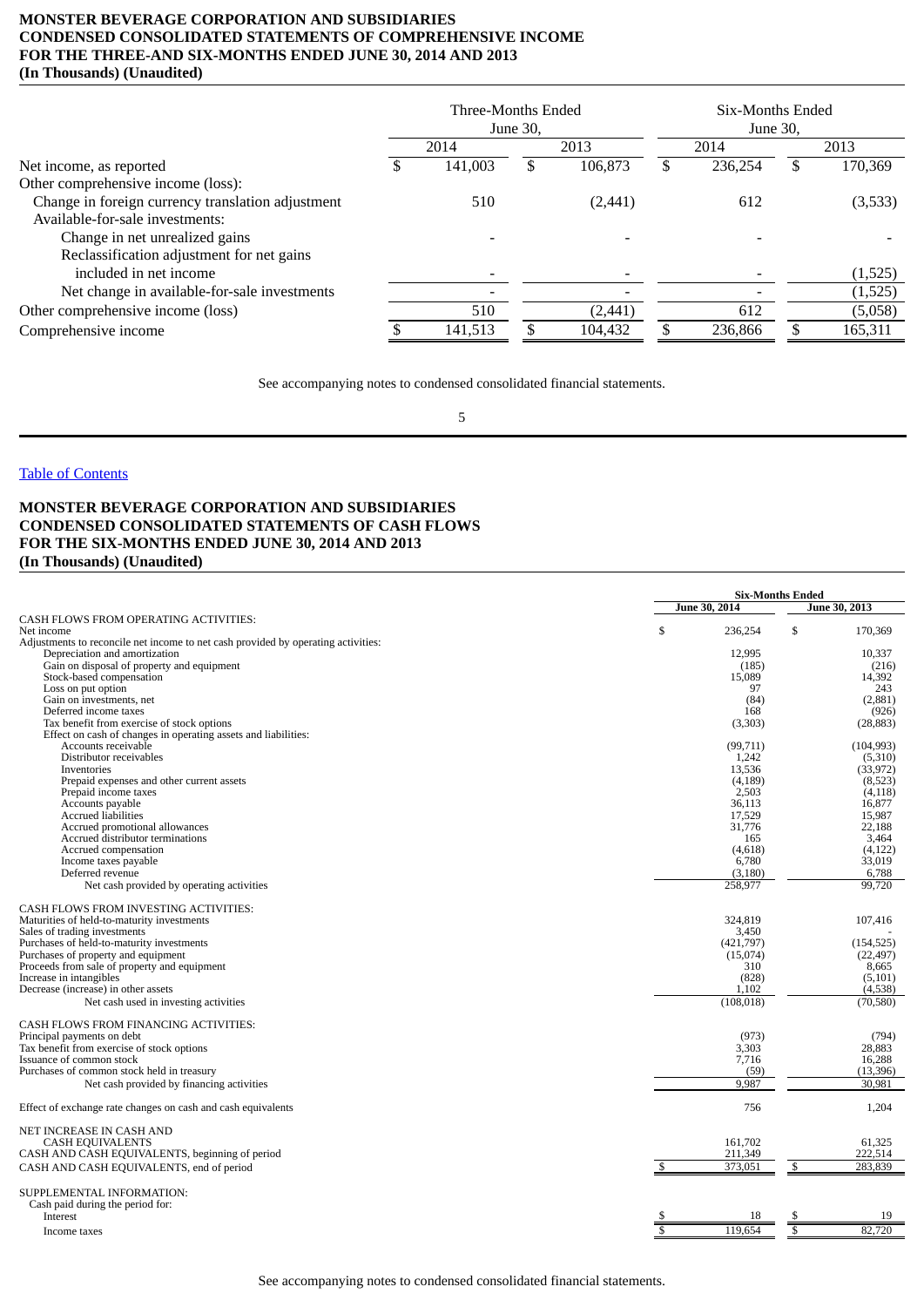### Table of [Contents](#page-0-0)

### **MONSTER BEVERAGE CORPORATION AND SUBSIDIARIES CONDENSED CONSOLIDATED STATEMENTS OF CASH FLOWS FOR THE SIX-MONTHS ENDED JUNE 30, 2014 AND 2013 (In Thousands) (Unaudited) (Continued)**

#### SUPPLEMENTAL DISCLOSURE OF NON-CASH ITEMS

The Company entered into capital leases for the acquisition of promotional vehicles of \$0.5 million and \$1.8 million for the six-months ended June 30, 2014 and 2013, respectively.

Included in accounts payable are property and equipment purchases of \$0.1 million and \$2.0 million as of June 30, 2014 and December 31, 2013, respectively.

See accompanying notes to condensed consolidated financial statements.

<span id="page-4-0"></span>7

#### Table of [Contents](#page-0-0)

#### **MONSTER BEVERAGE CORPORATION AND SUBSIDIARIES NOTES TO CONDENSED CONSOLIDATED FINANCIAL STATEMENTS (Tabular Dollars in Thousands, Except Per Share Amounts) (Unaudited)**

#### 1. BASIS OF PRESENTATION

Reference is made to the Notes to Consolidated Financial Statements, in Monster Beverage Corporation and Subsidiaries (the "Company" or, in reference to the Company's former name, "Hansen Natural Corporation") Annual Report on Form 10-K for the year ended December 31, 2013 ("Form 10-K") for a summary of significant accounting policies utilized by the Company and its consolidated subsidiaries and other disclosures, which should be read in conjunction with this Quarterly Report on Form 10-Q ("Form 10-Q").

The Company's condensed consolidated financial statements included in this Form 10-Q have been prepared in accordance with accounting principles generally accepted in the United States of America ("GAAP") and Securities and Exchange Commission ("SEC") rules and regulations applicable to interim financial reporting. They do not include all the information and footnote disclosures normally included in annual financial statements prepared in accordance with GAAP. The information set forth in these interim condensed consolidated financial statements for the three- and six-months ended June 30, 2014 and 2013 is unaudited and reflects all adjustments, which include only normal recurring adjustments and which in the opinion of management are necessary to make the interim condensed consolidated financial statements not misleading. Results of operations for periods covered by this report may not necessarily be indicative of results of operations for the full year.

The preparation of financial statements in conformity with GAAP necessarily requires management to make estimates and assumptions that affect the reported amount of assets and liabilities and disclosure of contingent assets and liabilities at the date of the financial statements and the reported amounts of revenues and expenses during the reporting periods. Actual results could differ from these estimates.

#### 2. RECENT ACCOUNTING PRONOUNCEMENTS

In June 2014, the Financial Accounting Standards Board (the "FASB") issued Accounting Standards Update ("ASU") No. 2014-12, "Compensation—Stock Compensation (Topic 718): Accounting for Share-Based Payments When the Terms of an Award Provide That a Performance Target Could Be Achieved after the Requisite Service Period (a consensus of the FASB Emerging Issues Task Force)". ASU 2014-12 clarifies that a performance target that affects vesting and that could be achieved after the requisite service period be treated as a performance condition. A reporting entity should apply existing guidance in Topic 718 as it relates to awards with performance conditions that affect vesting to account for such awards. As such, the performance target should not be reflected in estimating the grant-date fair value of the award. Compensation cost should be recognized in the period in which it becomes probable that the performance target will be achieved and should represent the compensation cost attributable to the period(s) for which the requisite service has already been rendered. ASU 2014-12 is effective for annual periods, and interim periods within those years, beginning after December 15, 2015. Early adoption is permitted. ASU 2014-12 may be applied either (a) prospectively to all awards granted or modified after the effective date or (b) retrospectively to all awards with performance targets that are outstanding as of the beginning of the earliest annual period presented in the financial statements and to all new or modified awards thereafter. The adoption of ASU 2014-12 is not expected to have a material impact on the Company's financial position, results of operations or liquidity.

In May 2014, the FASB issued ASU No. 2014-09, "Revenue from Contracts with Customers", which supersedes previous revenue recognition guidance. ASU 2014-09 requires that a company recognize revenue at an amount that reflects the consideration to which the company expects to be entitled in exchange for transferring goods or services to a customer. In applying the new guidance, a company will (1) identify the contract(s) with a customer; (2) identify the performance obligations in the contract; (3) determine the transaction price; (4) allocate the transaction price to the contract's performance obligations; and (5) recognize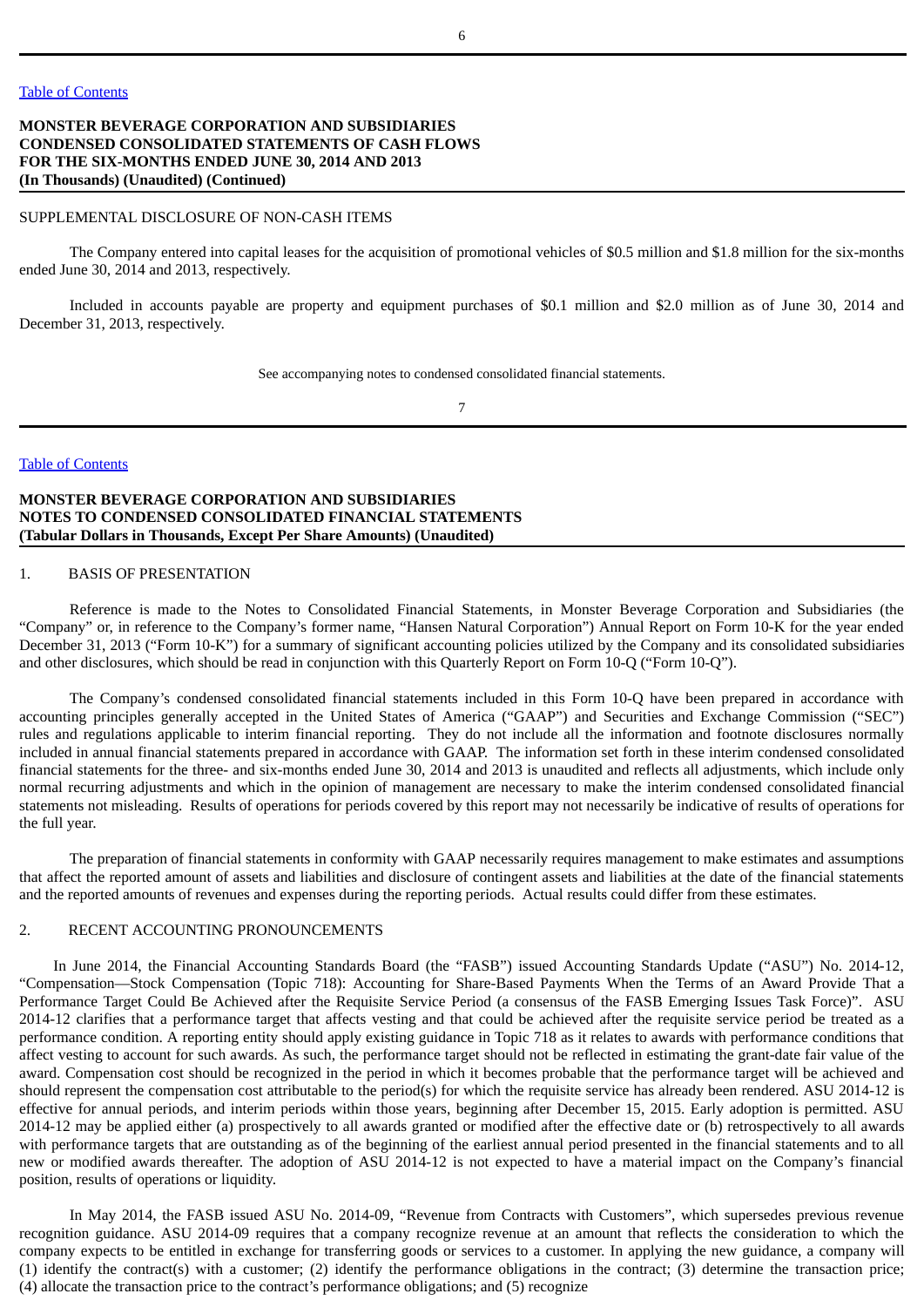### **MONSTER BEVERAGE CORPORATION AND SUBSIDIARIES NOTES TO CONDENSED CONSOLIDATED FINANCIAL STATEMENTS (Tabular Dollars in Thousands, Except Per Share Amounts) (Unaudited)**

revenue when (or as) the entity satisfies a performance obligation. ASU 2014-09 is effective for reporting periods beginning after December 15, 2016 and can be adopted using either a full retrospective or modified approach. The Company is currently evaluating the impact of ASU 2014- 09 on its financial position, results of operations and liquidity.

In April 2014, the FASB issued ASU No. 2014-08, "Presentation of Financial Statements and Property, Plant, and Equipment - Reporting Discontinued Operations and Disclosures of Disposals of Components of an Entity". ASU 2014-08 provides new guidance related to the definition of a discontinued operation and requires new disclosures of both discontinued operations and certain other disposals that do not meet the definition of a discontinued operation. This new guidance is effective for fiscal years beginning on or after December 15, 2014 and interim periods within those years. The adoption of ASU 2014-08 is not expected to have a material impact on the Company's financial position, results of operations or liquidity.

#### 3. INVESTMENTS

The following table summarizes the Company's investments at:

| June 30, 2014                                                                                    |     | <b>Amortized Cost</b>      |    | Gross<br>Unrealized<br>Holding<br>Gains | Gross<br>Unrealized<br>Holding<br>Losses |    | Fair<br>Value              | ovmmund<br>Unrealized<br><b>Loss Position</b><br>less than 12<br>Months    | -------------<br>Unrealized<br><b>Loss Position</b><br>greater than 12<br>Months |  |
|--------------------------------------------------------------------------------------------------|-----|----------------------------|----|-----------------------------------------|------------------------------------------|----|----------------------------|----------------------------------------------------------------------------|----------------------------------------------------------------------------------|--|
| <b>Held-to-Maturity</b>                                                                          |     |                            |    |                                         |                                          |    |                            |                                                                            |                                                                                  |  |
| Short-term:<br>Certificates of deposit<br>Commercial paper<br>Municipal securities<br>Long-term: | \$  | 6,007<br>9,996<br>431,597  | \$ | 76                                      | \$                                       | \$ | 6,007<br>9,996<br>431,673  | \$                                                                         | \$                                                                               |  |
| Municipal securities                                                                             |     | 45,232                     |    | 24                                      |                                          |    | 45,256                     |                                                                            |                                                                                  |  |
| Total                                                                                            | S.  | 492,832                    | S. | 100                                     | S.                                       |    | 492,932                    | \$                                                                         | \$                                                                               |  |
| <b>Trading</b><br>Short-term:                                                                    |     |                            |    |                                         |                                          |    |                            |                                                                            |                                                                                  |  |
| Auction rate securities                                                                          |     |                            |    |                                         |                                          |    | 6,369                      |                                                                            |                                                                                  |  |
| Long-term:<br>Auction rate securities                                                            |     |                            |    |                                         |                                          |    | 6,450                      |                                                                            |                                                                                  |  |
| Total                                                                                            |     |                            |    |                                         |                                          | \$ | 505,751                    |                                                                            |                                                                                  |  |
| December 31, 2013                                                                                |     | <b>Amortized Cost</b>      |    | Gross<br>Unrealized<br>Holding<br>Gains | Gross<br>Unrealized<br>Holding<br>Losses |    | Fair<br>Value              | Continuous<br>Unrealized<br><b>Loss Position</b><br>less than 12<br>Months | Continuous<br>Unrealized<br><b>Loss Position</b><br>greater than 12<br>Months    |  |
| <b>Held-to-Maturity</b>                                                                          |     |                            |    |                                         |                                          |    |                            |                                                                            |                                                                                  |  |
| Short-term:<br>Certificates of deposit<br>Commercial paper<br>Municipal securities               | \$  | 22,045<br>5,991<br>367,819 | \$ | 48                                      | \$                                       | \$ | 22,045<br>5,991<br>367,867 | \$                                                                         | \$                                                                               |  |
| Total                                                                                            | \$. | 395,855                    | \$ | 48                                      |                                          |    | 395,903                    | -S                                                                         |                                                                                  |  |
| <b>Trading</b><br>Short-term:<br>Auction rate securities                                         |     |                            |    |                                         |                                          |    | 6,392                      |                                                                            |                                                                                  |  |
| Long-term:                                                                                       |     |                            |    |                                         |                                          |    |                            |                                                                            |                                                                                  |  |
| Auction rate securities<br>Total                                                                 |     |                            |    |                                         |                                          | \$ | 9,792<br>412,087           |                                                                            |                                                                                  |  |
|                                                                                                  |     |                            |    |                                         |                                          |    |                            |                                                                            |                                                                                  |  |
|                                                                                                  |     |                            |    | 9                                       |                                          |    |                            |                                                                            |                                                                                  |  |
|                                                                                                  |     |                            |    |                                         |                                          |    |                            |                                                                            |                                                                                  |  |

#### Table of [Contents](#page-0-0)

### **MONSTER BEVERAGE CORPORATION AND SUBSIDIARIES NOTES TO CONDENSED CONSOLIDATED FINANCIAL STATEMENTS (Tabular Dollars in Thousands, Except Per Share Amounts) (Unaudited)**

During the three- and six-months ended June 30, 2014, realized gains or losses recognized on the sale of investments were not significant. During the year ended December 31, 2013, the Company recognized \$2.5 million of realized gains on the sale of available-for-sale investments. Realized gains or losses on the sale of all other investments during the year ended December 31, 2013 were not significant.

The Company recognized a net gain through earnings on its trading securities as follows:

| Three-Months Ended |      | Six-Months Ended |      |  |  |  |
|--------------------|------|------------------|------|--|--|--|
| June 30.           |      | June 30.         |      |  |  |  |
| 2014               | 2013 | 2014             | 2013 |  |  |  |

Continuous

Continuous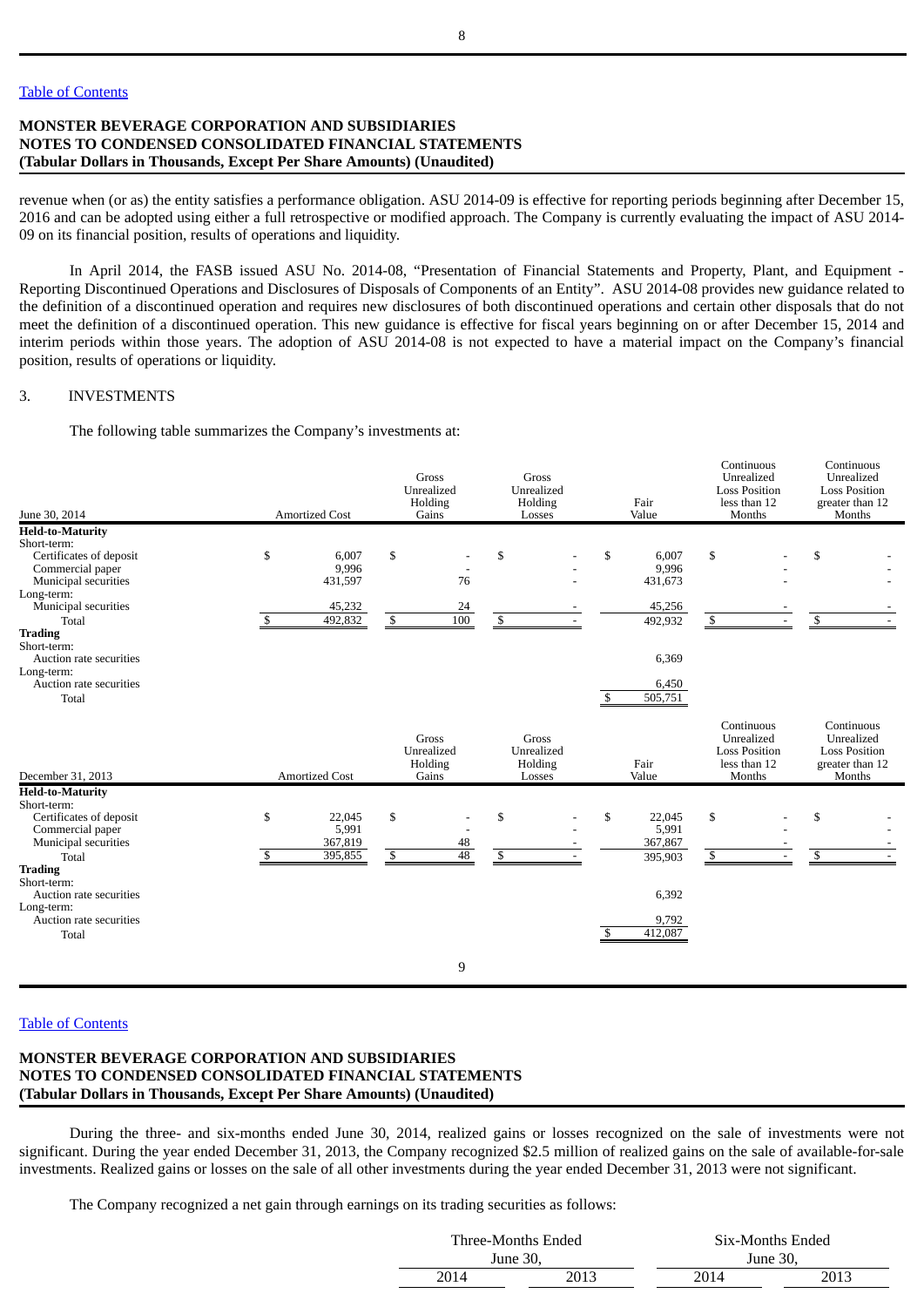| Gain on trading securities sold        |     |     | 269         |     |
|----------------------------------------|-----|-----|-------------|-----|
| (Loss) gain on trading securities held | 121 | 392 | $185^\circ$ | 399 |
| Gain on trading securites              |     | 307 |             | 399 |

The Company's investments at June 30, 2014 and December 31, 2013 in certificates of deposit, commercial paper and/or municipal securities carried investment grade credit ratings. All of the Company's investments at June 30, 2014 and December 31, 2013 in municipal, educational or other public body securities with an auction reset feature ("auction rate securities") also carried investment grade credit ratings.

The following table summarizes the underlying contractual maturities of the Company's investments at:

|                         |                       | June 30, 2014 |            | December 31, 2013 |                       |    |            |  |  |
|-------------------------|-----------------------|---------------|------------|-------------------|-----------------------|----|------------|--|--|
|                         | <b>Amortized Cost</b> |               | Fair Value |                   | <b>Amortized Cost</b> |    | Fair Value |  |  |
| Less than 1 year:       |                       |               |            |                   |                       |    |            |  |  |
| Certificates of deposit | \$<br>6.007           | S.            | 6.007      | \$                | 22,045                | \$ | 22,045     |  |  |
| Commercial paper        | 9.996                 |               | 9,996      |                   | 5.991                 |    | 5,991      |  |  |
| Municipal securities    | 431,597               |               | 431,673    |                   | 367,819               |    | 367,867    |  |  |
| Due $1 - 10$ years:     |                       |               |            |                   |                       |    |            |  |  |
| Municipal securities    | 45,232                |               | 45.256     |                   |                       |    |            |  |  |
| Due 11 - 20 years:      |                       |               |            |                   |                       |    |            |  |  |
| Auction rate securities | 12.773                |               | 12,773     |                   | 11,102                |    | 11,102     |  |  |
| Due 21 - 30 years:      |                       |               |            |                   |                       |    |            |  |  |
| Auction rate securities | 46                    |               | 46         |                   | 5,082                 |    | 5,082      |  |  |
| Total                   | 505,651               |               | 505,751    | £.                | 412,039               |    | 412,087    |  |  |

#### 4. FAIR VALUE OF CERTAIN FINANCIAL ASSETS AND LIABILITIES

Accounting Standards Codification ("ASC") 820 provides a framework for measuring fair value and requires expanded disclosures regarding fair value measurements. ASC 820 defines fair value as the price that would be received on the sale of an asset or paid to transfer a liability in an orderly transaction between market participants at the measurement date. ASC 820 also establishes a fair value hierarchy which requires an entity to maximize the use of observable inputs, where available. The three levels of inputs required by the standard that the Company uses to measure fair value are summarized below.

$$
10\quad
$$

#### Table of [Contents](#page-0-0)

### **MONSTER BEVERAGE CORPORATION AND SUBSIDIARIES NOTES TO CONDENSED CONSOLIDATED FINANCIAL STATEMENTS (Tabular Dollars in Thousands, Except Per Share Amounts) (Unaudited)**

- Level 1: Quoted prices in active markets for identical assets or liabilities.
- Level 2: Observable inputs other than Level 1 prices, such as quoted prices for similar assets or liabilities; quoted prices in markets that are not active; or other inputs that are observable or can be corroborated by observable market data for substantially the full term of the related assets or liabilities.
- **Level 3:** Unobservable inputs that are supported by little or no market activity and that are significant to the fair value of the assets or liabilities.

ASC 820 requires the use of observable market inputs (quoted market prices) when measuring fair value and requires a Level 1 quoted price to be used to measure fair value whenever possible.

The following tables present the Company's held-to-maturity investments at amortized cost as well as the fair value of the Company's financial assets and liabilities that are recorded at fair value on a recurring basis, segregated among the appropriate levels within the fair value hierarchy at:

#### Table of [Contents](#page-0-0)

### **MONSTER BEVERAGE CORPORATION AND SUBSIDIARIES NOTES TO CONDENSED CONSOLIDATED FINANCIAL STATEMENTS (Tabular Dollars in Thousands, Except Per Share Amounts) (Unaudited)**

| June 30, 2014           | Level 1                  | ∟evel 2                  | Level 3 |                          | Total   |
|-------------------------|--------------------------|--------------------------|---------|--------------------------|---------|
| Cash                    | 218.121                  | $\overline{\phantom{0}}$ |         | $\overline{\phantom{a}}$ | 218,121 |
| Money market funds      | 134.278                  | $\overline{\phantom{0}}$ |         | $\overline{\phantom{0}}$ | 134,278 |
| Certificates of deposit | $\overline{\phantom{0}}$ | 6,007                    |         | $\overline{\phantom{a}}$ | 6,007   |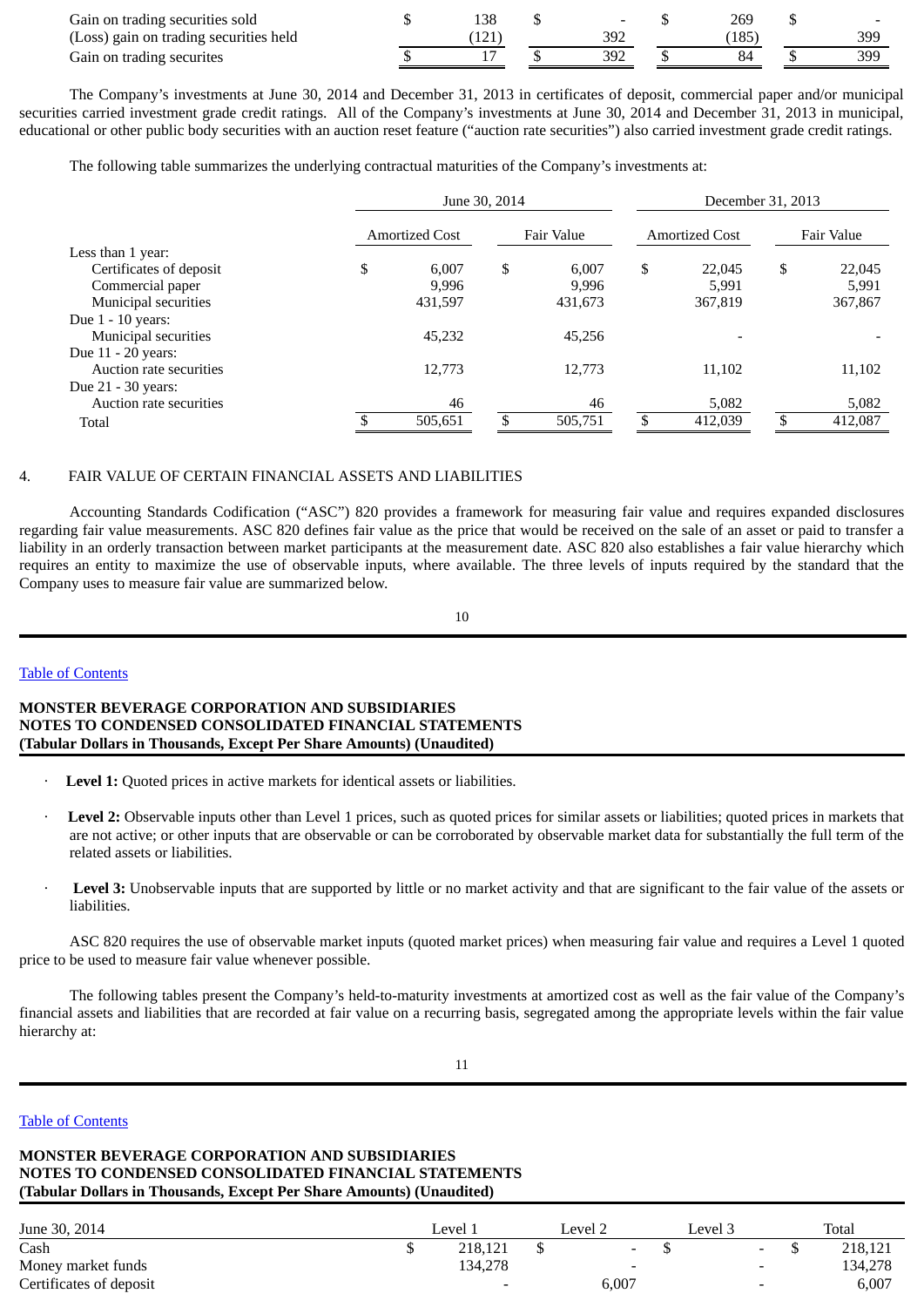| Commercial paper<br>Municipal securities<br>Auction rate securities<br>Put option related to auction rate securities<br>Foreign currency derivatives<br>Total | \$<br>352,399 | \$<br>9,996<br>497,481<br>38<br>513,522 | \$<br>12,819<br>994<br>13,813 | \$           | 9,996<br>497,481<br>12,819<br>994<br>38<br>879,734 |
|---------------------------------------------------------------------------------------------------------------------------------------------------------------|---------------|-----------------------------------------|-------------------------------|--------------|----------------------------------------------------|
| Amounts included in:                                                                                                                                          |               |                                         |                               |              |                                                    |
| Cash and cash equivalents                                                                                                                                     | \$<br>352,399 | \$<br>20,652                            | \$                            | \$           | 373,051                                            |
| Short-term investments                                                                                                                                        |               | 447,600                                 | 6,369                         |              | 453,969                                            |
| Accounts receivable, net                                                                                                                                      |               | 185                                     |                               |              | 185                                                |
| Investments                                                                                                                                                   |               | 45,232                                  | 6,450                         |              | 51,682                                             |
| Prepaid expenses and other current assets                                                                                                                     |               |                                         | 515                           |              | 515                                                |
| Other assets                                                                                                                                                  |               |                                         | 479                           |              | 479                                                |
| <b>Accrued liabilities</b>                                                                                                                                    |               | (147)                                   |                               |              | (147)                                              |
| Total                                                                                                                                                         | \$<br>352,399 | \$<br>513,522                           | \$<br>13,813                  | \$           | 879,734                                            |
|                                                                                                                                                               |               |                                         |                               |              |                                                    |
| December 31, 2013                                                                                                                                             | Level 1       | Level 2                                 | Level 3                       |              | Total                                              |
| Cash                                                                                                                                                          | \$<br>139,300 | \$                                      | \$                            | \$           | 139,300                                            |
| Money market funds                                                                                                                                            | 60,102        |                                         |                               |              | 60,102                                             |
| Certificates of deposit                                                                                                                                       |               | 22,045                                  |                               |              | 22,045                                             |
| Commercial paper                                                                                                                                              |               | 5,991                                   |                               |              | 5,991                                              |
| Municipal securities                                                                                                                                          |               | 379,766                                 |                               |              | 379,766                                            |
| Auction rate securities                                                                                                                                       |               |                                         | 16,184                        |              | 16,184                                             |
| Put option related to auction rate securities                                                                                                                 |               |                                         | 1,092                         |              | 1,092                                              |
| <b>Total</b>                                                                                                                                                  | \$<br>199,402 | \$<br>407,802                           | \$<br>17,276                  | $\mathbb{S}$ | 624,480                                            |
|                                                                                                                                                               |               |                                         |                               |              |                                                    |
| Amounts included in:                                                                                                                                          |               |                                         |                               |              |                                                    |
| Cash and cash equivalents<br>Short-term investments                                                                                                           | \$<br>199,402 | \$<br>11,947                            | \$                            | \$           | 211,349                                            |
| Investments                                                                                                                                                   |               | 395,855                                 | 6,392<br>9,792                |              | 402,247<br>9,792                                   |
|                                                                                                                                                               |               |                                         | 486                           |              | 486                                                |
| Prepaid expenses and other current assets<br>Other assets                                                                                                     |               |                                         | 606                           |              | 606                                                |

The majority of the Company's short-term investments are classified within Level 1 or Level 2 of the fair value hierarchy. The Company's valuation of its Level 1 investments, which include money market funds, is based on quoted market prices in active markets for identical securities. The Company's valuation of its Level 2 investments, which include certificates of deposit, commercial paper and municipal securities, is based on other observable inputs, specifically a market approach which utilizes valuation models, pricing systems, mathematical tools and other relevant information for the same or similar securities. The Company's valuation of its Level 2 foreign exchange contracts is based on quoted market prices of the same or similar instruments, adjusted for counterparty risk. There were no transfers between Level 1 and Level 2 measurements during the six-months ended June 30, 2014 or the year ended December 31, 2013, and there were no changes in the Company's valuation techniques.

12

### Table of [Contents](#page-0-0)

### **MONSTER BEVERAGE CORPORATION AND SUBSIDIARIES NOTES TO CONDENSED CONSOLIDATED FINANCIAL STATEMENTS (Tabular Dollars in Thousands, Except Per Share Amounts) (Unaudited)**

The Company's Level 3 assets are comprised of auction rate securities and put options. The Company's Level 3 valuation utilized a mark-to-model approach which included estimates for interest rates, timing and amount of cash flows, credit and liquidity premiums, as well as expected holding periods for the auction rate securities. These assumptions are typically volatile and subject to change as the underlying data sources and market conditions evolve. A significant change in any single input could have a significant valuation impact; however, no single input has a more significant impact on valuation than another. There were no changes in the Company's valuation techniques of its Level 3 assets during the six-months ended June 30, 2014.

The following table presents quantitative information related to the significant unobservable inputs utilized in the Company's Level 3 recurring fair value measurements as of June 30, 2014.

|                                     | Valuation Technique  | Unobservable Input                                                                                                   | Range (Weighted-Average)                                                                                                 |
|-------------------------------------|----------------------|----------------------------------------------------------------------------------------------------------------------|--------------------------------------------------------------------------------------------------------------------------|
| Auction Rate Securities:<br>Trading | Discounted cash flow | Maximum rate probability<br>Principal returned probability<br>Default probability<br>Liquidity risk<br>Recovery rate | $0.66\% - 2.60\%$ (1.77%)<br>85.40%-94.51% (86.66%)<br>4.37%-12.28% (11.57%)<br>$3.00\% - 3.00\%$ (3.00%)<br>$60-60(60)$ |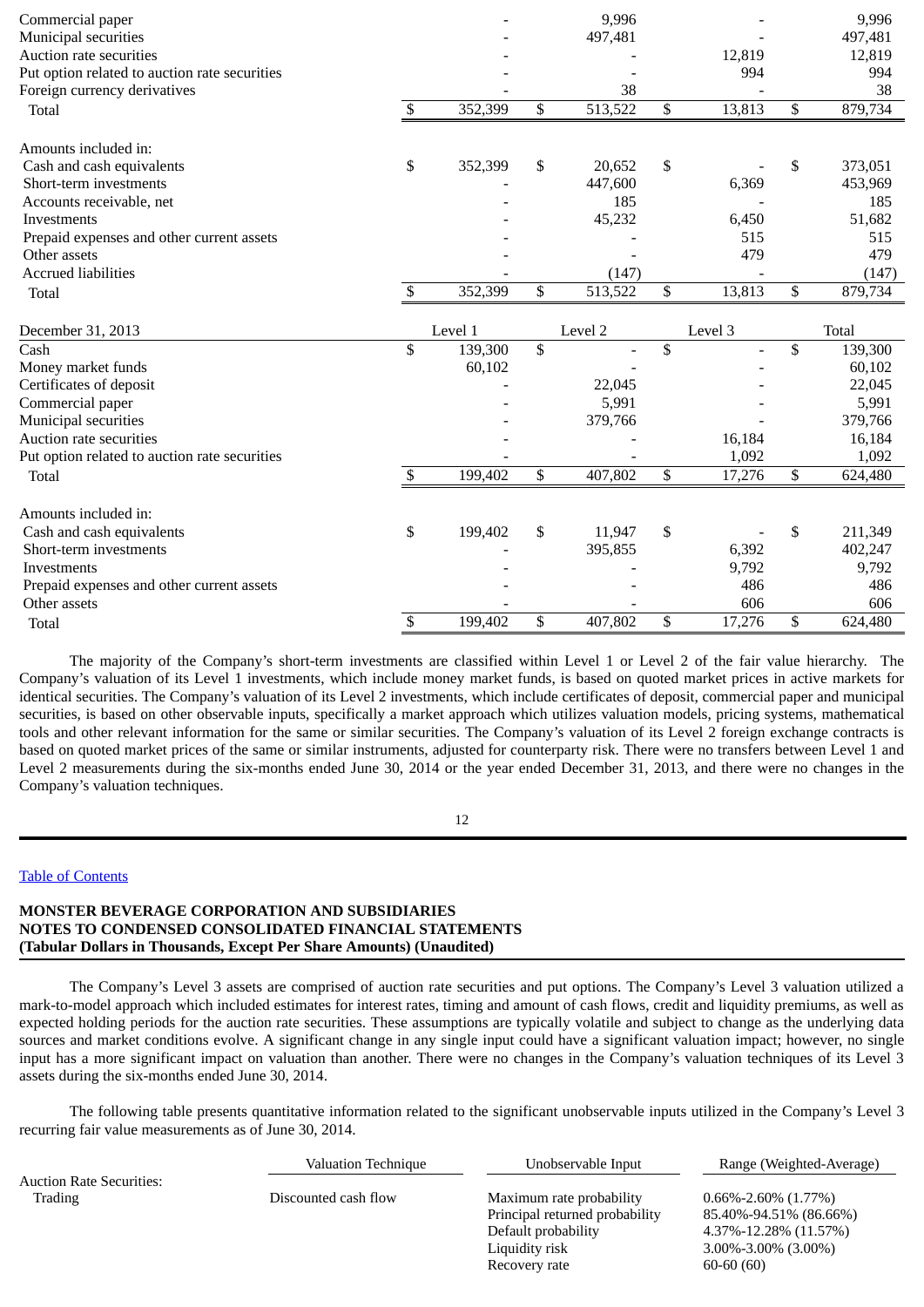Put Options Discounted cash flow Counterparty risk 0.33%-0.70% (0.59%)

At June 30, 2014, the Company held auction rate securities with a face value of \$13.8 million (amortized cost basis of \$12.8 million). A Level 3 valuation was performed on the Company's auction rate securities as of June 30, 2014 resulting in a fair value of \$12.8 million for the Company's trading auction rate securities (after a \$1.0 million impairment), which are included in short-term and long-term investments.

In June 2011, the Company entered into an agreement (the "2011 ARS Agreement"), related to \$24.5 million of par value auction rate securities (the "2011 ARS Securities"). Under the 2011 ARS Agreement, the Company has the right to sell the 2011 ARS Securities including all accrued but unpaid interest thereon (the "2011 Put Option") as follows: (i) on or after July 1, 2013, up to \$1.0 million aggregate par value; (ii) on or after October 1, 2013, up to an additional \$1.0 million aggregate par value; and (iii) in quarterly installments thereafter based on a formula of the then outstanding 2011 ARS Securities, as adjusted for normal market redemptions, with full sale rights available on or after April 1, 2016. The 2011 ARS Securities will continue to accrue interest until redeemed through the 2011 Put Option, or as determined by the auction process, or should the auction process fail, the terms outlined in the prospectus of the respective 2011 ARS Securities. Under the 2011 ARS Agreement, the Company has the obligation, should it receive written notification from the put issuer, to sell the 2011 ARS Securities at par plus all accrued but unpaid interest. During the six-months ended June 30, 2014, \$3.4 million of 2011 ARS Securities were redeemed at par through the exercise of a portion of the 2011 Put Option (\$2.3 million, \$1.3 million and \$3.7 million of par value 2011 ARS Securities were redeemed at par during the years ended December 31, 2013, 2012 and 2011, respectively). Subsequent to June 30, 2014, \$8.6 million of 2011 ARS Securities were redeemed at par through the exercise of a portion of the 2011 Put Option. The 2011 Put Option does not meet the definition of derivative instruments under ASC 815. Therefore, the Company elected the fair value option under ASC 825-10 in accounting for the 2011 Put Option. As of June 30, 2014, the Company recorded \$1.0 million as the fair market value of the 2011 Put Option, included in prepaid expenses and other current assets, as well as in other assets, in the condensed consolidated balance sheet.

13

#### Table of [Contents](#page-0-0)

#### **MONSTER BEVERAGE CORPORATION AND SUBSIDIARIES NOTES TO CONDENSED CONSOLIDATED FINANCIAL STATEMENTS (Tabular Dollars in Thousands, Except Per Share Amounts) (Unaudited)**

The net effect of (i) the revaluation of the 2011 Put Option as of June 30, 2014; (ii) the redemption at par of certain 2011 ARS Securities; and (iii) the revaluation of the Company's trading auction rate securities as of June 30, 2014 resulted in a loss of \$0.012 million and \$0.013 million, which is included in other income (expense) for the three- and six-months ended June 30, 2014, respectively. The net effect of (i) the revaluation of the 2011 Put Option as of June 30, 2013; (ii) the revaluation of the Company's trading auction rate securities as of June 30, 2013; and (iii) a recognized gain resulting from the redemption of previously other-than-temporary impaired securities; resulted in a gain of \$0.1 million and \$2.6 million, which is included in other (expense) income for the three- and six-months ended June 30, 2013, respectively.

The following table provides a summary reconciliation of the Company's financial assets that are recorded at fair value on a recurring basis using significant unobservable inputs (Level 3):

|                                                                                            |     | Three-Months Ended | June 30, 2014 |             | Three-Months Ended | June 30, 2013             |             |
|--------------------------------------------------------------------------------------------|-----|--------------------|---------------|-------------|--------------------|---------------------------|-------------|
|                                                                                            |     | Auction<br>Rate    |               |             | Auction<br>Rate    |                           |             |
|                                                                                            |     | <b>Securities</b>  |               | Put Options | <b>Securities</b>  |                           | Put Options |
| <b>Opening Balance</b><br>Transfers into Level 3                                           | \$  | 14,526             | \$            | 1,024       | \$<br>17,370       | \$                        | 2,011       |
| Transfers out of Level 3<br>Total gains (losses) for the period:                           |     |                    |               |             |                    |                           |             |
| Included in earnings<br>Included in other comprehensive income                             |     | 17                 |               | (30)        | 392                |                           | (325)       |
| <b>Settlements</b>                                                                         |     | (1,724)            |               |             |                    |                           |             |
| <b>Closing Balance</b>                                                                     | \$. | 12,819             | \$            | 994         | \$<br>17,762       | $\boldsymbol{\mathsf{S}}$ | 1,686       |
|                                                                                            |     | Six-Months Ended   | June 30, 2014 |             | Six-Months Ended   | June 30, 2013             |             |
|                                                                                            |     | Auction<br>Rate    |               |             | Auction<br>Rate    |                           |             |
|                                                                                            |     | Securities         |               | Put Options | Securities         |                           | Put Options |
| <b>Opening Balance</b>                                                                     | \$  | 16,184             | \$            | 1,092       | \$<br>23,156       | \$                        | 1,929       |
| Transfers into Level 3<br>Transfers out of Level 3<br>Total gains (losses) for the period: |     |                    |               |             |                    |                           |             |
| Included in earnings<br>Included in other comprehensive income                             |     | 84                 |               | (98)        | 2,881<br>(2,483)   |                           | (243)       |
| <b>Settlements</b>                                                                         |     | (3, 449)           |               |             | (5,792)            |                           |             |
| <b>Closing Balance</b>                                                                     | \$  | 12,819             | \$            | 994         | \$<br>17,762       | \$                        | 1,686       |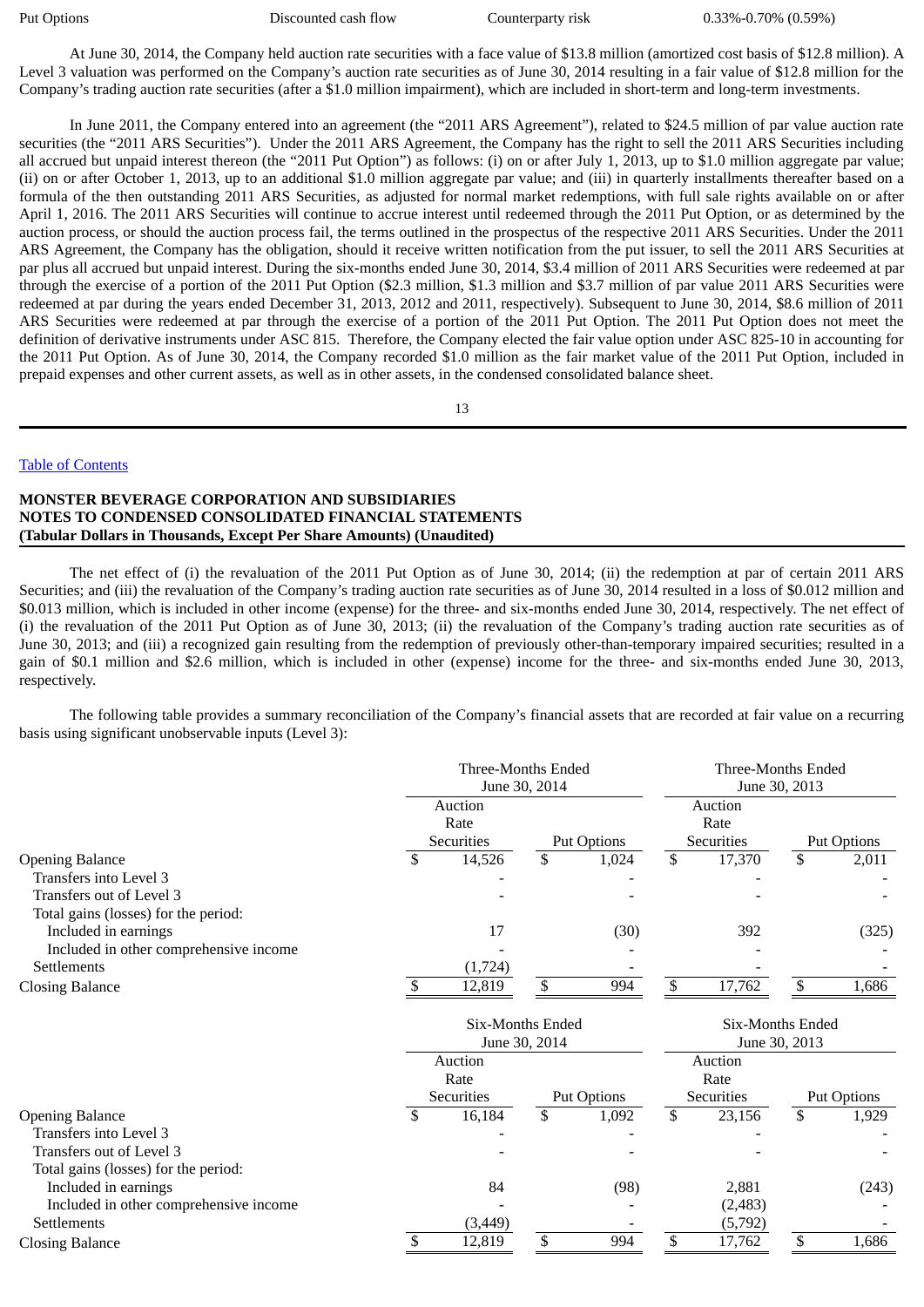#### 5. DERIVATIVE INSTRUMENTS AND HEDGING ACTIVITIES

The Company is exposed to foreign currency exchange rate risks related primarily to its foreign business operations. During the threeand six-months ended June 30, 2014, the Company entered into forward currency exchange contracts with financial institutions to create an economic hedge to specifically manage a portion of the foreign exchange risk exposure associated with certain consolidated subsidiaries' nonfunctional currency denominated assets and liabilities. All foreign currency exchange contracts entered into by the Company as of June 30, 2014 have terms of one month or less. The Company does not enter into forward currency exchange contracts for speculation or trading purposes.

### Table of [Contents](#page-0-0)

### **MONSTER BEVERAGE CORPORATION AND SUBSIDIARIES NOTES TO CONDENSED CONSOLIDATED FINANCIAL STATEMENTS (Tabular Dollars in Thousands, Except Per Share Amounts) (Unaudited)**

The Company has not designated its foreign currency exchange contracts as hedge transactions under ASC 815. Therefore, gains and losses on the Company's foreign currency exchange contracts are recognized in interest and other income (expense), net, in the condensed consolidated statements of income, and are largely offset by the changes in the fair value of the underlying economically hedged item.

The notional amount and fair value of all outstanding foreign currency derivative instruments in the condensed consolidated balance sheets consist of the following at:

|                                                                                      | June 30,2014                        |        |    |                               |                            |  |
|--------------------------------------------------------------------------------------|-------------------------------------|--------|----|-------------------------------|----------------------------|--|
| Derivatives not designated as<br>hedging instruments under<br><b>FASB ASC 815-20</b> | Fair<br>Notional<br>Value<br>Amount |        |    | <b>Balance Sheet Location</b> |                            |  |
| Assets:                                                                              |                                     |        |    |                               |                            |  |
| Foreign currency exchange contracts:                                                 |                                     |        |    |                               |                            |  |
| Receive EUR/pay USD                                                                  | \$                                  | 18,109 | \$ | 108                           | Accounts receivable, net   |  |
| Receive CAD/pay USD                                                                  |                                     | 24,219 |    | 45                            | Accounts receivable, net   |  |
| Receive USD/pay ZAR                                                                  |                                     | 19,102 |    | 31                            | Accounts receivable, net   |  |
| Receive USD/pay CLP                                                                  |                                     | 5,533  |    | $\mathbf 1$                   | Accounts receivable, net   |  |
| Liabilities:                                                                         |                                     |        |    |                               |                            |  |
| Foreign currency exchange contracts:                                                 |                                     |        |    |                               |                            |  |
| Receive USD/pay AUD                                                                  | \$                                  | 8,919  | \$ | (18)                          | Accrued liabilities        |  |
| Receive USD/pay JPY                                                                  |                                     | 18,635 |    | (90)                          | <b>Accrued liabilities</b> |  |
| Receive USD/pay MXN                                                                  |                                     | 7,878  |    | (30)                          | <b>Accrued liabilities</b> |  |
| Receive USD/pay COP                                                                  |                                     | 1,932  |    | (9)                           | <b>Accrued liabilities</b> |  |
|                                                                                      |                                     |        |    |                               |                            |  |

The Company had no foreign currency exchange contracts outstanding at December 31, 2013.

15

### Table of [Contents](#page-0-0)

**MONSTER BEVERAGE CORPORATION AND SUBSIDIARIES NOTES TO CONDENSED CONSOLIDATED FINANCIAL STATEMENTS (Tabular Dollars in Thousands, Except Per Share Amounts) (Unaudited)**

The net losses on derivative instruments in the condensed consolidated statements of income were as follows:

|                                                                                      |                                                            | Amount of loss<br>recognized in income on<br>derivatives<br>Three-months ended |                  |                                        |  |  |  |
|--------------------------------------------------------------------------------------|------------------------------------------------------------|--------------------------------------------------------------------------------|------------------|----------------------------------------|--|--|--|
| Derivatives not designated as<br>hedging instruments under<br><b>FASB ASC 815-20</b> | Location of loss<br>recognized in income on<br>derivatives |                                                                                | June 30,<br>2014 | June 30,<br>2013                       |  |  |  |
| Foreign currency exchange contracts                                                  | Interest and other income (expense), net                   |                                                                                | 406              |                                        |  |  |  |
|                                                                                      |                                                            |                                                                                | Amount of loss   | recognized in income on<br>derivatives |  |  |  |
|                                                                                      |                                                            |                                                                                |                  | Six-months ended                       |  |  |  |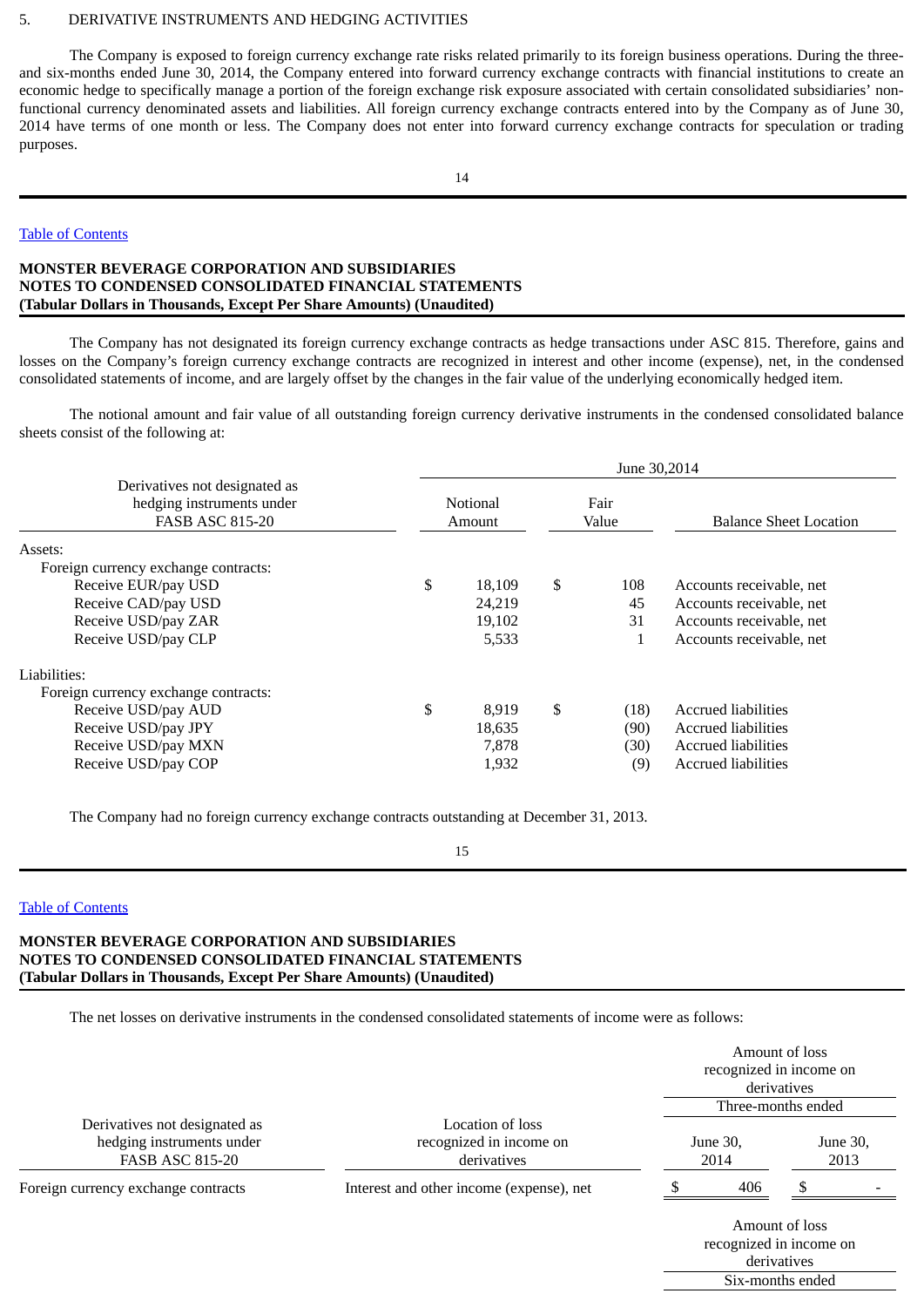|    | Derivatives not designated as<br>hedging instruments under<br><b>FASB ASC 815-20</b> | Location of loss<br>recognized in income on<br>derivatives | June 30,<br>2014    |                          | June 30,<br>2013    |
|----|--------------------------------------------------------------------------------------|------------------------------------------------------------|---------------------|--------------------------|---------------------|
|    | Foreign currency exchange contracts                                                  | Interest and other income (expense), net                   | $\mathbb{S}$        | 765                      | \$                  |
|    |                                                                                      |                                                            |                     |                          |                     |
| 6. | <b>INVENTORIES</b>                                                                   |                                                            |                     |                          |                     |
|    | Inventories consist of the following at:                                             |                                                            |                     |                          |                     |
|    |                                                                                      |                                                            | June 30,            |                          | December 31,        |
|    |                                                                                      |                                                            | 2014                |                          | 2013                |
|    | Raw materials                                                                        |                                                            | \$<br>74,810        | $\mathbb{S}$             | 68,088              |
|    | Finished goods                                                                       |                                                            | 133,098             |                          | 153,361             |
|    |                                                                                      |                                                            | \$<br>207,908       | $\overline{\mathcal{S}}$ | 221,449             |
|    |                                                                                      |                                                            |                     |                          |                     |
| 7. | PROPERTY AND EQUIPMENT, Net                                                          |                                                            |                     |                          |                     |
|    | Property and equipment consist of the following at:                                  |                                                            |                     |                          |                     |
|    |                                                                                      |                                                            | June 30,            |                          | December 31,        |
|    |                                                                                      |                                                            | 2014                |                          | 2013                |
|    | Land                                                                                 |                                                            | \$<br>5,382         | $\overline{\mathbb{S}}$  | 5,382               |
|    | Leasehold improvements                                                               |                                                            | 2,860               |                          | 2,222               |
|    | Furniture and fixtures                                                               |                                                            | 3,446               |                          | 3,474               |
|    | Office and computer equipment                                                        |                                                            | 14,845              |                          | 14,135              |
|    | Computer software                                                                    |                                                            | 638                 |                          | 791                 |
|    | Equipment                                                                            |                                                            | 70,960              |                          | 62,552              |
|    | <b>Buildings</b>                                                                     |                                                            | 37,959              |                          | 33,468              |
|    | Vehicles                                                                             |                                                            | 30,717              |                          | 30,442              |
|    |                                                                                      |                                                            | 166,807             |                          | 152,466             |
|    | Less: accumulated depreciation and amortization                                      |                                                            | (75, 589)<br>91,218 | \$                       | (64, 323)<br>88,143 |

16

### Table of [Contents](#page-0-0)

### **MONSTER BEVERAGE CORPORATION AND SUBSIDIARIES NOTES TO CONDENSED CONSOLIDATED FINANCIAL STATEMENTS (Tabular Dollars in Thousands, Except Per Share Amounts) (Unaudited)**

#### 8. INTANGIBLES, Net

Intangibles consist of the following at:

|                            | June 30,<br>2014 |   | December 31,<br>2013 |
|----------------------------|------------------|---|----------------------|
| Amortizing intangibles     | 1,150            | Φ | 1,076                |
| Accumulated amortization   | (772)            |   | (590)                |
|                            | 378              |   | 486                  |
| Non-amortizing intangibles | 65,973           |   | 65,288               |
|                            | 66,351           |   | 65,774               |

All amortizing intangibles have been assigned an estimated useful life and such intangibles are amortized on a straight-line basis over the number of years that approximate their respective useful lives ranging from one to 25 years (weighted-average life of 12 years). Amortization expense was \$0.1 million and \$0.01 million for the three-months ended June 30, 2014 and 2013, respectively. Amortization expense was \$0.25 million and \$0.02 million for the six-months ended June 30, 2014 and 2013, respectively.

### 9. DISTRIBUTION AGREEMENTS

Amounts received pursuant to new and/or amended distribution agreements entered into with certain distributors, relating to the costs associated with terminating agreements with the Company's prior distributors, have been accounted for as deferred revenue in the accompanying condensed consolidated balance sheets and are recognized as revenue ratably over the anticipated life of the respective distribution agreement, generally 20 years. Revenue recognized was \$1.9 million and \$2.0 million for the three-months ended June 30, 2014 and 2013, respectively. Revenue recognized was \$3.9 million and \$4.4 million for the six-months ended June 30, 2014 and 2013, respectively.

The Company incurred termination costs to certain of its prior distributors amounting to \$0.5 million and \$2.0 million in aggregate for the three-months ended June 30, 2014 and 2013, respectively. The Company incurred termination costs to certain of its prior distributors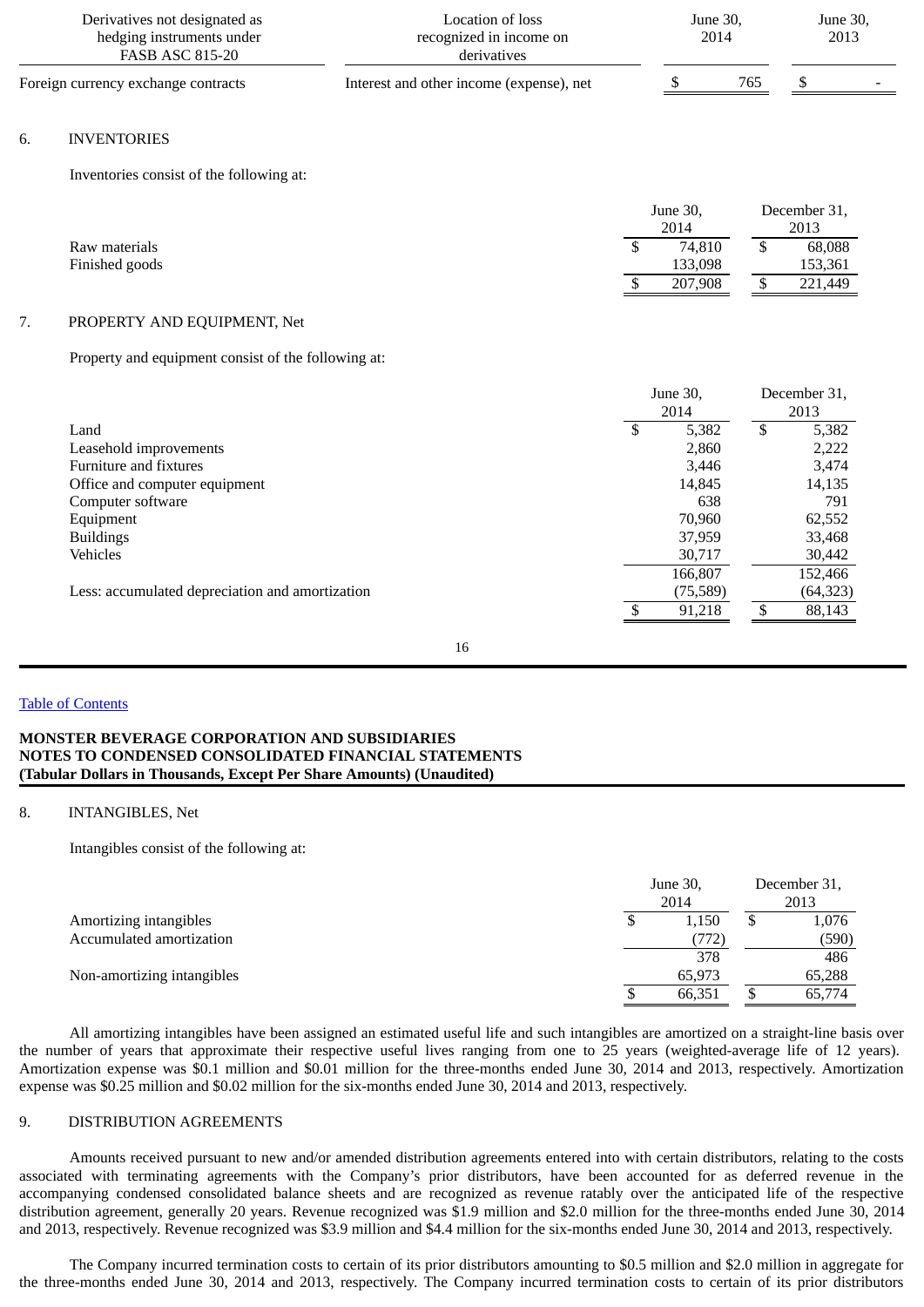amounting to \$0.5 million and \$10.3 million in aggregate for the six-months ended June 30, 2014 and 2013, respectively. Such termination costs have been expensed in full and are included in operating expenses for the three- and six-months ended June 30, 2014 and 2013.

#### 10. COMMITMENTS AND CONTINGENCIES

The Company had purchase commitments aggregating approximately \$32.8 million at June 30, 2014, which represented commitments made by the Company and its subsidiaries to various suppliers of raw materials for the production of its products. These obligations vary in terms, but are generally satisfied within one year.

The Company had contractual obligations aggregating approximately \$70.6 million at June 30, 2014, which related primarily to sponsorships and other marketing activities.

The Company had operating lease commitments aggregating approximately \$13.1 million at June 30, 2014, which related primarily to warehouse and office space.

17

#### Table of [Contents](#page-0-0)

### **MONSTER BEVERAGE CORPORATION AND SUBSIDIARIES NOTES TO CONDENSED CONSOLIDATED FINANCIAL STATEMENTS (Tabular Dollars in Thousands, Except Per Share Amounts) (Unaudited)**

*Value Added Tax ("VAT")* – The Company sought guidance from Her Majesty's Revenue & Customs ("HMRC"), the VAT taxing authority in the United Kingdom, to determine if the Company should have charged VAT in the United Kingdom on a portion of the Company's sales beginning May 26, 2010. The Company received guidance from HMRC that confirmed the Company's position of charging VAT beginning October 3, 2013, pursuant to a new agreement effective on this date. As a result, no VAT pass-through tax for the period beginning on May 26, 2010 through October 3, 2013 is due to HMRC. Furthermore, no tax penalties will be assessed by HMRC relating to this matter.

#### Legal Proceedings

On October 17, 2012, Wendy Crossland and Richard Fournier filed a lawsuit in the Superior Court of the State of California, County of Riverside, styled *Wendy Crossland and Richard Fournier v. Monster Beverage Corporation*, against the Company claiming that the death of their 14 year old daughter (Anais Fournier) was caused by her consumption of two 24-ounce Monster Energy® drinks over the course of two days in December 2011. The plaintiffs allege strict product liability, negligence, fraudulent concealment, breach of implied warranties and wrongful death. The plaintiffs claim general damages in excess of \$25,000 and punitive damages. The Company filed a demurrer and a motion to strike the plaintiffs' complaint on November 19, 2012, and the plaintiffs filed a first amended complaint on December 19, 2012. The Company filed its answer to the first amended complaint on June 7, 2013. The parties attended a court ordered mediation on January 23, 2014. Discovery has commenced but no trial date has been set. The Company believes that the plaintiffs' complaint is without merit and plans a vigorous defense. The Company also believes that any such damages, if awarded, would not have a material adverse effect on the Company's financial position or results of operations.

The Company has also been named as a defendant in other complaints containing similar allegations to those presented in the Fournier lawsuit, each of which the Company believes is also without merit and would not have a material adverse effect on the Company's financial position or results of operations in the event any damages were awarded.

*Securities Litigation* – On September 11, 2008, a federal securities class action complaint styled *Cunha v. Hansen Natural Corp., et al.* was filed in the United States District Court for the Central District of California (the "District Court"). On September 17, 2008, a second federal securities class action complaint styled *Brown v. Hansen Natural Corp., et al.* was also filed in the District Court. After the District Court consolidated the two actions and appointed the Structural Ironworkers Local Union #1 Pension Fund as lead plaintiff, a Consolidated Complaint for Violations of Federal Securities Laws was filed on August 28, 2009 (the "Consolidated Class Action Complaint").

The Consolidated Class Action Complaint purported to be brought on behalf of a class of purchasers of the Company's stock during the period November 9, 2006 through November 8, 2007 (the "Class Period"). It named as defendants the Company, Rodney C. Sacks, Hilton H. Schlosberg, and Thomas J. Kelly. Plaintiff principally alleged that, during the Class Period, the defendants made false and misleading statements relating to the Company's distribution coordination agreements with Anheuser-Busch, Inc. ("AB") and its sales of "Allied" energy drink lines, and engaged in sales of shares in the Company on the basis of material non-public information. Plaintiff also alleged that the Company's financial statements for the second quarter of 2007 did not include certain promotional expenses. The Consolidated Class Action Complaint alleged violations of Sections 10(b) and 20(a) of the Securities Exchange Act of 1934, as amended (the "Exchange Act") and Rule 10b-5 promulgated thereunder, and sought an unspecified amount of damages.

The District Court dismissed the Consolidated Class Action Complaint, with leave to amend, on July 12, 2010. Plaintiff thereafter filed a Consolidated Amended Class Action Complaint for Violations of Federal Securities Laws on August 27, 2010 (the "Amended Class Action Complaint"). While similar in many respects to the Consolidated Class Action Complaint, the Amended Class Action Complaint dropped certain of the allegations set forth in the Consolidated Class Action Complaint and made certain new allegations, including that the Company engaged in "channel stuffing" during the Class Period that rendered false or misleading the Company's reported sales results and certain other statements made by the defendants. In addition, it no longer named Thomas J. Kelly as a defendant.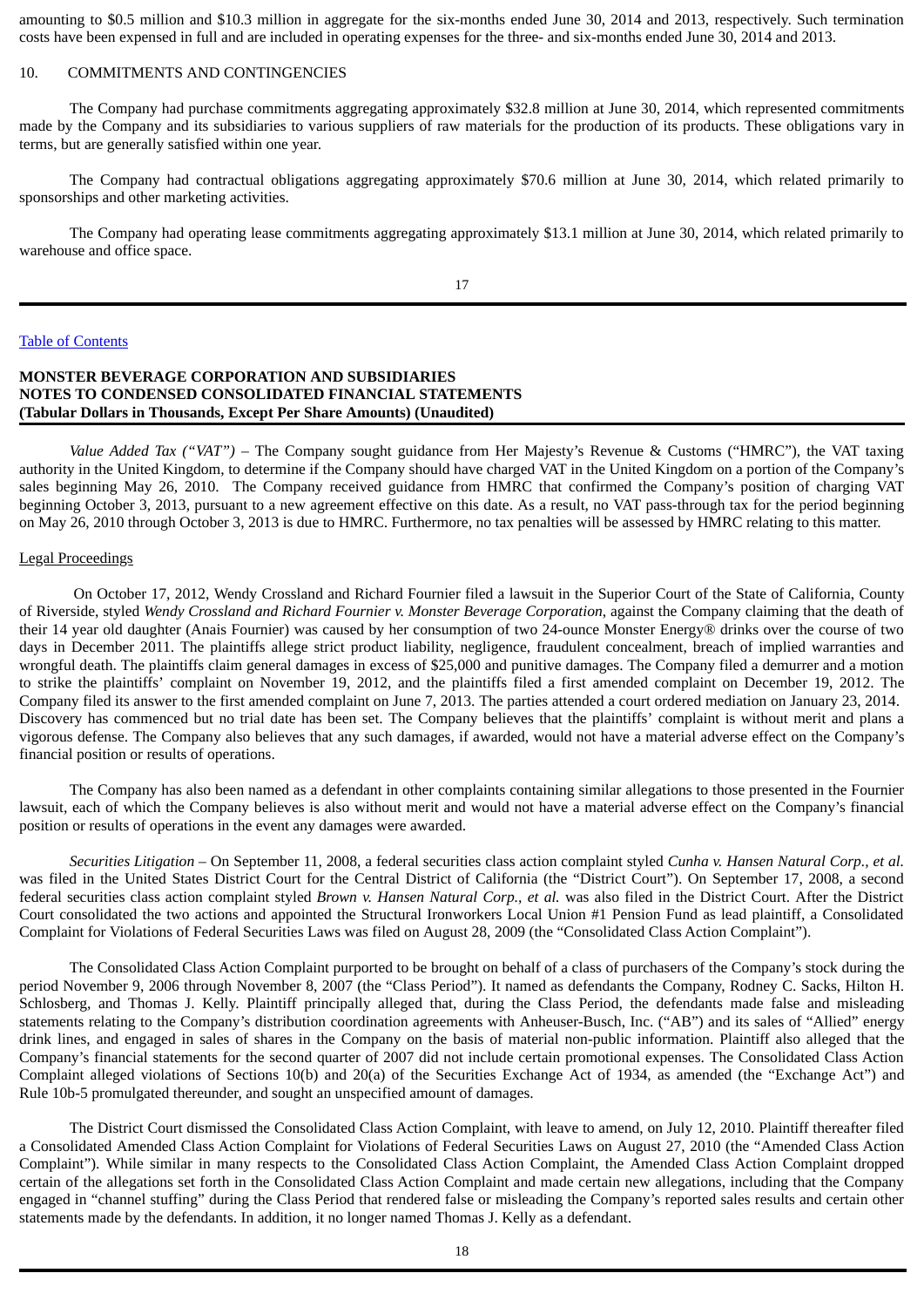### **MONSTER BEVERAGE CORPORATION AND SUBSIDIARIES NOTES TO CONDENSED CONSOLIDATED FINANCIAL STATEMENTS (Tabular Dollars in Thousands, Except Per Share Amounts) (Unaudited)**

On September 4, 2012, the District Court dismissed certain of the claims in the Amended Class Action Complaint, including plaintiff's allegations relating to promotional expenses, but denied defendants' motion to dismiss with regard to the majority of plaintiff's claims, including plaintiff's channel stuffing allegations. Plaintiff filed a motion seeking class certification on December 6, 2012, which the court denied, without prejudice, on January 17, 2014.

Following a mediation conducted by an independent mediator, the Company entered into a Stipulation of Settlement on April 16, 2014 that, if approved by the District Court, will resolve the litigation and result in the action being dismissed with prejudice. Preliminary approval hearings with respect to the proposed settlement were held on June 19, 2014 and July 21, 2014, and the District Court entered an Order granting preliminary approval of the settlement on July 29, 2014.

Under the terms of the proposed settlement, the Company has agreed that certain of its insurance carriers will pay \$16.25 million into an escrow account for distribution to a proposed settlement class, certified by the District Court for settlement purposes only and consisting of all persons who purchased or otherwise acquired the Company's stock during the Class Period. Excluded from the proposed settlement class are the Company's officers and directors, members of their immediate families and their legal representatives, heirs, successors or assigns and any entity in which defendants have or had a controlling interest, as well as any putative member of the settlement class who submits a valid and timely request for exclusion in the manner ultimately approved by the District Court. Under the proposed settlement, defendants and various of their related persons and entities will receive a full release of all claims that were or could have been brought in the action as well as all claims that arise out of, are based upon or relate to the allegations, transactions, facts, representations, omissions or other matters involved in the complaints filed in the action or any statement communicated to the public during the Class Period, and the purchase, acquisition or sale of the Company's stock during the Class Period.

The proposed settlement contains no admission of any liability or wrongdoing on the part of the defendants, each of whom continues to deny all of the allegations against them and believes that the claims are without merit. Because the full amount of the proposed settlement will be paid by the Company's insurance carriers, the settlement will not have an effect on the Company's results of operations.

*State Attorney General Inquiry* – In July 2012, the Company received a subpoena from a state attorney general in connection with an investigation concerning the Company's advertising, marketing, promotion, ingredients, usage and sale of its Monster Energy® brand of energy drinks. It is unknown what, if any, action the state attorney general may take against the Company, the relief which may be sought in the event of any such proceeding or whether such proceeding could have a material adverse effect on the Company's business, financial condition or results of operations.

*San Francisco City Attorney Litigation*. On October 31, 2012, the Company received a written request for information from the City Attorney for the City and County of San Francisco concerning the Company's advertising and marketing of its Monster Energy® brand of energy drinks and specifically concerning the safety of its products for consumption by adolescents. In a letter dated March 29, 2013, the San Francisco City Attorney threatened to bring suit against the Company if it did not agree to take the following five steps immediately: (i) "Reformulate its products to lower the caffeine content to safe levels"; (ii) "Provide adequate warning labels"; (iii) "Cease promoting overconsumption in marketing"; (iv) "Cease use of alcohol and drug references in marketing"; and (v) "Cease targeting minors."

19

### Table of [Contents](#page-0-0)

### **MONSTER BEVERAGE CORPORATION AND SUBSIDIARIES NOTES TO CONDENSED CONSOLIDATED FINANCIAL STATEMENTS (Tabular Dollars in Thousands, Except Per Share Amounts) (Unaudited)**

(i) *The Company Action* - On April 29, 2013, the Company and its wholly owned subsidiary, Monster Energy Company, filed a complaint for declaratory and injunctive relief against the San Francisco City Attorney (the "Company Action") in United States District Court for the Central District of California (the "Central District Court"), styled *Monster Beverage Corp., et al. v. Dennis Herrera.* The Company seeks a declaration from the Central District Court that the San Francisco City Attorney's investigation and demands are impermissible and preempted, subject to the doctrine of primary jurisdiction, are unconstitutional in that they violate the First and Fourteenth Amendments' prohibitions against compelled speech, content-based speech and commercial speech, are impermissibly void-for-vagueness, and/or violate the Commerce Clause. On June 3, 2013, the City Attorney filed a motion to dismiss the Company Action, arguing in part that the complaint should be dismissed in light of the San Francisco Action (described below) filed on May 6, 2013. On August 22, 2013, the Central District Court granted in part and denied in part the City Attorney's motion. On October 17, 2013 (after the San Francisco Action, described below, was remanded to San Francisco Superior Court), the City Attorney filed a renewed motion to dismiss the Company Action and on December 16, 2013, the Central District Court granted the City Attorney's renewed motion, dismissing the Company Action. The Company filed a Notice of Appeal to the Ninth Circuit on December 18, 2013.

*(ii) The San Francisco Action -* On May 6, 2013, the San Francisco City Attorney filed a complaint for declaratory and injunctive relief, civil penalties and restitution for alleged violation of California's Unfair Competition Law, Business & Professions Code sections 17200, et seg., styled People Of The State Of California ex rel. Dennis Herrera, San Francisco City Attorney v. Monster Beverage Corporation, in San Francisco Superior Court (the "San Francisco Action"). The City Attorney alleges that the Company (1) mislabeled its products as a dietary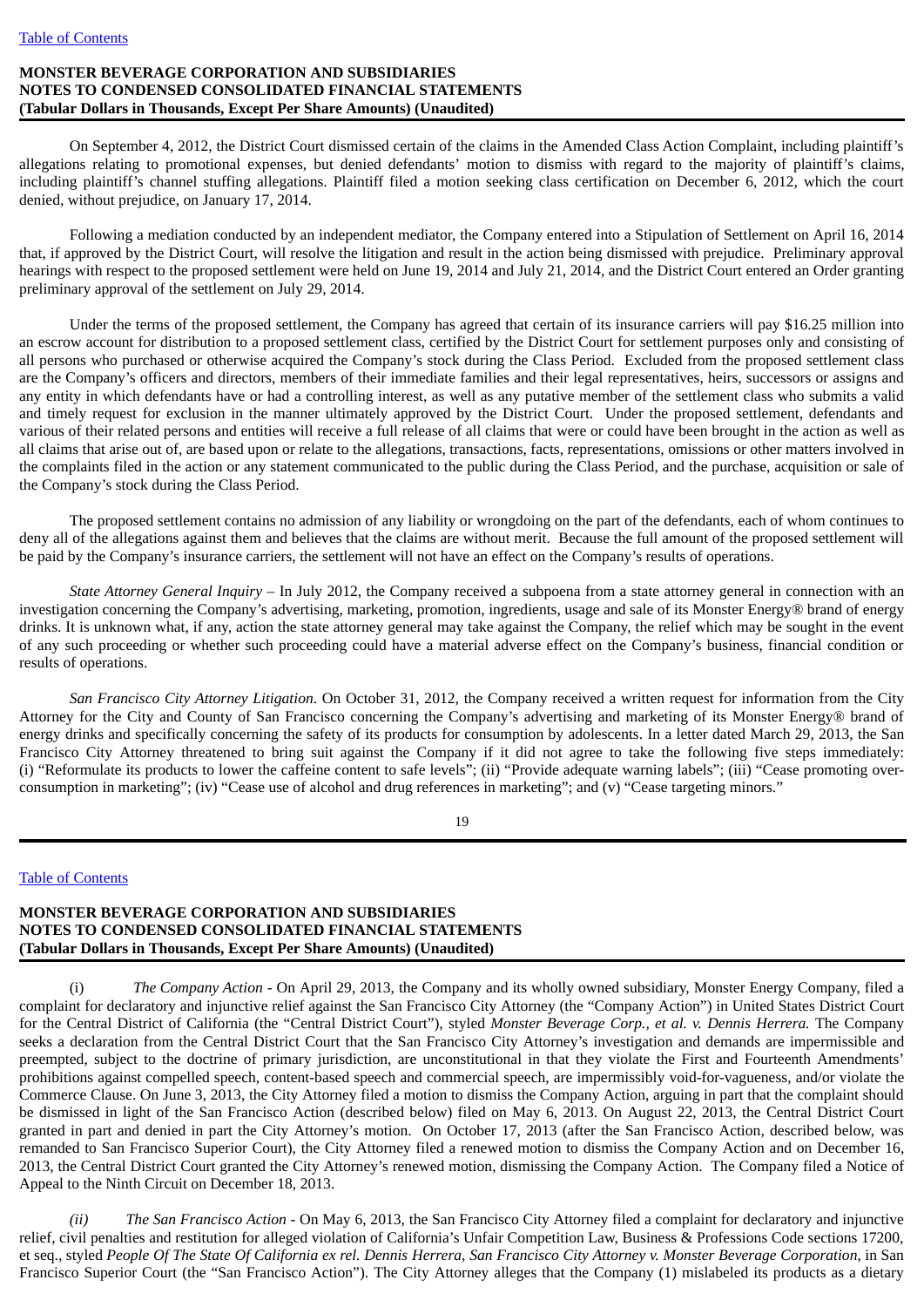supplement, in violation of California's Sherman Food, Drug and Cosmetic Law, California Health & Safety Code sections 109875 et. seq.; (2) is selling an "adulterated" product because caffeine is not generally recognized as safe ("GRAS") due to the alleged lack of scientific consensus concerning the safety of the levels of caffeine in the Company's products; and (3) is engaged in unfair and misleading business practices because its marketing (a) does not disclose the health risks that energy drinks pose for children and teens; (b) fails to warn against and promotes unsafe consumption; (c) implicitly promotes mixing of energy drinks with alcohol or drugs; and (d) is deceptive because it includes unsubstantiated claims about the purported special benefits of its "killer" ingredients and "energy blend." The City Attorney seeks a declaration that the Company has engaged in unfair and unlawful business acts and practices in violation of the Unfair Competition Law; an injunction from performing or proposing to perform any acts in violation of the Unfair Competition Law; restitution; and civil penalties. On June 3, 2013, the Company removed the San Francisco Action to the United States District Court for the Northern District of California (the "Northern District Court"). On July 3, 2013, the City Attorney filed a motion to remand the San Francisco Action back to state court. On September 18, 2013, the Northern District Court granted the City Attorney's motion to remand the San Francisco Action back to state court.

On January 15, 2014, the Company filed a demurrer to and motion to strike allegations in the complaint in the San Francisco Action. On March 5, 2014, the Court overruled the demurrer, granted the motion to strike as to one theory for relief pleaded by the City Attorney, and lifted the stay on discovery.

On March 20, 2014, the City Attorney filed an amended complaint, adding allegations supporting the theory for relief as to which the Court had granted the motion to strike. On April 18, 2014, the Company filed a renewed motion to strike, challenging the theory for relief previously rejected by the Court, as well as a motion asking the Court to bifurcate and/or stay claims relating to the safety of Monster Energy® drinks, pending resolution of the ongoing FDA investigation of the safety and labeling of food products to which caffeine is added. On May 22, 2014, the Court denied the Company's motion to strike and motion to bifurcate and/or stay claims relating to safety. A case management conference is scheduled for August 27, 2014. Discovery is ongoing.

20

#### Table of [Contents](#page-0-0)

#### **MONSTER BEVERAGE CORPORATION AND SUBSIDIARIES NOTES TO CONDENSED CONSOLIDATED FINANCIAL STATEMENTS (Tabular Dollars in Thousands, Except Per Share Amounts) (Unaudited)**

On June 16, 2014, the Company filed a petition for writ of mandate with the Court of Appeal, asking for a writ directing the trial court to vacate its order denying the Company's motion to bifurcate and/or stay the San Francisco Action, and instead to stay proceedings pending FDA's investigation. On June 19, 2014, the Court of Appeal denied the petition. On June 25, 2014, the Company filed a petition for review with the California Supreme Court. On July 23, 2014, the Supreme Court denied the petition.

The Company denies that it has violated the Unfair Competition Law or any other law and believes that the City Attorney's claims and demands are preempted and unconstitutional, as alleged in the action the Company filed in the Central District Court. The Company intends to vigorously defend against this lawsuit. At this time, no evaluation of the likelihood of an unfavorable outcome or range of potential loss can be expressed.

In addition to the above matters, the Company has been named as a defendant in various false advertising putative class actions and in a private attorney general action. In these actions, plaintiffs allege that defendants misleadingly labeled and advertised Monster Energy® brand products that allegedly were ineffective for the advertised benefits (including, but not limited to, an allegation that the products do not hydrate as advertised because they contain caffeine). The plaintiffs further allege that the Monster Energy® brand products at issue are unsafe because they contain one or more ingredients that allegedly could result in illness, injury or death. In connection with these product safety allegations, the plaintiffs claim that the product labels did not provide adequate warnings and/or that the Company did not include sufficiently specific statements with respect to contra-indications and/or adverse reactions associated with the consumption of its energy drink products (including, but not limited to, claims that certain ingredients, when consumed individually or in combination with other ingredients, could result in high blood pressure, palpitations, liver damage or other negative health effects and/or that the products themselves are unsafe). Based on these allegations, the plaintiffs assert claims for violation of state consumer protection statutes, including unfair competition and false advertising statutes, and for breach of warranty and unjust enrichment. In their prayers for relief, the plaintiffs seek, inter alia, compensatory and punitive damages, restitution, attorneys' fees, and, in some cases, injunctive relief. The Company regards these cases and allegations as having no merit. Furthermore, the Company is subject to litigation from time to time in the normal course of business, including intellectual property litigation and claims from terminated distributors.

The Company evaluates, on a quarterly basis, developments in legal proceedings and other matters that could cause an increase or decrease in the amount of the liability that is accrued, if any, or in the amount of any related insurance reimbursements recorded. As of June 30, 2014 and December 31, 2013, the Company's consolidated balance sheets include accrued loss contingencies of approximately \$26.2 million and \$17.0 million, respectively, and receivables for insurance reimbursements of approximately \$21.25 million and \$16.25 million, respectively. Although it is not possible to predict the ultimate outcome of such litigation, based on the facts known to the Company, management believes that such litigation in the aggregate will likely not have a material adverse effect on the Company's financial position or results of operations.

### Table of [Contents](#page-0-0)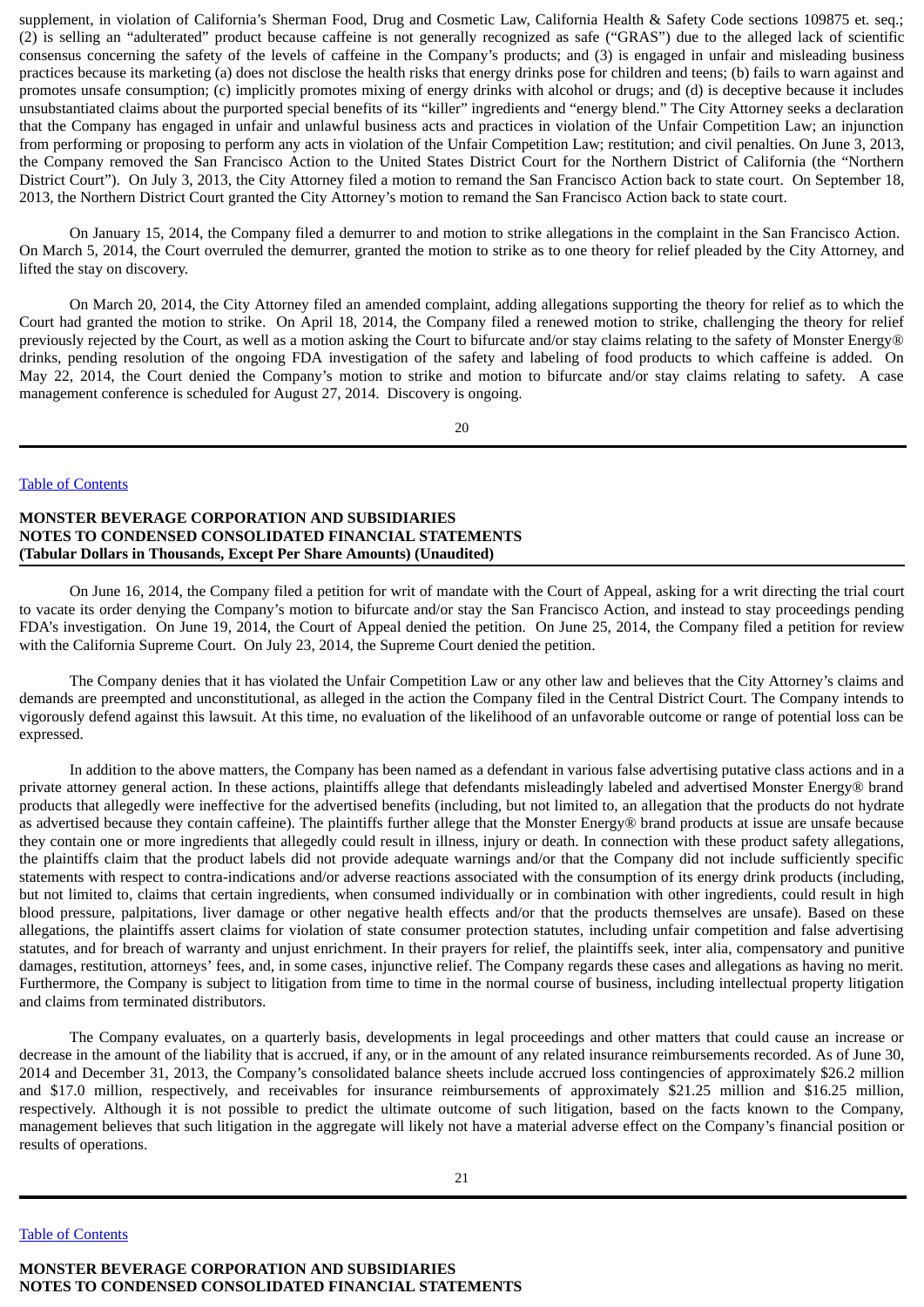### 11. ACCUMULATED OTHER COMPREHENSIVE LOSS

Changes in accumulated other comprehensive loss by component, after tax, for the six-months ended June 30, 2014 are as follows:

|                                                                | Currency       |
|----------------------------------------------------------------|----------------|
|                                                                | Translation    |
|                                                                | (Losses) Gains |
| Balance at December 31, 2013                                   | (1,233)        |
| Other comprehensive income before reclassifications            | 612            |
| Amounts reclassified from accumulated other comprehensive loss |                |
| Net current-period other comprehensive income                  | 612            |
| Balance at June 30, 2014                                       | (621)          |
|                                                                |                |

#### 12. TREASURY STOCK PURCHASE

On April 7, 2013, the Company's Board of Directors authorized a new share repurchase program for the repurchase of up to \$200.0 million of the Company's outstanding common stock (the "April 2013 Repurchase Plan"). During the six-months ended June 30, 2014, no shares of common stock were purchased under the April 2013 Repurchase Plan. During the year ended December 31, 2013, the Company purchased 0.951 million shares of common stock at an average purchase price of \$56.98 per share for a total amount of \$54.2 million (excluding broker commissions) under the April 2013 Repurchase Plan.

During the three- and six-months ended June 30, 2014, 586 shares and 867 shares were purchased from employees in lieu of cash payments for options exercised or withholding taxes due for a total amount of \$0.04 million and \$0.06 million, respectively. While such purchases are considered common stock repurchases, they are not counted as purchases against the Company's authorized share repurchase programs, including the April 2013 Repurchase Plan.

#### 13. STOCK-BASED COMPENSATION

The Company has two stock-based compensation plans under which shares were available for grant at June 30, 2014: the Monster Beverage Corporation 2011 Omnibus Incentive Plan (the "2011 Omnibus Incentive Plan") and the 2009 Monster Beverage Corporation Stock Incentive Plan for Non-Employee Directors (the "2009 Directors Plan").

The Company recorded \$8.1 million and \$7.4 million of compensation expense relating to outstanding options, restricted stock awards, stock appreciation rights and restricted stock units during the three-months ended June 30, 2014 and 2013, respectively. The Company recorded \$15.1 million and \$14.4 million of compensation expense relating to outstanding options, restricted stock awards, stock appreciation rights and restricted stock units during the six-months ended June 30, 2014 and 2013, respectively.

The excess tax benefit realized for tax deductions from non-qualified stock option exercises, disqualifying dispositions of incentive stock options, vesting of restricted stock units and restricted stock awards for the three-months ended June 30, 2014 and 2013 was \$0.7 million and \$28.7 million, respectively. The excess tax benefit realized for tax deductions from non-qualified stock option exercises, disqualifying dispositions of incentive stock options, vesting of restricted stock units and restricted stock awards for the six-months ended June 30, 2014 and 2013 was \$3.3 million and \$28.9 million, respectively.

| a.  |  |
|-----|--|
| . . |  |
|     |  |

#### Table of [Contents](#page-0-0)

### **MONSTER BEVERAGE CORPORATION AND SUBSIDIARIES NOTES TO CONDENSED CONSOLIDATED FINANCIAL STATEMENTS (Tabular Dollars in Thousands, Except Per Share Amounts) (Unaudited)**

#### *Stock Options*

Under the Company's stock-based compensation plans, all stock options granted as of June 30, 2014 were granted at prices based on the fair value of the Company's common stock on the date of grant. The Company records compensation expense for employee stock options based on the estimated fair value of the options on the date of grant using the Black-Scholes-Merton option pricing formula with the assumptions included in the table below. The Company records compensation expense for non-employee stock options based on the estimated fair value of the options as of the earlier of (1) the date at which a commitment for performance by the non-employee to earn the stock option is reached or (2) the date at which the non-employee's performance is complete, using the Black-Scholes-Merton option pricing formula with the assumptions included in the table below. The Company uses historical data to determine the exercise behavior, volatility and forfeiture rate of the options.

The following weighted-average assumptions were used to estimate the fair value of options granted during:

|                | Three-Months Ended June 30, |         | Six-Months Ended June 30, |         |  |
|----------------|-----------------------------|---------|---------------------------|---------|--|
|                | 2014                        | 2013    | 2014                      | 2013    |  |
| Dividend yield | $0.0\,\%$                   | $0.0\%$ | 0.0 %                     | $0.0\%$ |  |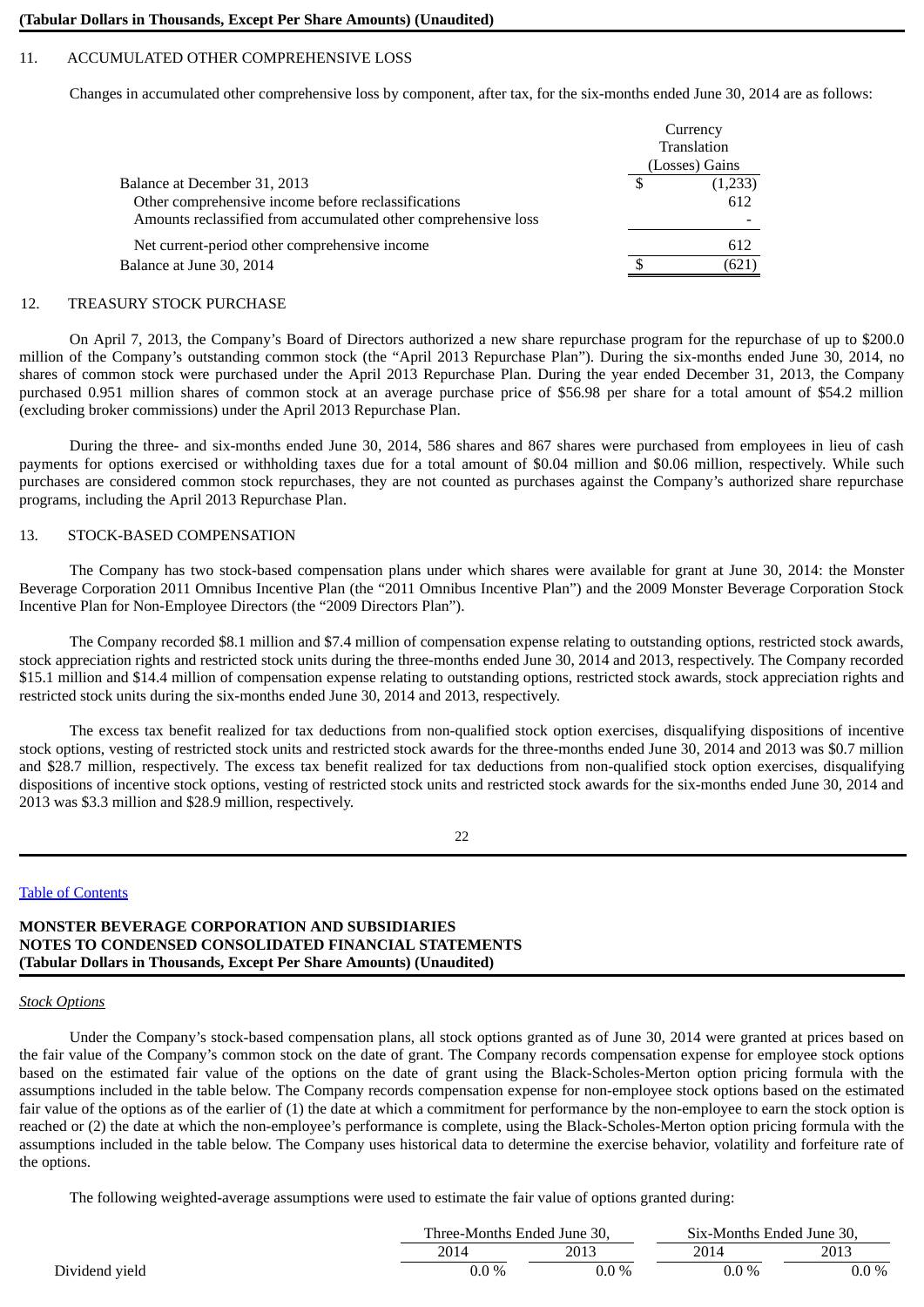| Expected volatility     | 37.4 %    | 48.1 %    | 42.4 %    | 47.9 %    |
|-------------------------|-----------|-----------|-----------|-----------|
| Risk-free interest rate | 1.6 %     | $0.0\%$   | 1.6 %     | $0.9\%$   |
| Expected term           | 5.6 years | 6.1 years | 5.9 years | 5.7 years |

*Expected Volatility*: The Company uses historical volatility as it provides a reasonable estimate of the expected volatility. Historical volatility is based on the most recent volatility of the stock price over a period of time equivalent to the expected term of the option.

*Risk-Free Interest Rate*: The risk-free interest rate is based on the U.S. Treasury zero coupon yield curve in effect at the time of grant for the expected term of the option.

*Expected Term*: The Company's expected term represents the weighted-average period that the Company's stock options are expected to be outstanding. The expected term is based on expected time to post-vesting exercise of options by employees. The Company uses historical exercise patterns of previously granted options to derive employee behavioral patterns used to forecast expected exercise patterns.

23

#### Table of [Contents](#page-0-0)

### **MONSTER BEVERAGE CORPORATION AND SUBSIDIARIES NOTES TO CONDENSED CONSOLIDATED FINANCIAL STATEMENTS (Tabular Dollars in Thousands, Except Per Share Amounts) (Unaudited)**

The following table summarizes the Company's activities with respect to its stock option plans as follows:

|                                                       |            |    |           | Weighted-   |                        |
|-------------------------------------------------------|------------|----|-----------|-------------|------------------------|
|                                                       |            |    | Weighted- | Average     |                        |
|                                                       |            |    | Average   | Remaining   |                        |
|                                                       | Number of  |    | Exercise  | Contractual |                        |
|                                                       | Shares (In |    | Price Per | Term (In    | Aggregate              |
| Options                                               | thousands) |    | Share     | years)      | <b>Intrinsic Value</b> |
| Outstanding at January 1, 2014                        | 12,973     | \$ | 15.70     | 3.7         | 675,595                |
| Granted 01/01/14 - 03/31/14                           | 689        | \$ | 70.06     |             |                        |
| Granted 04/01/14 - 06/30/14                           | 99         | S  | 69.16     |             |                        |
| Exercised                                             | (317)      | \$ | 24.30     |             |                        |
| Cancelled or forfeited                                | (62)       | \$ | 45.18     |             |                        |
| Outstanding at June 30, 2014                          | 13,382     | \$ | 18.55     | 3.6         | \$<br>702,248          |
| Vested and expected to vest in the future at June 30, |            |    |           |             |                        |
| 2014                                                  | 12.918     | \$ | 17.22     | 3.4         | \$<br>695,088          |
| Exercisable at June 30, 2014                          | 10,531     | \$ | 10.15     | 2.3         | \$<br>641,150          |
|                                                       |            |    |           |             |                        |

The weighted-average grant-date fair value of options granted during the three-months ended June 30, 2014 and 2013 was \$25.71 per share and \$25.16 per share, respectively. The weighted-average grant-date fair value of options granted during the six-months ended June 30, 2014 and 2013 was \$29.35 per share and \$22.44 per share, respectively. The total intrinsic value of options exercised during the three-months ended June 30, 2014 and 2013 was \$3.7 million and \$81.0 million, respectively. The total intrinsic value of options exercised during the sixmonths ended June 30, 2014 and 2013 was \$15.1 million and \$84.2 million, respectively.

Cash received from option exercises under all plans for the three-months ended June 30, 2014 and 2013 was approximately \$2.0 million and \$13.9 million, respectively. Cash received from option exercises under all plans for the six-months ended June 30, 2014 and 2013 was approximately \$7.7 million and \$16.3 million, respectively.

At June 30, 2014, there was \$52.4 million of total unrecognized compensation expense related to non-vested options granted to employees under the Company's share-based payment plans. That cost is expected to be recognized over a weighted-average period of 2.7 years.

#### *Restricted Stock Awards and Restricted Stock Units*

Stock-based compensation cost for restricted stock awards and restricted stock units is measured based on the closing fair market value of the Company's common stock at the date of grant. In the event that the Company has the option and intent to settle a restricted stock unit in cash, the award is classified as a liability and revalued at each balance sheet date.

### Table of [Contents](#page-0-0)

**MONSTER BEVERAGE CORPORATION AND SUBSIDIARIES NOTES TO CONDENSED CONSOLIDATED FINANCIAL STATEMENTS (Tabular Dollars in Thousands, Except Per Share Amounts) (Unaudited)**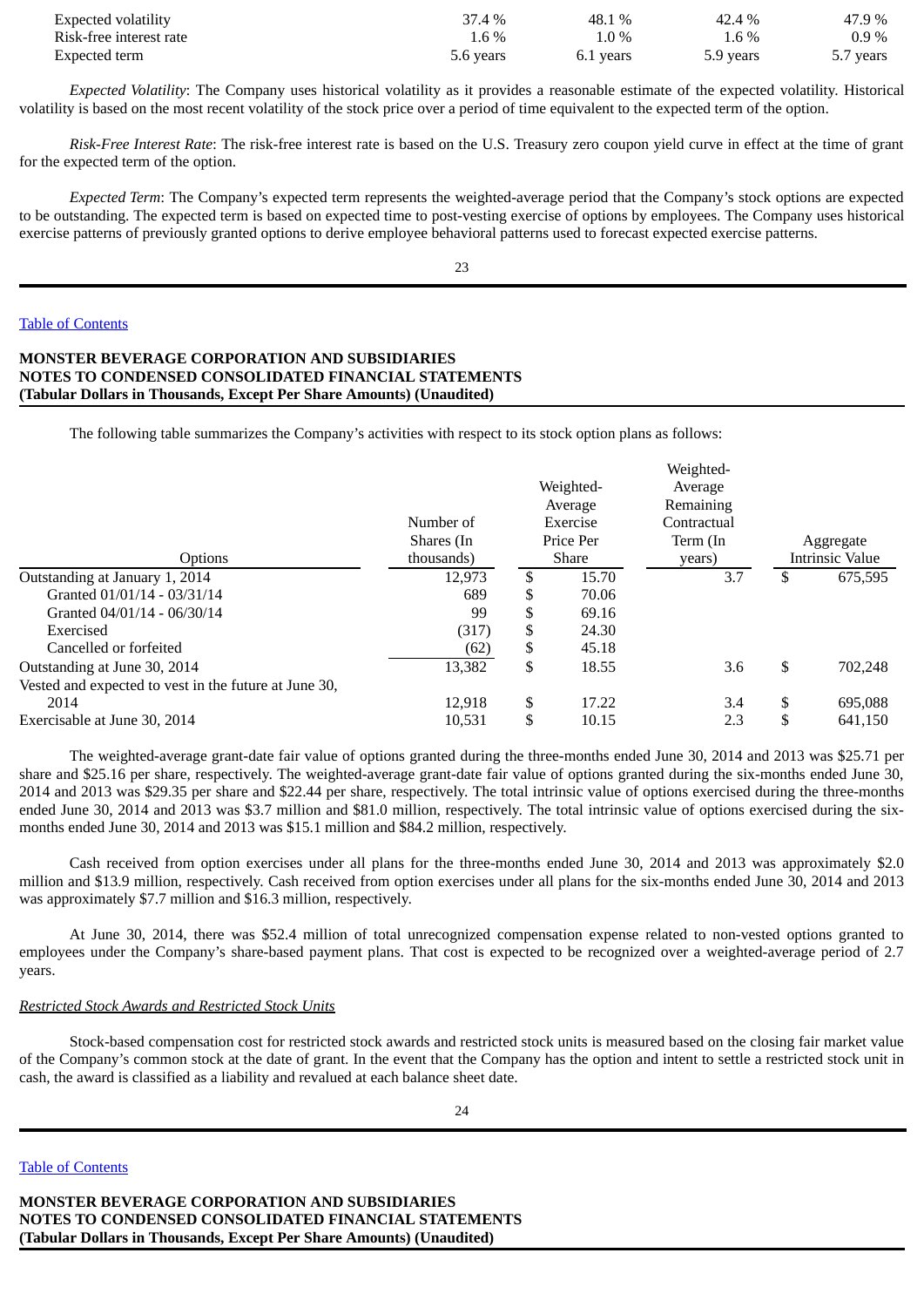The following table summarizes the Company's activities with respect to non-vested restricted stock awards and non-vested restricted stock units as follows:

|                                                             |            | Weighted   |
|-------------------------------------------------------------|------------|------------|
| Number of                                                   |            | Average    |
| Shares (in<br>thousands)<br>391<br>$\overline{\phantom{0}}$ |            | Grant-Date |
|                                                             | Fair Value |            |
|                                                             | S          | 49.27      |
|                                                             | \$         |            |
| 10                                                          | \$         | 69.00      |
| (39)                                                        | \$         | 53.98      |
| (8)                                                         | \$         | 53.34      |
| 354                                                         | \$         | 49.23      |
|                                                             |            |            |

The weighted-average grant-date fair value of restricted stock units and restricted stock awards granted during the three-months ended June 30, 2014 and 2013 was \$69.00 and \$54.64 per share, respectively. The weighted-average grant-date fair value of restricted stock units and restricted stock awards granted during the six-months ended June 30, 2014 and 2013 was \$69.00 and \$53.25 per share, respectively. As of June 30, 2014, 0.3 million of restricted stock units and restricted stock awards are expected to vest over their respective terms.

At June 30, 2014, total unrecognized compensation expense relating to non-vested restricted stock awards and non-vested restricted stock units was \$8.8 million, which is expected to be recognized over a weighted-average period of 1.4 years.

#### 14. INCOME TAXES

The following is a roll-forward of the Company's total gross unrecognized tax benefits, not including interest and penalties, for the sixmonths ended June 30, 2014:

|                                                         | <b>Gross Unrecognized Tax</b> |
|---------------------------------------------------------|-------------------------------|
|                                                         | <b>Benefits</b>               |
| Balance at December 31, 2013                            | 935                           |
| Additions for tax positions related to the current year |                               |
| Additions for tax positions related to the prior year   |                               |
| Decreases related to settlement with taxing authority   | -                             |
| Balance at June 30, 2014                                | 935                           |

The Company recognizes accrued interest and penalties related to unrecognized tax benefits in the provision for income taxes in the Company's condensed consolidated financial statements. As of June 30, 2014, the Company had accrued approximately \$0.4 million in interest and penalties related to unrecognized tax benefits. If the Company were to prevail on all uncertain tax positions, the resultant impact on the Company's effective tax rate would not be significant. It is expected that the amount of unrecognized tax benefits will not change within the next 12 months.

The Company is subject to U.S. federal income tax as well as to income tax in multiple state and foreign jurisdictions.

25

#### Table of [Contents](#page-0-0)

### **MONSTER BEVERAGE CORPORATION AND SUBSIDIARIES NOTES TO CONDENSED CONSOLIDATED FINANCIAL STATEMENTS (Tabular Dollars in Thousands, Except Per Share Amounts) (Unaudited)**

On March 8, 2013, the Internal Revenue Service ("IRS") began its examination of the Company's U.S. federal income tax returns for the years ended December 31, 2010 and 2011. The Company is also in various stages of examination with certain states. The 2012 U.S. federal income tax return is subject to IRS examination. State income tax returns are subject to examination for the 2009 through 2012 tax years.

### 15. EARNINGS PER SHARE

A reconciliation of the weighted-average shares used in the basic and diluted earnings per common share computations is presented below:

|                                      | Three-Months Ended<br>June 30, |         | Six-Months Ended<br>June 30, |         |
|--------------------------------------|--------------------------------|---------|------------------------------|---------|
|                                      | 2014                           | 2013    | 2014                         | 2013    |
| Weighted-average shares outstanding: |                                |         |                              |         |
| <b>Basic</b>                         | 167,098                        | 166,447 | 167,006                      | 165,988 |
| Dilutive securities                  | 6,866                          | 6,903   | 6,863                        | 7,004   |
| Diluted                              | 173,964                        | 173,350 | 173,869                      | 172,992 |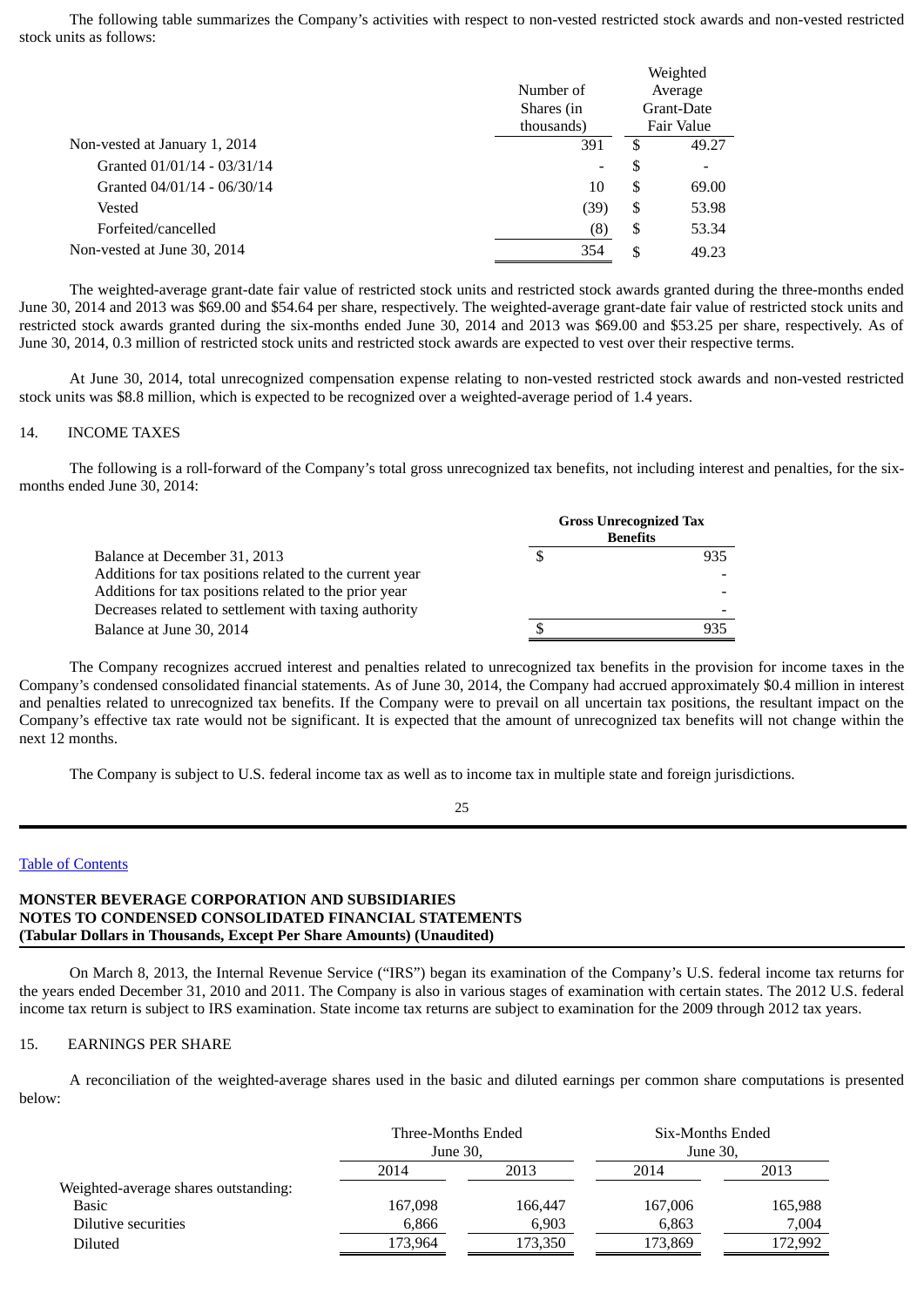For the three-months ended June 30, 2014 and 2013, options and awards outstanding totaling 1.2 million shares and 1.3 million shares, respectively, were excluded from the calculations as their effect would have been antidilutive. For the six-months ended June 30, 2014 and 2013, options and awards outstanding totaling 0.9 million shares and 1.1 million shares, respectively, were excluded from the calculations as their effect would have been antidilutive.

### 16. SEGMENT INFORMATION

The Company has two operating and reportable segments, namely Direct Store Delivery ("DSD"), whose principal products comprise energy drinks, and Warehouse ("Warehouse"), whose principal products comprise juice-based and soda beverages. The DSD segment develops, markets and sells products primarily through an exclusive distributor network, whereas the Warehouse segment develops, markets and sells products primarily direct to retailers. Corporate and unallocated amounts that do not relate to DSD or Warehouse segments have been allocated to "Corporate & Unallocated."

#### Table of [Contents](#page-0-0)

### **MONSTER BEVERAGE CORPORATION AND SUBSIDIARIES NOTES TO CONDENSED CONSOLIDATED FINANCIAL STATEMENTS (Tabular Dollars in Thousands, Except Per Share Amounts) (Unaudited)**

The net revenues derived from the DSD and Warehouse segments and other financial information related thereto are as follows:

|                                          | Three-Months Ended June 30, 2014 |         |           |        |               |                      |           |  |  |  |
|------------------------------------------|----------------------------------|---------|-----------|--------|---------------|----------------------|-----------|--|--|--|
|                                          |                                  |         |           |        | Corporate and |                      |           |  |  |  |
|                                          | <b>DSD</b>                       |         | Warehouse |        | Unallocated   |                      | Total     |  |  |  |
| Net sales                                |                                  | 660.105 | Ж         | 27,095 | S             | S.<br>$\blacksquare$ | 687,200   |  |  |  |
| Contribution margin*                     |                                  | 256,147 |           | 1,320  |               |                      | 257,467   |  |  |  |
| Corporate and unallocated expenses       |                                  |         |           |        | (41, 654)     |                      | (41, 654) |  |  |  |
| Operating income                         |                                  |         |           |        |               |                      | 215,813   |  |  |  |
| Other income (expense)                   |                                  | 272     |           |        | (94)          |                      | 178       |  |  |  |
| Income before provision for income taxes |                                  |         |           |        |               |                      | 215,991   |  |  |  |
| Depreciation and amortization            |                                  | (5,018) |           | (82)   | (1,444)       |                      | (6, 544)  |  |  |  |
|                                          | Three-Months Ended June 30, 2013 |         |           |        |               |                      |           |  |  |  |
|                                          |                                  |         |           |        | Corporate and |                      |           |  |  |  |

|                                          |            |         |    |           |   | Corporate and |       |           |
|------------------------------------------|------------|---------|----|-----------|---|---------------|-------|-----------|
|                                          | <b>DSD</b> |         |    | Warehouse |   | Unallocated   | Total |           |
| Net sales                                |            | 600.992 | JD | 29.942    | J | $\sim$        |       | 630,934   |
| Contribution margin*                     |            | 215,018 |    | 1,130     |   |               |       | 216,148   |
| Corporate and unallocated expenses       |            |         |    |           |   | (36, 721)     |       | (36, 721) |
| Operating income                         |            |         |    |           |   |               |       | 179,427   |
| Other income (expense)                   |            | 99      |    |           |   | (3,501)       |       | (3,402)   |
| Income before provision for income taxes |            |         |    |           |   |               |       | 176,025   |
| Depreciation and amortization            |            | (4,598) |    | (64)      |   | (615)         |       | (5,277)   |

*\*Contribution margin is defined as gross profit less certain operating expenses deemed by management to be directly attributable to the respective reportable segment. Contribution margin is used by management as a key indicator of reportable segment profitability.*

Revenue is derived from sales to external customers. Operating expenses that pertain to each segment are allocated to the appropriate segment.

Corporate and unallocated expenses were \$41.7 million for the three-months ended June 30, 2014 and included \$21.6 million of payroll costs, of which \$8.1 million was attributable to stock-based compensation expense (see Note 13, "Stock-Based Compensation"), \$15.3 million of professional service expenses, including accounting and legal costs and \$4.8 million of other operating expenses. Corporate and unallocated expenses were \$36.7 million for the three-months ended June 30, 2013 and included \$21.4 million of payroll costs, of which \$7.4 million was attributable to stock-based compensation expense (see Note 13, "Stock-Based Compensation"), \$9.3 million of professional service expenses, including accounting and legal costs and \$6.0 million of other operating expenses.

Coca-Cola Refreshments USA Inc. ("CCR"), a customer of the DSD segment, accounted for approximately 28% and 29% of the Company's net sales for the three-months ended June 30, 2014 and 2013, respectively.

Net sales to customers outside the United States amounted to \$148.4 million and \$127.6 million for the three-months ended June 30, 2014 and 2013, respectively.

Table of [Contents](#page-0-0)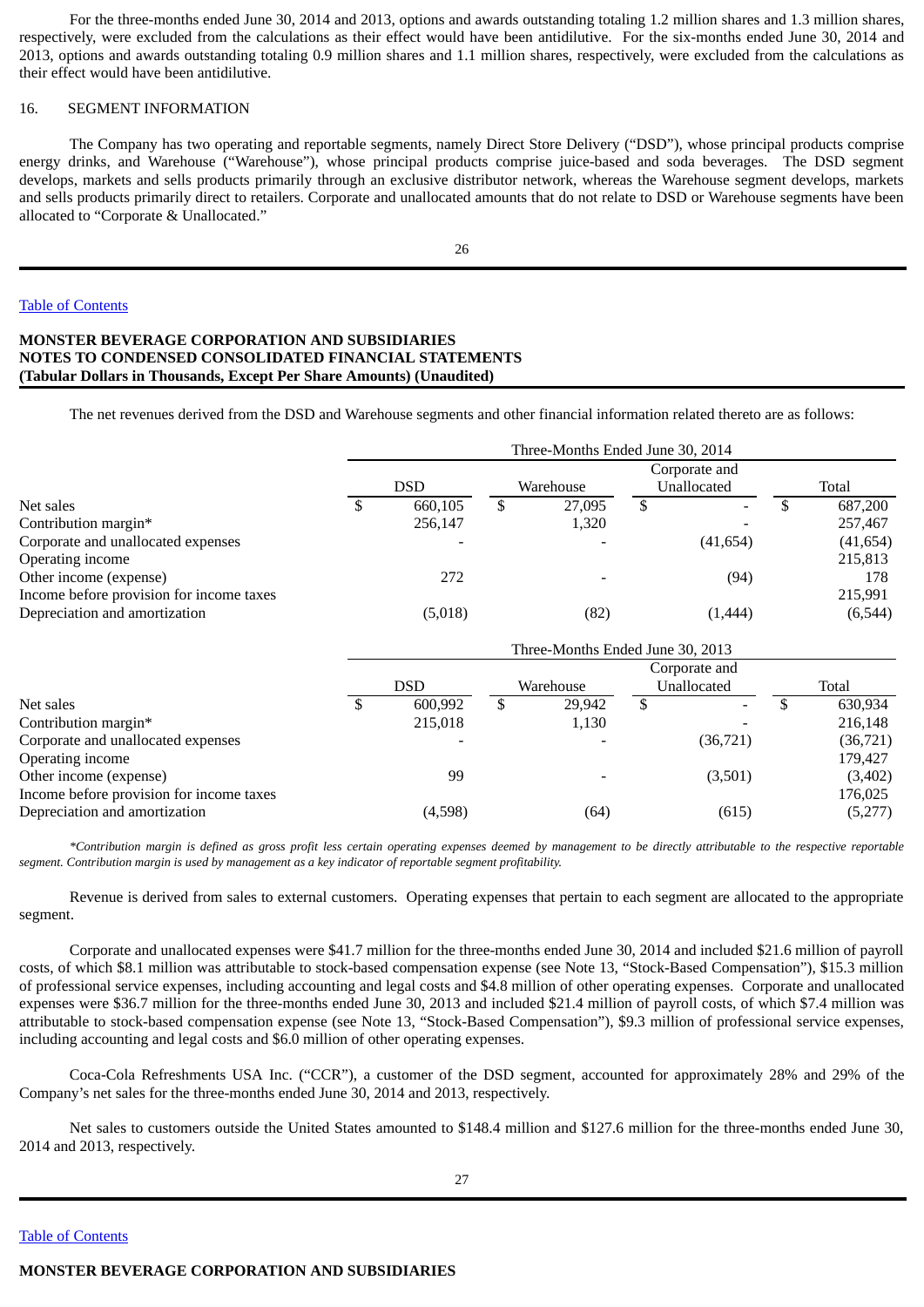### **NOTES TO CONDENSED CONSOLIDATED FINANCIAL STATEMENTS (Tabular Dollars in Thousands, Except Per Share Amounts) (Unaudited)**

The net revenues derived from the DSD and Warehouse segments and other financial information related thereto are as follows:

|                                          | Six-Months Ended June 30, 2014 |           |  |           |             |                          |       |           |  |  |
|------------------------------------------|--------------------------------|-----------|--|-----------|-------------|--------------------------|-------|-----------|--|--|
|                                          |                                |           |  |           |             | Corporate and            |       |           |  |  |
|                                          | <b>DSD</b>                     |           |  | Warehouse | Unallocated |                          | Total |           |  |  |
| Net sales                                |                                | 1.174.460 |  | 48.869    | C           | $\overline{\phantom{0}}$ |       | 1,223,329 |  |  |
| Contribution margin*                     |                                | 442,615   |  | 1,616     |             |                          |       | 444,231   |  |  |
| Corporate and unallocated expenses       |                                |           |  |           |             | (79, 554)                |       | (79, 554) |  |  |
| Operating income                         |                                |           |  |           |             |                          |       | 364,677   |  |  |
| Other income (expense)                   |                                | 298       |  |           |             | 34                       |       | 332       |  |  |
| Income before provision for income taxes |                                |           |  |           |             |                          |       | 365,009   |  |  |
| Depreciation and amortization            |                                | (9,962)   |  | (163)     |             | (2,870)                  |       | (12, 995) |  |  |

|                                          |               |           |   | Six-Months Ended June 30, 2013 |             |          |       |           |  |  |  |
|------------------------------------------|---------------|-----------|---|--------------------------------|-------------|----------|-------|-----------|--|--|--|
|                                          | Corporate and |           |   |                                |             |          |       |           |  |  |  |
|                                          | <b>DSD</b>    |           |   | Warehouse                      | Unallocated |          | Total |           |  |  |  |
| Net sales                                |               | 1,061,168 | D | 53,990                         | S           | $\sim$   |       | 1,115,158 |  |  |  |
| Contribution margin*                     |               | 353,991   |   | 1,511                          |             |          |       | 355,502   |  |  |  |
| Corporate and unallocated expenses       |               |           |   |                                |             | (68,770) |       | (68,770)  |  |  |  |
| Operating income                         |               |           |   |                                |             |          |       | 286,732   |  |  |  |
| Other income (expense)                   |               | 288       |   |                                |             | (5,591)  |       | (5,303)   |  |  |  |
| Income before provision for income taxes |               |           |   |                                |             |          |       | 281,429   |  |  |  |
| Depreciation and amortization            |               | (9,019)   |   | (123)                          |             | (1, 195) |       | (10, 337) |  |  |  |

*\*Contribution margin is defined as gross profit less certain operating expenses deemed by management to be directly attributable to the respective reportable segment. Contribution margin is used by management as a key indicator of reportable segment profitability.*

Revenue is derived from sales to external customers. Operating expenses that pertain to each segment are allocated to the appropriate segment.

Corporate and unallocated expenses were \$79.6 million for the six-months ended June 30, 2014 and included \$42.6 million of payroll costs, of which \$15.1 million was attributable to stock-based compensation expense (see Note 13, "Stock-Based Compensation"), \$25.4 million of professional service expenses, including accounting and legal costs and \$11.6 million of other operating expenses. Corporate and unallocated expenses were \$68.8 million for the six-months ended June 30, 2013 and included \$40.8 million of payroll costs, of which \$14.4 million was attributable to stock-based compensation expense (see Note 13, "Stock-Based Compensation"), \$16.9 million of professional service expenses, including accounting and legal costs and \$11.1 million of other operating expenses.

Coca-Cola Refreshments USA Inc. ("CCR"), a customer of the DSD segment, accounted for approximately 29% and 30% of the Company's net sales for the six-months ended June 30, 2014 and 2013, respectively.

Net sales to customers outside the United States amounted to \$264.1 million and \$233.9 million for the six-months ended June 30, 2014 and 2013, respectively.

28

#### Table of [Contents](#page-0-0)

### **MONSTER BEVERAGE CORPORATION AND SUBSIDIARIES NOTES TO CONDENSED CONSOLIDATED FINANCIAL STATEMENTS (Tabular Dollars in Thousands, Except Per Share Amounts) (Unaudited)**

The Company's net sales by product line were as follows:

|                                                                              |   | Three-Months Ended | June 30, |         | Six-Months Ended<br>June 30, |           |   |           |  |
|------------------------------------------------------------------------------|---|--------------------|----------|---------|------------------------------|-----------|---|-----------|--|
| <b>Product Line</b>                                                          |   | 2014               |          | 2013    | 2014                         |           |   | 2013      |  |
| Energy drinks                                                                | D | 640.231            | J        | 582.899 |                              | 1.139.244 | J | 1,028,925 |  |
| Non-carbonated (primarily juice based beverages and<br>Peace Tea® iced teas) |   | 34,625             |          | 36,166  |                              | 61.071    |   | 64,138    |  |
| Carbonated (primarily soda beverages)                                        |   | 8,526              |          | 8,264   |                              | 15,542    |   | 14,665    |  |
| Other                                                                        |   | 3,817              |          | 3,605   |                              | 7,472     |   | 7,430     |  |
|                                                                              |   | 687.199            |          | 630.934 |                              | 1,223,329 |   | 1,115,158 |  |

#### 17. RELATED PARTY TRANSACTIONS

Two directors and officers of the Company and their families are principal owners of a company that provides promotional materials to the Company. Expenses incurred with such company in connection with promotional materials purchased during the three-months ended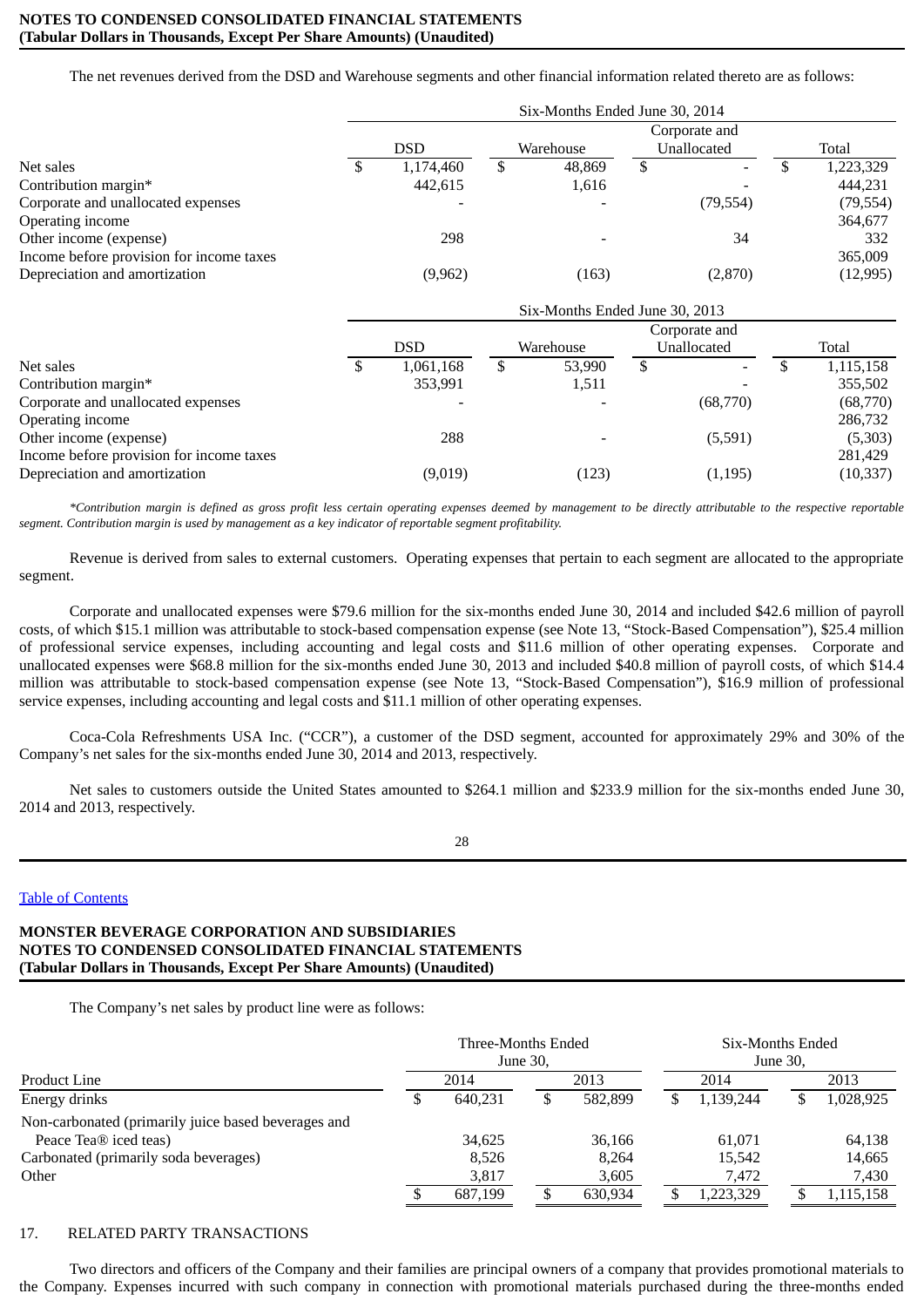June 30, 2014 and 2013 were \$0.2 million and \$0.2 million, respectively. Expenses incurred with such company in connection with promotional materials purchased during the six-months ended June 30, 2014 and 2013 were \$0.3 million and \$0.4 million, respectively.

<span id="page-19-0"></span>29

### Table of [Contents](#page-0-0)

### **ITEM 2. MANAGEMENT'S DISCUSSION AND ANALYSIS OF FINANCIAL CONDITION AND RESULTS OF OPERATIONS**

#### **Our Business**

#### *Overview*

Monster Beverage Corporation was incorporated in Delaware on April 25, 1990. Our principal place of business is located at 1 Monster Way, Corona, California 92879 and our telephone number is (951) 739-6200. When this report uses the words "the Company", "Hansen Natural Corporation" (the Company's former name), "we", "us", and "our", these words refer to Monster Beverage Corporation and its subsidiaries, unless the context otherwise requires. We are a holding company and conduct no operating business except through our consolidated subsidiaries.

We develop, market, sell and distribute "alternative" beverage category beverages primarily under the following brand names:

| $\bullet$ | Monster Energy <sup>®</sup>                       | Hansen's $R$                |
|-----------|---------------------------------------------------|-----------------------------|
| $\bullet$ | Monster Rehab <sup>®</sup>                        | Hansen's Natural Cane Soda® |
| $\bullet$ | Monster Energy Extra Strength Nitrous Technology® | Junior Juice®               |
| $\bullet$ | Java Monster®                                     | Blue Sky®                   |
| $\bullet$ | X-Presso Monster®                                 | Hubert's <sup>®</sup>       |
| $\cdot$   | Muscle Monster®                                   | Worx Energy®                |
| $\cdot$   | Punch Monster™                                    | Peace Tea®                  |

Our Monster Energy® drinks, which represented 93.1% and 92.2% of our net sales for the three-months ended June 30, 2014 and 2013, respectively, include the following:

|           | Monster Energy <sup>®</sup>                                                |           | Java Monster® Kona Blend              |
|-----------|----------------------------------------------------------------------------|-----------|---------------------------------------|
| $\bullet$ | Lo-Carb Monster Energy®                                                    |           | Java Monster® Loca Moca®              |
| $\bullet$ | Monster Assault®                                                           |           | Java Monster® Mean Bean®              |
| $\bullet$ | Monster Khaos®                                                             | $\bullet$ | Java Monster® Vanilla Light           |
| $\bullet$ | Monster M-80 <sup>®</sup> (named Ripper <sup>®</sup> in certain countries) |           | Java Monster® Irish Blend®            |
| $\bullet$ | Monster Energy® Absolutely Zero                                            | $\bullet$ | Java Monster® Toffee                  |
| $\bullet$ | Monster Energy® Import                                                     | $\bullet$ | Java Monster® Kona Cappuccino™        |
| $\bullet$ | Monster Energy® Import Light                                               |           | Monster Energy Extra Strength Nitrous |
| $\bullet$ | Punch Monster™ Baller's Blend (formerly Dub Edition)                       |           | Technology® Super Dry™                |
| $\bullet$ | Punch Monster™ Mad Dog (formerly Dub Edition)                              | $\bullet$ | Monster Energy Extra Strength Nitrous |
| $\bullet$ | Monster Rehab® Tea + Lemonade + Energy                                     |           | Technology® Anti-Gravity®             |
| $\bullet$ | Monster Rehab <sup>®</sup> Rojo Tea + Energy                               | $\bullet$ | Monster Energy Extra Strength Nitrous |
| $\bullet$ | Monster Rehab® Green Tea + Energy                                          |           | Technology® Black Ice™                |
| $\bullet$ | Monster Rehab <sup>®</sup> Protean + Energy                                | $\bullet$ | X-Presso Monster® Hammer              |
| $\bullet$ | Monster Rehab® Tea + Orangeade + Energy                                    | $\bullet$ | X-Presso Monster® Midnite             |
| $\bullet$ | Monster Rehab® Tea + Pink Lemonade + Energy                                |           | Monster Cuba-Lima®                    |
| $\bullet$ | Muscle Monster® Vanilla                                                    |           | Monster Energy® Zero Ultra            |
| $\bullet$ | Muscle Monster® Chocolate                                                  | $\bullet$ | Monster Energy® Ultra Blue™           |
| $\bullet$ | Muscle Monster® Coffee                                                     | $\bullet$ | Monster Energy® Ultra Red™            |
| $\bullet$ | Muscle Monster® Strawberry                                                 |           | M3® Monster Energy® Super Concentrate |
| $\bullet$ | Muscle Monster® Peanut Butter Cup                                          | $\bullet$ | Übermonster <sup>®</sup> Energy Brew  |
|           | Monster Energy® Limited Edition Valentino Rossi                            |           |                                       |

#### 30

#### Table of [Contents](#page-0-0)

We have two operating and reportable segments, namely Direct Store Delivery ("DSD"), whose principal products comprise energy drinks, and Warehouse ("Warehouse"), whose principal products comprise juice-based and soda beverages. The DSD segment develops, markets and sells products primarily through an exclusive distributor network, whereas the Warehouse segment develops, markets and sells products primarily direct to retailers.

During the six-months ended June 30, 2014, we continued to expand our existing product lines and flavors and further developed our markets. In particular, we continued to focus on developing and marketing beverages that fall within the category generally described as the "alternative" beverage category. During the six-months ended June 30, 2014, we introduced the following products:

- · Punch Monster™ Baller's Blend (formerly Dub Edition) (January 2014).
- Punch Monster™ Mad Dog (formerly Dub Edition) (January 2014).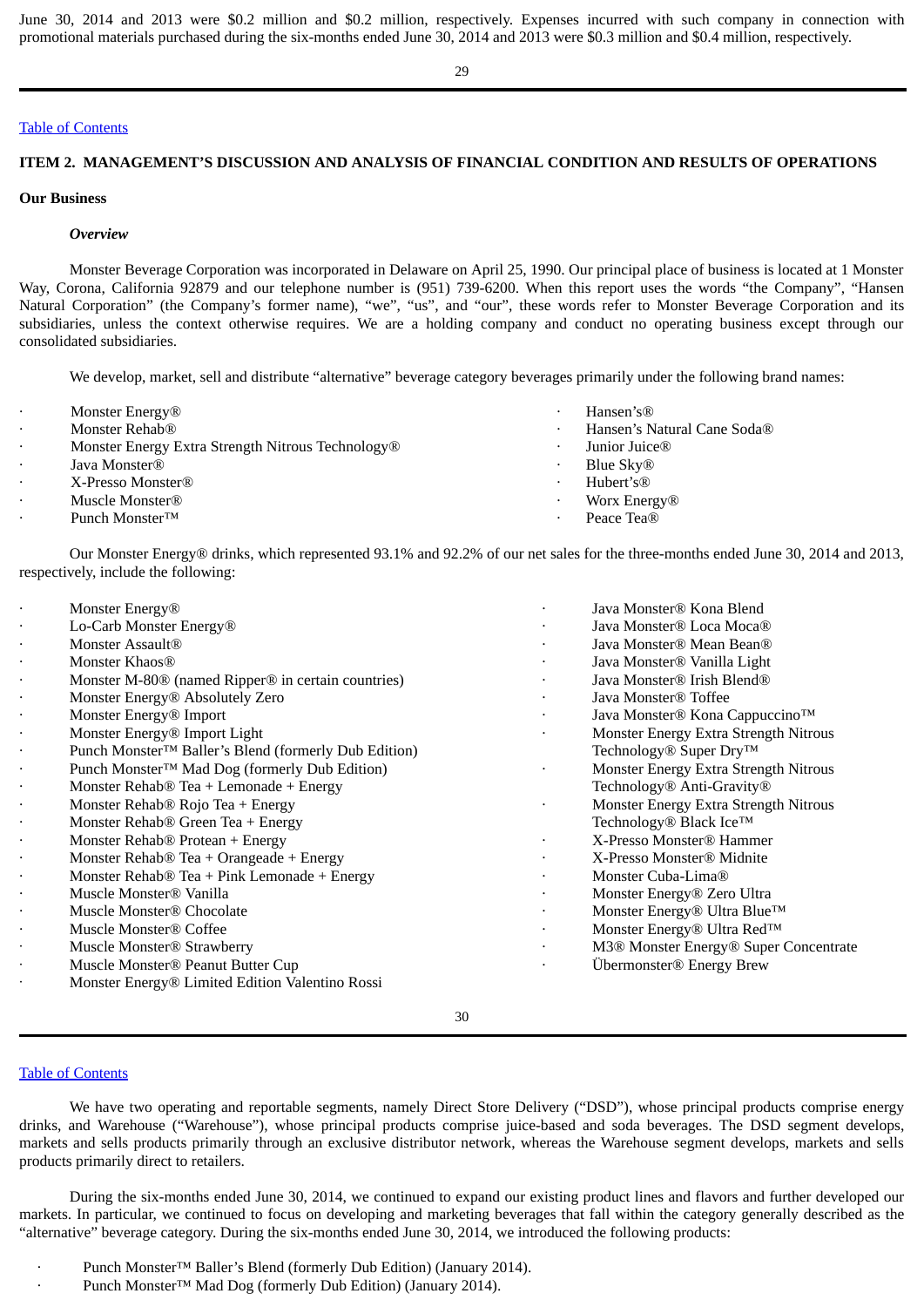- Peace Tea Beverage Company™ Viva Mango™, a mango flavored juice drink (February 2014).
- · Monster Energy® Limited Edition Valentino Rossi promotional energy drink (May 2014).

In the normal course of business we discontinue certain products and/or product lines. Those products or product lines discontinued during the six-months ended June 30, 2014, either individually or in aggregate, did not have a material adverse impact on our financial position, results of operations or liquidity.

Our gross sales (as defined below) of \$779.0 million for the three-months ended June 30, 2014 represented record sales for our second fiscal quarter. The vast majority of our gross sales are derived from our Monster Energy® brand energy drinks. Gross sales of our Monster Energy® brand energy drinks were \$728.3 million for the three-months ended June 30, 2014, an increase of \$56.5 million, or 102.6% of our overall increase in gross sales for the three-months ended June 30, 2014.

Our DSD segment represented 96.1% and 95.3% of our consolidated net sales for the three-months ended June 30, 2014 and 2013, respectively. Our Warehouse segment represented 3.9% and 4.7% of our consolidated net sales for the three-months ended June 30, 2014 and 2013, respectively. Our DSD segment represented 96.0% and 95.2% of our consolidated net sales for the six-months ended June 30, 2014 and 2013, respectively. Our Warehouse segment represented 4.0% and 4.8% of our consolidated net sales for the six-months ended June 30, 2014 and 2013, respectively.

Our sales and marketing strategy for all our beverages is to focus our efforts on developing brand awareness through image enhancing programs and product sampling. We use our branded vehicles and other promotional vehicles at events where we offer samples of our products to consumers. We utilize "push-pull" methods to enhance shelf and display space exposure in sales outlets (including advertising, in-store promotions and in-store placement of point-of-sale materials, racks, coolers and barrel coolers) to encourage demand from consumers for our products. We also support our brands with prize promotions, price promotions, competitions, endorsements from selected public and sports figures, personality endorsements (including from television and other well-known sports personalities), coupons, sampling and sponsorship of selected causes, events, athletes and teams. In-store posters, outdoor posters, print, radio and television advertising (directly and through our sponsorships and endorsements) and coupons may also be used to promote our brands.

We believe that one of the keys to success in the beverage industry is differentiation, making our brands and products visually distinctive from other beverages on the shelves of retailers. We review our products and packaging on an ongoing basis and, where practical, endeavor to make them different, better and unique. The labels and graphics for many of our products are redesigned from time to time to maximize their visibility and identification, wherever they may be placed in stores, which we will continue to reevaluate from time to time.

31

#### Table of [Contents](#page-0-0)

All of our beverage products are manufactured by various third party bottlers and co-packers situated throughout the United States and abroad, under separate arrangements with each party.

Our growth strategy includes expanding our international business. Gross sales to customers outside the United States amounted to \$180.2 million and \$160.4 million for the three-months ended June 30, 2014 and 2013, respectively. Such sales were approximately 23% and 22% of gross sales for the three-months ended June 30, 2014 and 2013, respectively. Gross sales to customers outside the United States amounted to \$324.5 million and \$291.1 million for the six-months ended June 30, 2014 and 2013, respectively. Such sales were approximately 23% of gross sales for both the six-months ended June 30, 2014 and 2013, respectively.

Our customers are primarily full service beverage distributors, retail grocery and specialty chains, wholesalers, club stores, drug chains, mass merchandisers, convenience chains, health food distributors, food service customers and the military. Gross sales to our various customer types for the three- and six-months ended June 30, 2014 and 2013 are reflected below. Such information includes sales made by us directly to the customer types concerned, which include our full service beverage distributors in the United States. Such full service beverage distributors in turn sell certain of our products to some of the same customer types listed below. We limit our description of our customer types to include only our sales to our full service distributors without reference to such distributors' sales to their own customers.

|                                                  | Three-Months Ended<br>June 30, |      | June 30, | Six-Months Ended |
|--------------------------------------------------|--------------------------------|------|----------|------------------|
|                                                  | 2014                           | 2013 | 2014     | 2013             |
| Full service distributors                        | 62%                            | 62%  | 62%      | 62%              |
| Club stores, drug chains & mass merchandisers    | 9%                             | 11%  | 9%       | 10%              |
| Outside the U.S.                                 | 23%                            | 22%  | 23%      | 23%              |
| Retail grocery, specialty chains and wholesalers | 4%                             | 3%   | 4%       | 3%               |
| Other                                            | 2%                             | 2%   | 2%       | 2%               |

Our customers include Coca-Cola Refreshments USA Inc. ("CCR"), Coca-Cola Enterprises, Coca-Cola Refreshments Canada, Ltd. (formerly known as Coca-Cola Bottling Company), CCBCC Operations, LLC, United Bottling Contracts Company, LLC, certain bottlers of the Coca-Cola Hellenic Bottling Company, Swire Coca-Cola, USA and certain other Coca-Cola Company independent bottlers, Anheuser-Busch, Inc. ("AB"), select independent AB distributors, Asahi, Kalil Bottling Group, Wal-Mart, Inc. (including Sam's Club) and Costco. A decision by any large customer to decrease amounts purchased from us or to cease carrying our products could have a material negative effect on our financial condition and consolidated results of operations. CCR accounted for approximately 28% and 29% of our net sales for the three-months ended June 30, 2014 and 2013, respectively. CCR accounted for approximately 29% and 30% of our net sales for the six-months ended June 30, 2014 and 2013, respectively.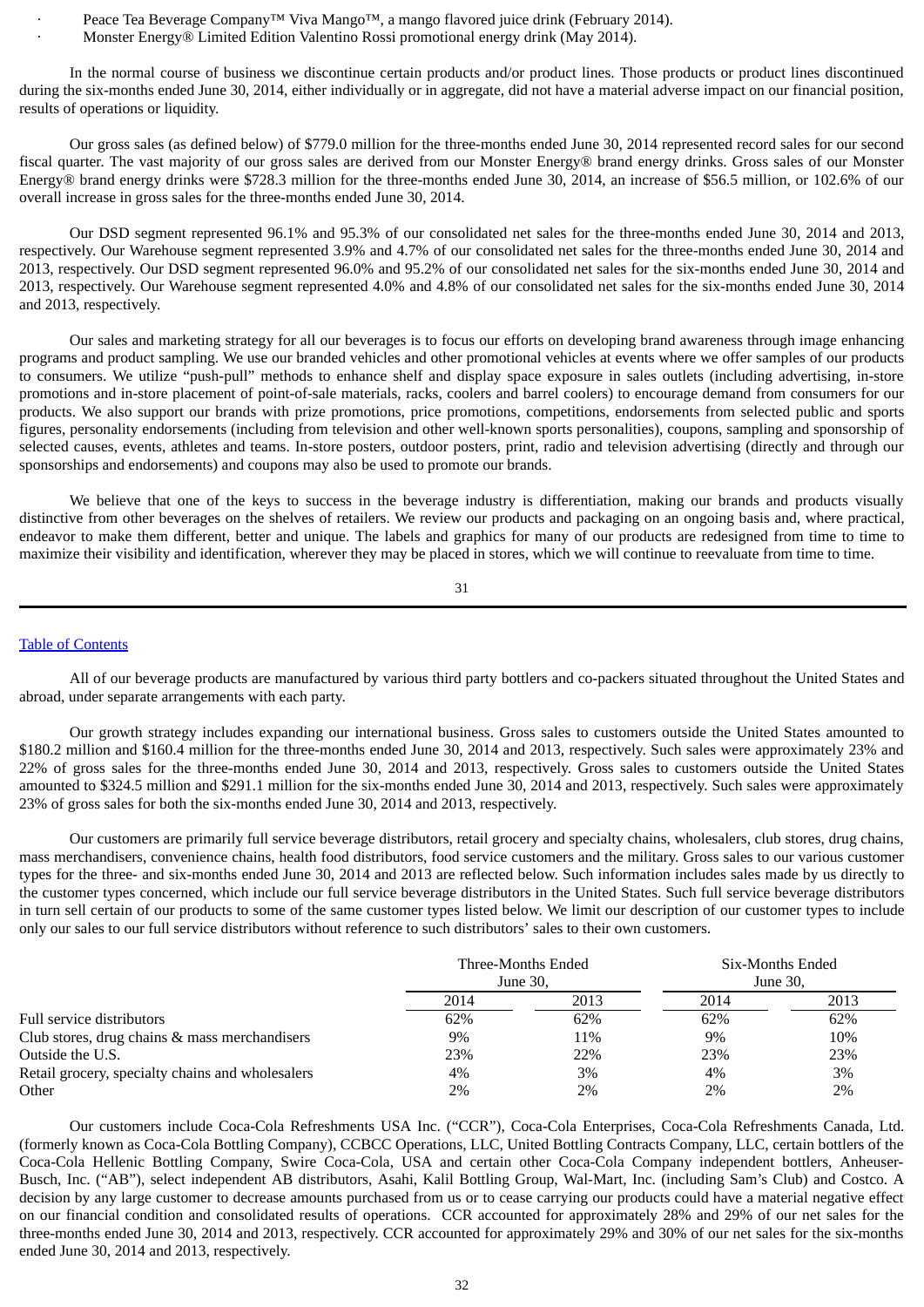#### Table of [Contents](#page-0-0)

#### **Results of Operations**

The following table sets forth key statistics for the three- and six-months ended June 30, 2014 and 2013, respectively.

| (In thousands, except per share amounts)        | <b>Three-Months Ended</b><br><b>June 30,</b> |         |    | Percentage<br>Change |           | <b>Six-Months Ended</b><br><b>June 30,</b> | Percentage<br><b>Change</b> |    |           |           |
|-------------------------------------------------|----------------------------------------------|---------|----|----------------------|-----------|--------------------------------------------|-----------------------------|----|-----------|-----------|
|                                                 | 2014                                         |         |    | 2013                 | 14 vs. 13 |                                            | 2014                        |    | 2013      | 14 vs. 13 |
| Gross sales, net of discounts & returns *       | -S                                           | 778,956 | \$ | 723,887              | 7.6%      | \$                                         | 1,392,679                   | \$ | 1,278,838 | 8.9%      |
| Less: Promotional and other allowances**        |                                              | 91,757  |    | 92,953               | $(1.3\%)$ |                                            | 169,350                     |    | 163,680   | 3.5%      |
| Net sales                                       |                                              | 687,199 |    | 630,934              | 8.9%      |                                            | 1,223,329                   |    | 1,115,158 | 9.7%      |
| Cost of sales                                   |                                              | 307.911 |    | 294,672              | 4.5%      |                                            | 557,222                     |    | 526,857   | 5.8%      |
| Gross profit***                                 |                                              | 379,288 |    | 336,262              | 12.8%     |                                            | 666,107                     |    | 588,301   | 13.2%     |
| Gross profit as a percentage of net sales       |                                              | 55.2%   |    | 53.3%                |           |                                            | 54.5%                       |    | 52.8%     |           |
| Operating expenses <sup>1</sup>                 |                                              | 163,475 |    | 156,835              | 4.2%      |                                            | 301,430                     |    | 301,569   | $(0.0\%)$ |
| Operating expenses as a percentage of net sales |                                              | 23.8%   |    | 24.9%                |           |                                            | 24.6%                       |    | 27.0%     |           |
| Operating income                                |                                              | 215,813 |    | 179,427              | 20.3%     |                                            | 364,677                     |    | 286,732   | 27.2%     |
| Operating income as a percentage of net sales   |                                              | 31.4%   |    | 28.4%                |           |                                            | 29.8%                       |    | 25.7%     |           |
| Other income (expense):                         |                                              |         |    |                      |           |                                            |                             |    |           |           |
| Interest and other income (expense), net        |                                              | 190     |    | (3, 468)             | 105.5%    |                                            | 345                         |    | (7,940)   | 104.3%    |
| (Loss) gain on investments and put options, net |                                              | (12)    |    | 66                   | 118.2%    |                                            | (13)                        |    | 2,637     | 100.5%    |
| Total other income (expense)                    |                                              | 178     |    | (3,402)              | 105.2%    |                                            | 332                         |    | (5,303)   | 106.3%    |
| Income before provision for income taxes        |                                              | 215,991 |    | 176,025              | 22.7%     |                                            | 365,009                     |    | 281,429   | 29.7%     |
| Provision for income taxes                      |                                              | 74,988  |    | 69,152               | 8.4%      |                                            | 128,755                     |    | 111,060   | 15.9%     |
| Income taxes as a percentage of income before   |                                              |         |    |                      |           |                                            |                             |    |           |           |
| taxes                                           |                                              | 34.7%   |    | 39.3%                |           |                                            | 35.3%                       |    | 39.5%     |           |
| Net income                                      | \$                                           | 141,003 | -S | 106,873              | 31.9%     | S                                          | 236,254                     | S  | 170,369   | 38.7%     |
| Net income as a percentage of net sales         |                                              | 20.5%   |    | 16.9%                |           |                                            | 19.3%                       |    | 15.3%     |           |
| Net income per common share:                    |                                              |         |    |                      |           |                                            |                             |    |           |           |
| <b>Basic</b>                                    |                                              | \$0.84  |    | \$0.64               | 31.4%     |                                            | \$1.41                      |    | \$1.03    | 37.8%     |
| Diluted                                         |                                              | \$0.81  |    | \$0.62               | 31.5%     |                                            | \$1.36                      |    | \$0.98    | 38.0%     |
| Case sales (in thousands) (in 192-ounce case    |                                              |         |    |                      |           |                                            |                             |    |           |           |
| equivalents)                                    |                                              | 65,587  |    | 61,615               | 6.4%      |                                            | 117,514                     |    | 109,364   | 7.5%      |

<sup>1</sup>Includes \$0.5 million and \$2.0 million for the three-months ended June 30, 2014 and 2013, respectively, and \$0.5 million and \$10.3 million for the sixmonths ended June 30, 2014 and 2013, respectively, related to expenditures attributable to the costs associated with terminating existing distributors.

\*Gross sales is used internally by management as an indicator of and to monitor operating performance, including sales performance of particular products, *salesperson performance, product growth or declines and overall Company*

33

#### Table of [Contents](#page-0-0)

performance. The use of gross sales allows evaluation of sales performance before the effect of any promotional items, which can mask certain performance issues. We therefore believe that the presentation of gross sales provides a useful measure of our operating performance. Gross sales is not a measure that is recognized under GAAP and should not be considered as an alternative to net sales, which is determined in accordance with GAAP, and should not be used alone as an indicator of operating performance in place of net sales. Additionally, gross sales may not be comparable to similarly titled measures used by other companies, as gross sales has been defined by our internal reporting practices. In addition, gross sales may not be realized in the form of cash receipts *as promotional payments and allowances may be deducted from payments received from certain customers.*

\*\* Although the expenditures described in this line item are determined in accordance with GAAP and meet GAAP requirements, the disclosure thereof does not conform with GAAP presentation requirements. Additionally, our definition of promotional and other allowances may not be comparable to similar items presented by other companies. Promotional and other allowances primarily include consideration given to the Company's distributors or retail customers including, but not limited to the following: (i) discounts granted off list prices to support price promotions to end-consumers by retailers; (ii) reimbursements given to the Company's distributors for agreed portions of their promotional spend with retailers, including slotting, shelf space allowances and other fees for both new and existing products; (iii) the Company's agreed share of fees given to distributors and/or directly to retailers for advertising, in-store marketing and promotional activities; (iv) the Company's agreed share of slotting, shelf space allowances and other fees given directly to retailers; (v) incentives given to the Company's distributors and/or retailers for achieving or exceeding certain predetermined sales goals; (vi) discounted or free products; (vii) contractual fees given to the Company's distributors related to sales made by the Company direct to certain customers that fall within the distributors' sales territories; and (viii) commissions paid to our customers. The presentation of promotional and other allowances facilitates an evaluation of their impact on the determination of net sales and the spending levels incurred or correlated with such sales. Promotional and other allowances constitute a material portion of our marketing activities. The Company's promotional allowance programs with its numerous distributors and/or retailers are executed through separate agreements in the ordinary course of business. These agreements generally provide for one or more of the arrangements described above and are of varying *durations, ranging from one week to one year.*

\*\*\*Gross profit may not be comparable to that of other entities since some entities include all costs associated with their distribution process in cost of sales, whereas others exclude certain costs and instead include such costs within another line item such as operating expenses. We include out-bound freight and *warehouse costs in operating expenses rather than in cost of sales.*

Results of Operations for the Three-Months Ended June 30, 2014 Compared to the Three-Months Ended June 30, 2013.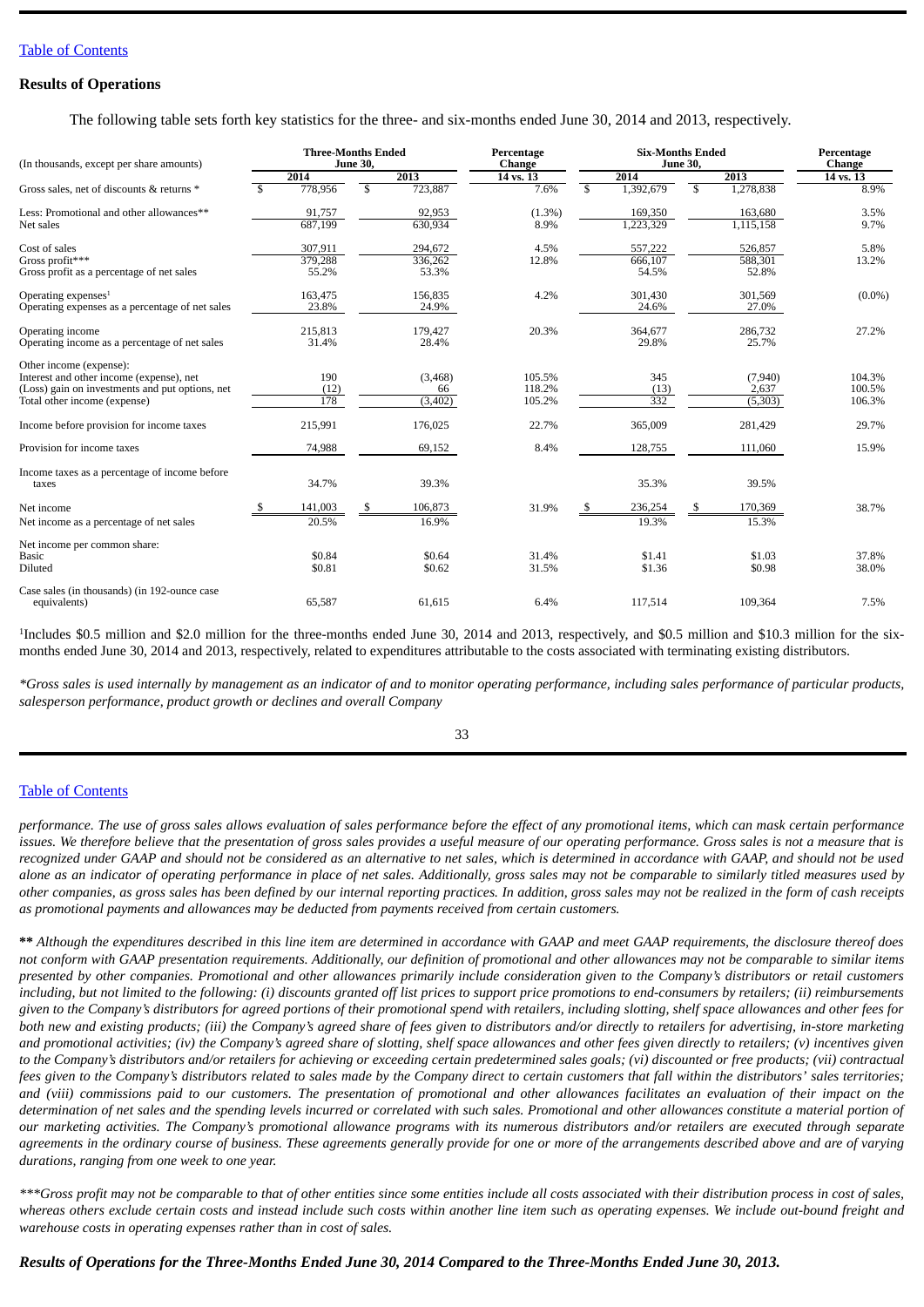*Gross Sales.* Gross sales were \$779.0 million for the three-months ended June 30, 2014, an increase of approximately \$55.1 million, or 7.6% higher than gross sales of \$723.9 million for the three-months ended June 30, 2013. The increase in the gross sales of our Monster Energy® brand energy drinks represented approximately \$56.5 million, or 102.6%, of the overall increase in gross sales. Gross sales of our Monster Energy® brand energy drinks increased primarily due to increased sales by volume as a result of increased domestic and international consumer demand as well as our expansion into new international markets. Price increases on our 24-ounce Monster Energy® brand energy drinks and our Peace Tea® line represented approximately 9% of the overall increase in gross sales. No other individual product line contributed either a material increase or decrease to gross sales for the three-months ended June 30, 2014. Promotional and other allowances, as described in the footnote above, were \$91.8 million for the three-months ended June 30, 2014, a decrease of \$1.2 million, or 1.3% lower than promotional and other allowances of \$93.0 million for the three-months ended June 30, 2013. Promotional and other allowances as a percentage of gross sales decreased to 11.8% from 12.8% for the three-months ended June 30, 2014 and 2013, respectively. As a result, the percentage increase in net sales for the three-months ended June 30, 2014 was higher than the percentage increase in gross sales.

*Net Sales.* Net sales were \$687.2 million for the three-months ended June 30, 2014, an increase of approximately \$56.3 million, or 8.9% higher than net sales of \$630.9 million for the three-months ended June 30, 2013. The increase in net sales of our Monster Energy® brand energy drinks represented approximately \$57.7 million, or 102.5%, of the overall increase in net sales. Net sales of our Monster Energy® brand energy

#### Table of [Contents](#page-0-0)

drinks increased partially due to increased sales by volume as a result of increased domestic and international consumer demand as well as our expansion into new international markets. Lower promotional and other allowances as a percentage of the gross selling prices of our Monster Energy® brand energy drinks as well as price increases on our 24-ounce Monster Energy® brand energy drinks and our Peace Tea® line represented approximately 20% of the overall increase in net sales. No other individual product line contributed either a material increase or decrease to net sales for the three-months ended June 30, 2014.

Case sales, in 192-ounce case equivalents, were 65.6 million cases for the three-months ended June 30, 2014, an increase of approximately 4.0 million cases or 6.4% higher than case sales of 61.6 million cases for the three-months ended June 30, 2013. The overall average net sales per case increased to \$10.48 for the three-months ended June 30, 2014, which was 2.3% higher than the average net sales per case of \$10.24 for the three-months ended June 30, 2013.

Net sales for the DSD segment were \$660.1 million for the three-months ended June 30, 2014, an increase of approximately \$59.1 million, or 9.8% higher than net sales of \$601.0 million for the three-months ended June 30, 2013. The increase in net sales of our Monster Energy® brand energy drinks represented approximately \$57.7 million, or 97.6%, of the overall increase in net sales for the DSD segment. Net sales for the DSD segment of our Monster Energy® brand energy drinks increased partially due to increased sales by volume as a result of increased domestic and international consumer demand as well as our expansion into new international markets. Lower promotional and other allowances as a percentage of the gross selling prices of our Monster Energy® brand energy drinks as well as price increases on our 24-ounce Monster Energy® brand energy drinks and our Peace Tea® line represented approximately 20% of the overall increase in net sales for the DSD segment. No other individual product line contributed either a material increase or decrease to net sales for the DSD segment for the threemonths ended June 30, 2014.

Net sales for the Warehouse segment were \$27.1 million for the three-months ended June 30, 2014, a decrease of approximately \$2.8 million, or 9.5% lower than net sales of \$29.9 million for the three-months ended June 30, 2013. The decrease in net sales for the Warehouse segment was primarily attributable to decreased sales by volume of Hubert's® lemonades.

*Gross Profit.* Gross profit was \$379.3 million for the three-months ended June 30, 2014, an increase of approximately \$43.0 million, or 12.8% higher than the gross profit of \$336.3 million for the three-months ended June 30, 2013. Gross profit as a percentage of net sales increased to 55.2% for the three-months ended June 30, 2014 from 53.3% for the three-months ended June 30, 2013. The increase in gross profit dollars was primarily the result of the \$56.5 million increase in gross sales of our Monster Energy® brand energy drinks. The increase in gross profit as a percentage of net sales was largely attributable to lower promotional and other allowances as a percentage of gross sales, price increases on our 24-ounce Monster Energy® brand energy drinks and our Peace Tea® line, lower costs of certain sweeteners and changes in product sales mix.

*Operating Expenses*. Total operating expenses were \$163.5 million for the three-months ended June 30, 2014, an increase of approximately \$6.6 million, or 4.2% higher than total operating expenses of \$156.8 million for the three-months ended June 30, 2013. The increase in operating expenses was partially attributable to increased expenditures of \$5.2 million for sponsorships and endorsements, and to increased expenditures of \$3.6 million related to regulatory matters and litigation concerning our Monster Energy® brand energy drinks. The increase in operating expenses was partially offset by decreased expenditures of \$3.3 million for premiums, the reversal of a \$2.5 million nonroutine indirect tax related provision not realized, decreased expenditures of \$2.6 million for point-of-sale materials and decreased expenditures of \$1.9 million for allocated trade development.

*Contribution Margin.* Contribution margin for the DSD segment was \$256.1 million for the three-months ended June 30, 2014, an increase of approximately \$41.1 million, or 19.1% higher than contribution margin of \$215.0 million for the three-months ended June 30, 2013. The increase in the contribution margin for the DSD segment was primarily the result of the \$56.5 million increase in gross sales of our Monster Energy® brand energy drinks. Contribution margin for the Warehouse segment was \$1.3 million for the three-months ended June 30, 2014, approximately \$0.2 million higher than contribution margin of \$1.1 million for the three-months ended June 30, 2013.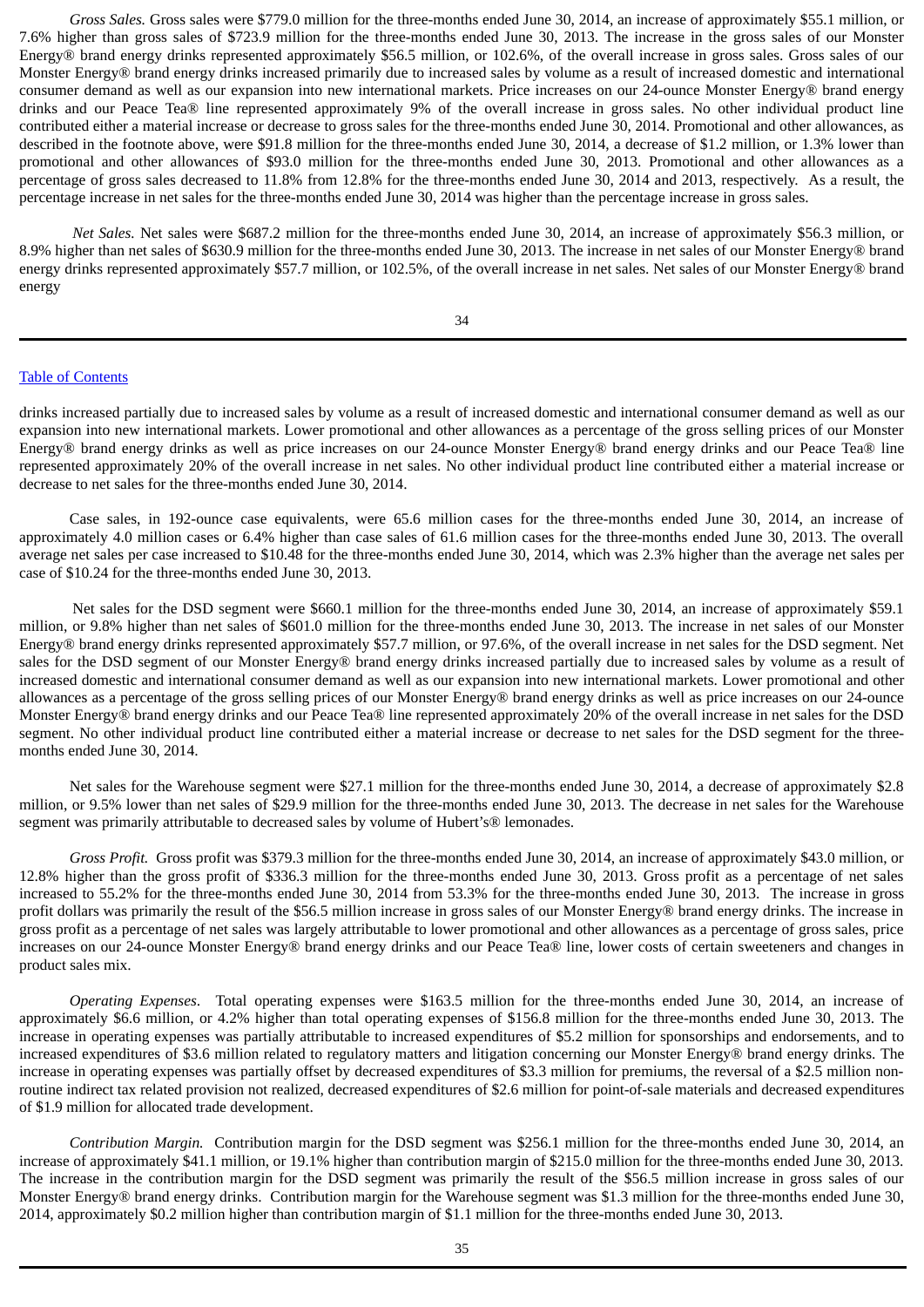*Operating Income.* Operating income was \$215.8 million for the three-months ended June 30, 2014, an increase of approximately \$36.4 million, or 20.3% higher than operating income of \$179.4 million for the three-months ended June 30, 2013. Operating income as a percentage of net sales increased to 31.4% for the three-months ended June 30, 2014 from 28.4% for the three-months ended June 30, 2013, primarily due to the increase in gross profit as a percentage of net sales as well as the decrease in operating expenses as a percentage of net sales. The increase in operating income in dollars was primarily due to an increase of \$43.0 million in gross profit. Operating income (loss) was \$12.9 million and (\$1.8) million for the three-months ended June 30, 2014 and 2013, respectively, in relation to our operations in Africa, Asia, Australia, Europe, the Middle East and South America.

*Other Income (Expense)*. Other income (expense) was \$0.2 million for the three-months ended June 30, 2014, as compared to other income (expense) of (\$3.4) million for the three-months ended June 30, 2013. Foreign currency transaction losses were (\$0.4) million and (\$3.6) million for the three-months ended June 30, 2014 and 2013, respectively. The decrease in foreign currency losses during the threemonths ended June 30, 2014 was primarily related to our foreign currency transactions in Australia, South Africa and Japan. Interest income was \$0.3 million and \$0.1 million for the three-months ended June 30, 2014 and 2013, respectively.

*Provision for Income Taxes*. Provision for income taxes was \$75.0 million for the three-months ended June 30, 2014, an increase of \$5.8 million or 8.4% higher than the provision for income taxes of \$69.2 million for the three-months ended June 30, 2013. The effective combined federal, state and foreign tax rate decreased to 34.7% from 39.3% for the three-months ended June 30, 2014 and 2013, respectively. The decrease in the effective tax rate was primarily the result of profits earned in certain foreign subsidiaries that have no related income tax expense as a result of the prior establishment of valuation allowances on their deferred tax assets.

*Net Income*. Net income was \$141.0 million for the three-months ended June 30, 2014, an increase of \$34.1 million or 31.9% higher than net income of \$106.9 million for the three-months ended June 30, 2013. The increase in net income was primarily attributable to an increase in gross profit of \$43.0 million. The increase in net income was partially offset by an increase in the provision for income taxes of \$5.8 million.

#### Results of Operations for the Six-Months Ended June 30, 2014 Compared to the Six-Months Ended June 30, 2013.

*Gross Sales.* Gross sales were \$1,392.7 million for the six-months ended June 30, 2014, an increase of approximately \$113.8 million, or 8.9% higher than gross sales of \$1,278.8 million for the six-months ended June 30, 2013. The increase in the gross sales of our Monster Energy® brand energy drinks represented approximately \$111.9 million, or 98.3%, of the overall increase in gross sales. Gross sales of our Monster Energy® brand energy drinks increased primarily due to increased sales by volume as a result of increased domestic and international consumer demand as well as our expansion into new international markets. Pricing changes did not have a material impact on the increase in gross sales. No other individual product line contributed either a material increase or decrease to gross sales for the six-months ended June 30, 2014. Promotional and other allowances, as described in the footnote above, were \$169.4 million for the six-months ended June 30, 2014, an increase of \$5.7 million, or 3.5% higher than promotional and other allowances of \$163.7 million for the six-months ended June 30, 2013. Promotional and other allowances as a percentage of gross sales decreased to 12.2% from 12.8% for the six-months ended June 30, 2014 and 2013, respectively. As a result, the percentage increase in net sales for the six-months ended June 30, 2014 was higher than the percentage increase in gross sales.

36

#### Table of [Contents](#page-0-0)

*Net Sales.* Net sales were \$1,223.3 million for the six-months ended June 30, 2014, an increase of approximately \$108.2 million, or 9.7% higher than net sales of \$1,115.2 million for the six-months ended June 30, 2013. The increase in net sales of our Monster Energy® brand energy drinks represented approximately \$110.5 million, or 102.2%, of the overall increase in net sales. Net sales of our Monster Energy® brand energy drinks increased primarily due to increased sales by volume as a result of increased domestic and international consumer demand as well as our expansion into new international markets. Pricing changes did not have a material impact on the increase in net sales. No other individual product line contributed either a material increase or decrease to net sales for the six-months ended June 30, 2014.

Case sales, in 192-ounce case equivalents, were 117.5 million cases for the six-months ended June 30, 2014, an increase of approximately 8.1 million cases or 7.5% higher than case sales of 109.4 million cases for the six-months ended June 30, 2013. The overall average net sales per case increased to \$10.41 for the six-months ended June 30, 2014, which was 2.1% higher than the average net sales per case of \$10.20 for the six-months ended June 30, 2013.

Net sales for the DSD segment were \$1,174.5 million for the six-months ended June 30, 2014, an increase of approximately \$113.3 million, or 10.7% higher than net sales of \$1,061.1 million for the six-months ended June 30, 2013. The increase in net sales of our Monster Energy® brand energy drinks represented approximately \$110.5 million, or 97.5%, of the overall increase in net sales for the DSD segment. Net sales for the DSD segment of our Monster Energy® brand energy drinks increased primarily due to increased sales by volume as a result of increased domestic and international consumer demand as well as our expansion into new international markets. Pricing changes did not have a material impact on the increase in net sales for the DSD segment. No other individual product line contributed either a material increase or decrease to net sales for the DSD segment for the six-months ended June 30, 2014.

Net sales for the Warehouse segment were \$48.9 million for the six-months ended June 30, 2014, a decrease of approximately \$5.1 million, or 9.5% lower than net sales of \$54.0 million for the six-months ended June 30, 2013. The decrease in net sales for the Warehouse segment was primarily attributable to decreased sales by volume of Hubert's® lemonades.

*Gross Profit.* Gross profit was \$666.1 million for the six-months ended June 30, 2014, an increase of approximately \$77.8 million, or 13.2% higher than the gross profit of \$588.3 million for the six-months ended June 30, 2013. Gross profit as a percentage of net sales increased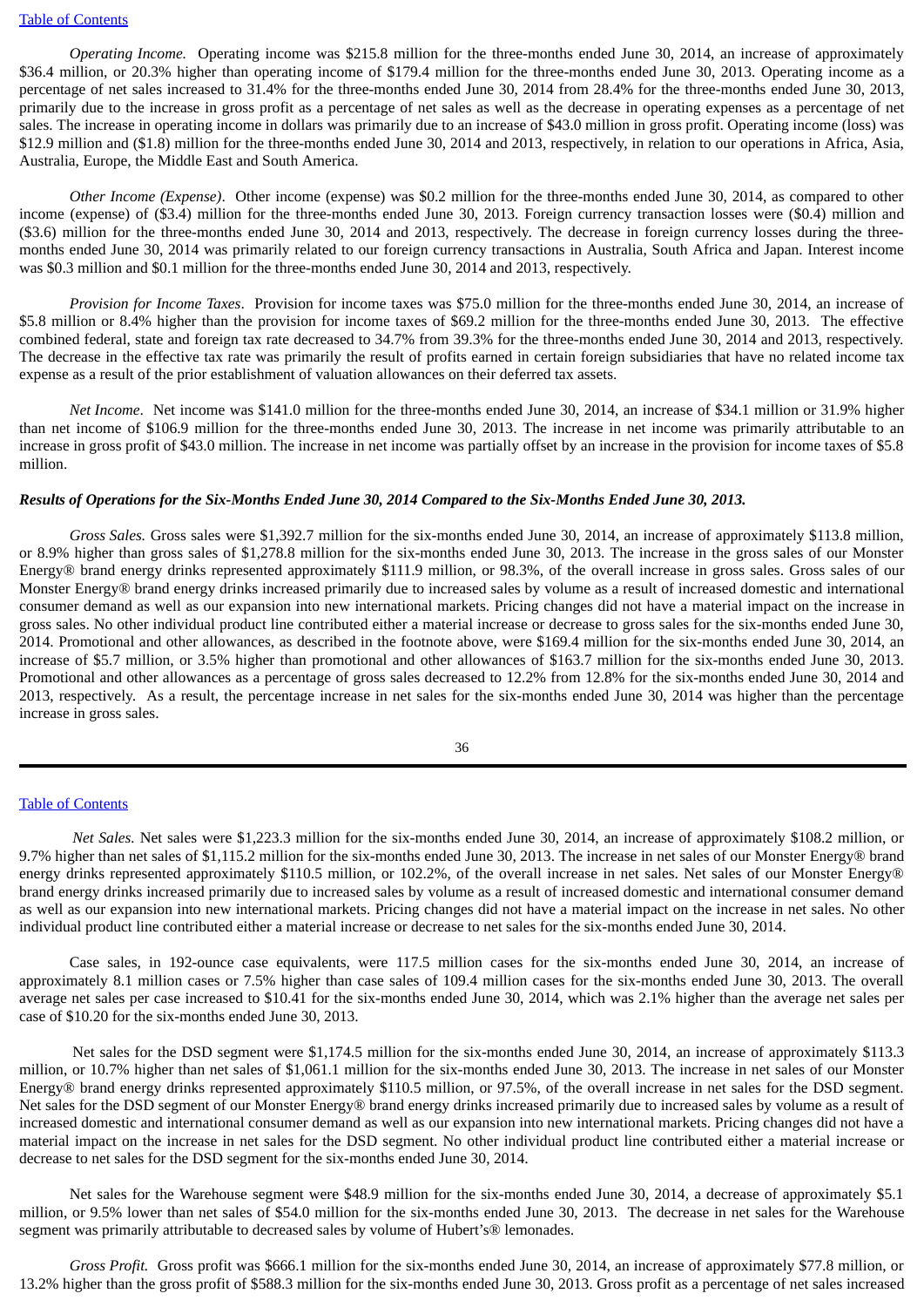to 54.5% for the six-months ended June 30, 2014 from 52.8% for the six-months ended June 30, 2013. The increase in gross profit dollars was primarily the result of the \$111.9 million increase in gross sales of our Monster Energy® brand energy drinks. The increase in gross profit as a percentage of net sales was largely attributable to lower promotional and other allowances as a percentage of gross sales, price increases on our 24-ounce Monster Energy® brand energy drinks and our Peace Tea® line, changes in product sales mix, lower costs of certain sweeteners as well as an increase in production efficiencies.

*Operating Expenses*. Total operating expenses were \$301.4 million for the six-months ended June 30, 2014, a decrease of approximately \$0.1 million, or 0.05% lower than total operating expenses of \$301.6 million for the six-months ended June 30, 2013. The decrease in operating expenses was partially attributable to decreased expenditures of \$9.8 million relating to the costs associated with terminating existing distributors, decreased expenditures of \$8.7 million for premiums, decreased expenditures of \$3.7 million for allocated trade development and decreased expenditures of \$3.2 million for point-of-sale materials. The decrease in operating expenses was partially offset by increased expenditures of \$6.1 million for sponsorships and endorsements, increased expenditures of \$5.6 million related to regulatory matters and litigation concerning our Monster Energy® brand energy drinks, increased out-bound freight and warehouse costs of \$5.0 million and increased payroll expenses of \$3.2 million (of which \$0.7 million related to an increase in stock-based compensation).

*Contribution Margin.* Contribution margin for the DSD segment was \$442.6 million for the six-months ended June 30, 2014, an increase of approximately \$88.6 million, or 25.0% higher than contribution margin of \$354.0 million for the six-months ended June 30, 2013. The increase in the contribution margin for

#### 37

#### Table of [Contents](#page-0-0)

the DSD segment was primarily the result of the \$111.9 million increase in gross sales of our Monster Energy® brand energy drinks. Contribution margin for the Warehouse segment was \$1.6 million for the six-months ended June 30, 2014, approximately \$0.1 million higher than contribution margin of \$1.5 million for the six-months ended June 30, 2013.

*Operating Income.* Operating income was \$364.7 million for the six-months ended June 30, 2014, an increase of approximately \$77.9 million, or 27.2% higher than operating income of \$286.7 million for the six-months ended June 30, 2013. Operating income as a percentage of net sales increased to 29.8% for the six-months ended June 30, 2014 from 25.7% for the six-months ended June 30, 2013, primarily due to the increase in gross profit as a percentage of net sales as well as the decrease in operating expenses as a percentage of net sales. The increase in operating income in dollars was primarily due to an increase of \$77.8 million in gross profit. Operating income (loss) was \$14.6 million and (\$3.8) million for the six-months ended June 30, 2014 and 2013, respectively, in relation to our operations in Africa, Asia, Australia, Europe, the Middle East and South America.

*Other Income (Expense)*. Other income (expense) was \$0.3 million for the six-months ended June 30, 2014, as compared to other income (expense) of (\$5.3) million for the six-months ended June 30, 2013. Foreign currency transaction losses were (\$0.6) million and (\$8.3) million for the six-months ended June 30, 2014 and 2013, respectively. The decrease in foreign currency losses during the six-months ended June 30, 2014 was primarily related to our foreign currency transactions in Japan, Australia, Canada and South Africa. Interest income was \$0.6 million and \$0.3 million for the six-months ended June 30, 2014 and 2013, respectively.

*Provision for Income Taxes*. Provision for income taxes was \$128.8 million for the six-months ended June 30, 2014, an increase of \$17.7 million or 15.9% higher than the provision for income taxes of \$111.1 million for the six-months ended June 30, 2013. The effective combined federal, state and foreign tax rate decreased to 35.3% from 39.5% for the six-months ended June 30, 2014 and 2013, respectively. The decrease in the effective tax rate was primarily the result of profits earned in certain foreign subsidiaries that have no related income tax expense, as a result of the prior establishment of valuation allowances on their deferred tax assets.

*Net Income*. Net income was \$236.3 million for the six-months ended June 30, 2014, an increase of \$65.9 million or 38.7% higher than net income of \$170.4 million for the six-months ended June 30, 2013. The increase in net income was primarily attributable to an increase in gross profit of \$77.8 million. The increase in net income was partially offset by an increase in the provision for income taxes of \$17.7 million.

#### **Liquidity and Capital Resources**

*Cash flows provided by operating activities.* Net cash provided by operating activities was \$259.0 million for the six-months ended June 30, 2014, as compared with net cash provided by operating activities of \$99.7 million for the six-months ended June 30, 2013. For the six-months ended June 30, 2014, cash provided by operating activities was primarily attributable to net income earned of \$236.3 million and adjustments for certain non-cash expenses, consisting of \$15.1 million of stock-based compensation and \$13.0 million of depreciation and other amortization. For the six-months ended June 30, 2014, cash provided by operating activities also increased due to a \$36.1 million increase in accounts payable, a \$31.8 million increase in accrued promotional allowances, a \$13.5 million decrease in inventory, a \$17.5 million increase in accrued liabilities, a \$6.8 million increase in income taxes payable and a \$2.5 million decrease in prepaid income taxes. For the six-months ended June 30, 2014, cash provided by operating activities was reduced due to a \$99.7 million increase in accounts receivable, a \$4.6 million decrease in accrued compensation, a \$4.2 million increase in prepaid expenses and other current assets, a \$3.3 million tax benefit from the exercise of stock options and a \$3.2 million decrease in deferred revenue.

#### Table of [Contents](#page-0-0)

For the six-months ended June 30, 2013, cash provided by operating activities was primarily attributable to net income earned of \$170.4 million and adjustments for certain non-cash expenses consisting of \$14.4 million of stock-based compensation and \$10.3 million of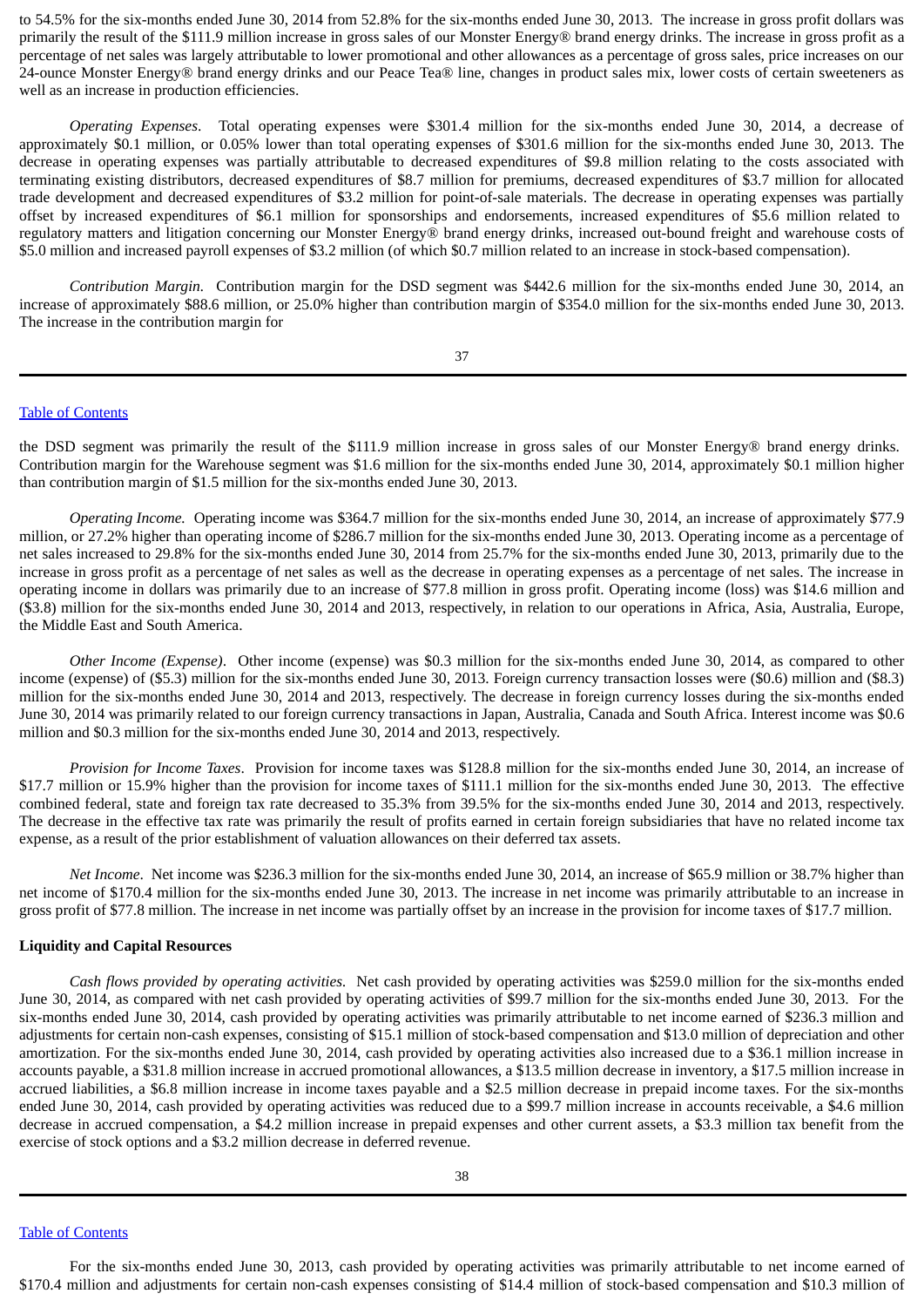depreciation and other amortization. For the six-months ended June 30, 2013, cash provided by operating activities also increased due to a \$33.0 million increase in income taxes payable, a \$22.2 million increase in accrued promotional allowances, a \$16.9 million increase in accounts payable, a \$16.0 million increase in accrued liabilities, a \$6.8 million increase in deferred revenue and a \$3.5 million increase in accrued distributor terminations. For the six-months ended June 30, 2013, cash provided by operating activities was reduced due to a \$105.0 million increase in accounts receivable, a \$34.0 million increase in inventory, a \$28.9 million increase in tax benefit from the exercise of stock options, a \$8.5 million increase in prepaid expenses and other current assets, a \$5.3 million increase in distributor receivables, a \$4.1 million decrease in accrued compensation, a \$4.1 million increase in prepaid income taxes and a \$2.9 million gain on investments.

*Cash flows used in investing activities.* Net cash used in investing activities was \$108.0 million for the six-months ended June 30, 2014, as compared to net cash used in investing activities of \$70.6 million for the six-months ended June 30, 2013. For the six-months ended June 30, 2014, cash used in investing activities was primarily attributable to purchases of held-to-maturity investments and purchases of property and equipment, including the purchase of real property. For the six-months ended June 30, 2013, cash used in investing activities was primarily attributable to purchases of held-to-maturity investments, purchases of property and equipment and additions to intangibles. For the six-months ended June 30, 2014, cash provided by investing activities was primarily attributable to maturities of held-to-maturity investments. For the sixmonths ended June 30, 2013, cash provided by investing activities was primarily attributable to maturities of held-to-maturity investments and proceeds from the sale of property and equipment. For both the six-months ended June 30, 2014 and 2013, cash used in investing activities also included the acquisitions of fixed assets consisting of vans and promotional vehicles, coolers and other equipment to support our marketing and promotional activities, production equipment, furniture and fixtures, office and computer equipment, computer software, and equipment used for sales and administrative activities, as well as certain leasehold improvements. We expect to continue to use a portion of our cash in excess of our requirements for operations for purchasing short-term and long-term investments, and for other corporate purposes, including leasehold improvements, the acquisition of capital equipment, specifically, vans, trucks and promotional vehicles, coolers, other promotional equipment, merchandise displays, warehousing racks as well as items of production equipment required to produce certain of our existing and/or new products and to develop our brand in international markets. From time to time, we may also purchase additional real property related to our beverage business and/or acquire compatible businesses as a use of cash in excess of our requirements for operations.

*Cash flows provided by financing activities.* Net cash provided by financing activities was \$10.0 million for the six-months ended June 30, 2014, as compared to net cash provided by financing activities of \$31.0 million for the six-months ended June 30, 2013. For the six-months ended June 30, 2014, cash provided by financing activities was primarily attributable to \$7.7 million received from the issuance of common stock in connection with the exercise of certain stock options and a \$3.3 million tax benefit from the exercise of stock options. For the sixmonths ended June 30, 2013, cash provided by financing activities was primarily attributable to a \$28.9 million tax benefit from the exercise of stock options and \$16.3 million received from the issuance of common stock in connection with the exercise of certain stock options. For the six-months ended June 30, 2013, cash used in financing activities was primarily attributable to \$13.4 million of purchases on common stock.

Purchases of inventories, increases in accounts receivable and other assets, acquisition of property and equipment, leasehold improvements, acquisition and maintenance of trademarks, payments of accounts payable, income taxes payable and purchases of our common stock are expected to remain our principal recurring use of cash.

*Cash and cash equivalents, short-term and long-term investments.* At June 30, 2014, we had \$373.1 million in cash and cash equivalents and \$505.7 million in short-term and long-term investments. We have historically invested these amounts in U.S. Treasury bills, U.S. government agency securities and municipal

39

#### Table of [Contents](#page-0-0)

securities (which may have an auction reset feature), corporate notes and bonds, commercial paper and money market funds meeting certain criteria. We maintain our investments for cash management purposes and not for purposes of speculation. Our risk management policies emphasize credit quality (primarily based on short-term ratings by nationally recognized statistical organizations) in selecting and maintaining our investments. We regularly assess market risk of our investments and believe our current policies and investment practices adequately limit those risks. However, certain of these investments are subject to general credit, liquidity, market and interest rate risks. These market risks associated with our investment portfolio may have an adverse effect on our future results of operations, liquidity and financial condition.

Of our \$373.1 million of cash and cash equivalents held at June 30, 2014, \$110.9 million was held by our foreign subsidiaries. No short-term or long-term investments were held by our foreign subsidiaries at June 30, 2014. We do not intend, nor do we foresee a need, to repatriate undistributed earnings of our foreign subsidiaries other than to repay certain intercompany debt owed to our U.S. operations. Under current tax laws, if funds in excess of intercompany amounts owed were repatriated to our U.S. operations, we would be required to accrue and pay additional income taxes on such excess funds at the tax rates then in effect.

We believe that cash available from operations, including our cash resources and access to credit, will be sufficient for our working capital needs, including purchase commitments for raw materials and inventory, increases in accounts receivable, payments of tax liabilities, expansion and development needs, purchases of shares of our common stock, as well as any purchases of capital assets, equipment and properties, through at least the next 12 months. Based on our current plans, at this time we estimate that capital expenditures are likely to be less than \$100.0 million through June 30, 2015. However, future business opportunities may cause a change in this estimate.

The following represents a summary of the Company's contractual commitments and related scheduled maturities as of June 30, 2014:

|                    |              | Payments due by period (in thousands) |                 |       |           |  |  |  |  |  |  |
|--------------------|--------------|---------------------------------------|-----------------|-------|-----------|--|--|--|--|--|--|
|                    |              | than<br>Less                          | ч.,<br><b>.</b> |       | More than |  |  |  |  |  |  |
| <b>Obligations</b> | <b>Total</b> | year                                  | vears           | vears | vears     |  |  |  |  |  |  |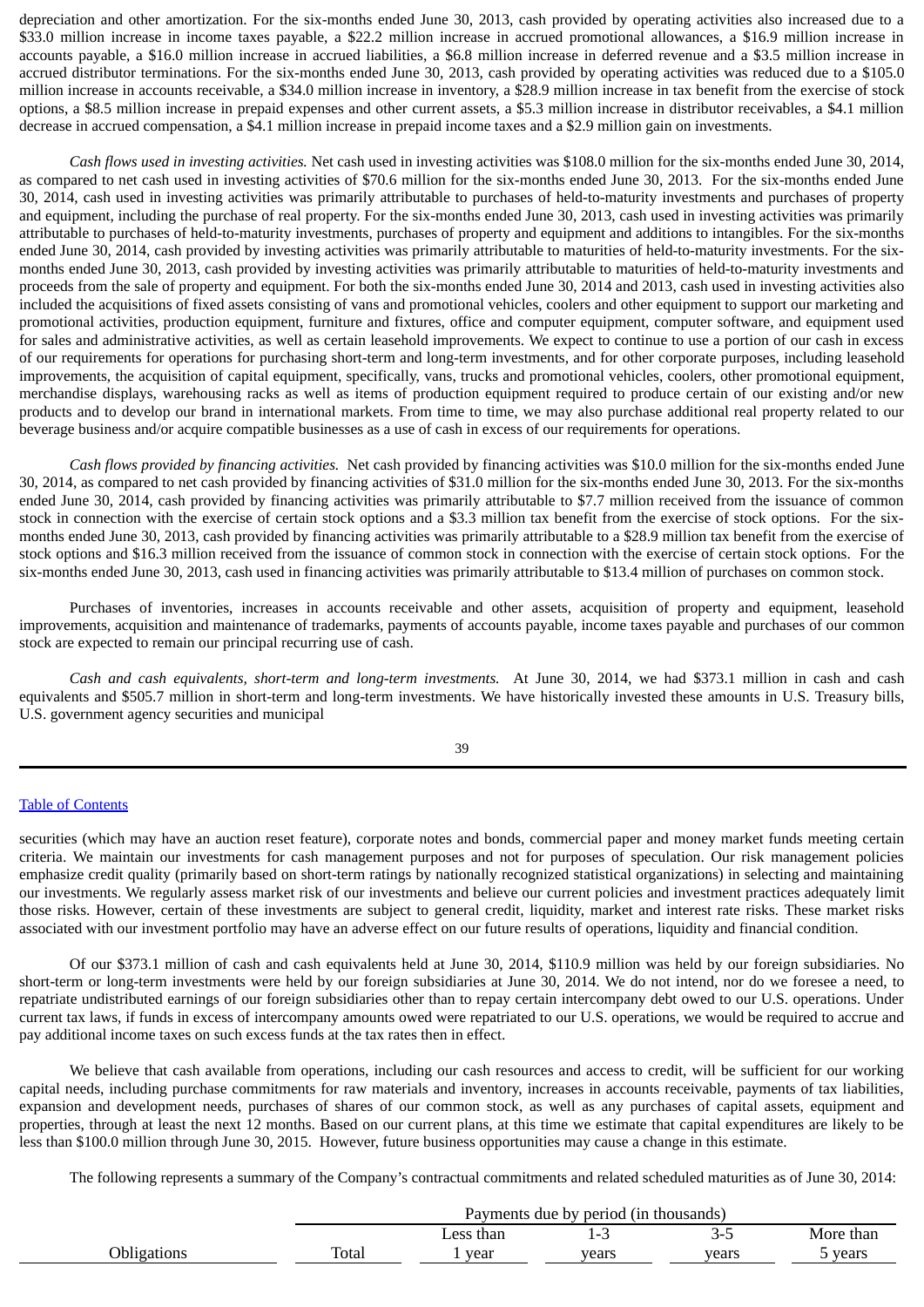| Contractual Obligations <sup>1</sup> | J | 70,629  | 47.701 | 22.835 |                          | ٠   |
|--------------------------------------|---|---------|--------|--------|--------------------------|-----|
| Capital Leases                       |   | 789     | 789    |        | $\overline{\phantom{a}}$ |     |
| <b>Operating Leases</b>              |   | 13,078  | 4,856  | 7.239  | 533                      | 450 |
| Purchase Commitments <sup>2</sup>    |   | 32,811  | 32,811 | $\sim$ | $\overline{\phantom{a}}$ |     |
|                                      |   | 117,307 | 86,157 | 30,074 | 626                      | 450 |

<sup>1</sup>Contractual obligations include our obligations related to sponsorships and other commitments.

²Purchase commitments include obligations made by us and our subsidiaries to various suppliers for raw materials used in the production of our products. These obligations vary in terms, but are generally satisfied within one year.

In addition, approximately \$0.9 million of unrecognized tax benefits have been recorded as liabilities as of June 30, 2014. It is expected that the amount of unrecognized tax benefits will not significantly change within the next 12 months. We have also recorded a liability for potential penalties and interest of \$0.4 million as of June 30, 2014.

#### **Sales**

The table below discloses selected quarterly data regarding sales for the three- and six-months ended June 30, 2014 and 2013, respectively. Data from any one or more quarters or periods is not necessarily indicative of annual results or continuing trends.

40

#### Table of [Contents](#page-0-0)

Sales of beverages are expressed in unit case volume. A "unit case" means a unit of measurement equal to 192 U.S. fluid ounces of finished beverage (24 eight-ounce servings). Unit case volume means the number of unit cases (or unit case equivalents) of beverages sold by us.

Our quarterly results of operations reflect seasonal trends that are primarily the result of increased demand in the warmer months of the year. It has been our experience that beverage sales tend to be lower during the first and fourth quarters of each calendar year. Because the primary historical market for our products is California, which has a year-long temperate climate, the effect of seasonal fluctuations on quarterly results may have been somewhat mitigated; however, such fluctuations may become more pronounced with the expansion of the distribution of our products outside of California. In addition, our experience with our energy drink products suggests they may be less seasonal than the seasonality expected from traditional beverages. Quarterly fluctuations may also be affected by other factors including the introduction of new products, the opening of new markets where temperature fluctuations are more pronounced, the addition of new bottlers, customers and distributors, changes in the sales mix of our products and changes in advertising and promotional expenses.

| (In thousands, except average<br>net sales per case) | Three-Months Ended<br>June 30, |                   |  |                   |      | Six-Months Ended<br>June 30, |      |                      |  |
|------------------------------------------------------|--------------------------------|-------------------|--|-------------------|------|------------------------------|------|----------------------|--|
|                                                      | 2014                           |                   |  | 2013              | 2014 |                              | 2013 |                      |  |
| Net sales<br>Case sales (192-ounce case equivalents) |                                | 687.199<br>65,587 |  | 630.934<br>61,615 | \$   | 1,223,329<br>117,514         | \$   | 1,115,158<br>109,364 |  |
| Average net sales per case                           |                                | 10.48             |  | 10.24             |      | 10.41                        |      | 10.20                |  |

See Item 2, "Management's Discussion and Analysis of Financial Condition and Results of Operations - Our Business" for additional information related to the increase in sales.

#### **Critical Accounting Policies**

There have been no material changes to our critical accounting policies from the information provided in Item 7, "Management's Discussion and Analysis of Financial Condition and Results of Operations", included in our Form 10-K for the fiscal year ended December 31, 2013.

#### **Recent Accounting Pronouncements**

In June 2014, the Financial Accounting Standards Board (the "FASB") issued Accounting Standards Update ("ASU") No. 2014-12, "Compensation—Stock Compensation (Topic 718): Accounting for Share-Based Payments When the Terms of an Award Provide That a Performance Target Could Be Achieved after the Requisite Service Period (a consensus of the FASB Emerging Issues Task Force)". ASU 2014-12 clarifies that a performance target that affects vesting and that could be achieved after the requisite service period be treated as a performance condition. A reporting entity should apply existing guidance in Topic 718 as it relates to awards with performance conditions that affect vesting to account for such awards. As such, the performance target should not be reflected in estimating the grant-date fair value of the award. Compensation cost should be recognized in the period in which it becomes probable that the performance target will be achieved and should represent the compensation cost attributable to the period(s) for which the requisite service has already been rendered. ASU 2014-12 is effective for annual periods, and interim periods within those years, beginning after December 15, 2015. Early adoption is permitted. ASU 2014-12 may be applied either (a) prospectively to all awards granted or modified after the effective date or (b) retrospectively to all awards with performance targets that are outstanding as of the beginning of the earliest annual period presented in the financial statements and to all new or modified awards thereafter. The adoption of ASU 2014-12 is not expected to have a material impact on the Company's financial position, results of operations or liquidity.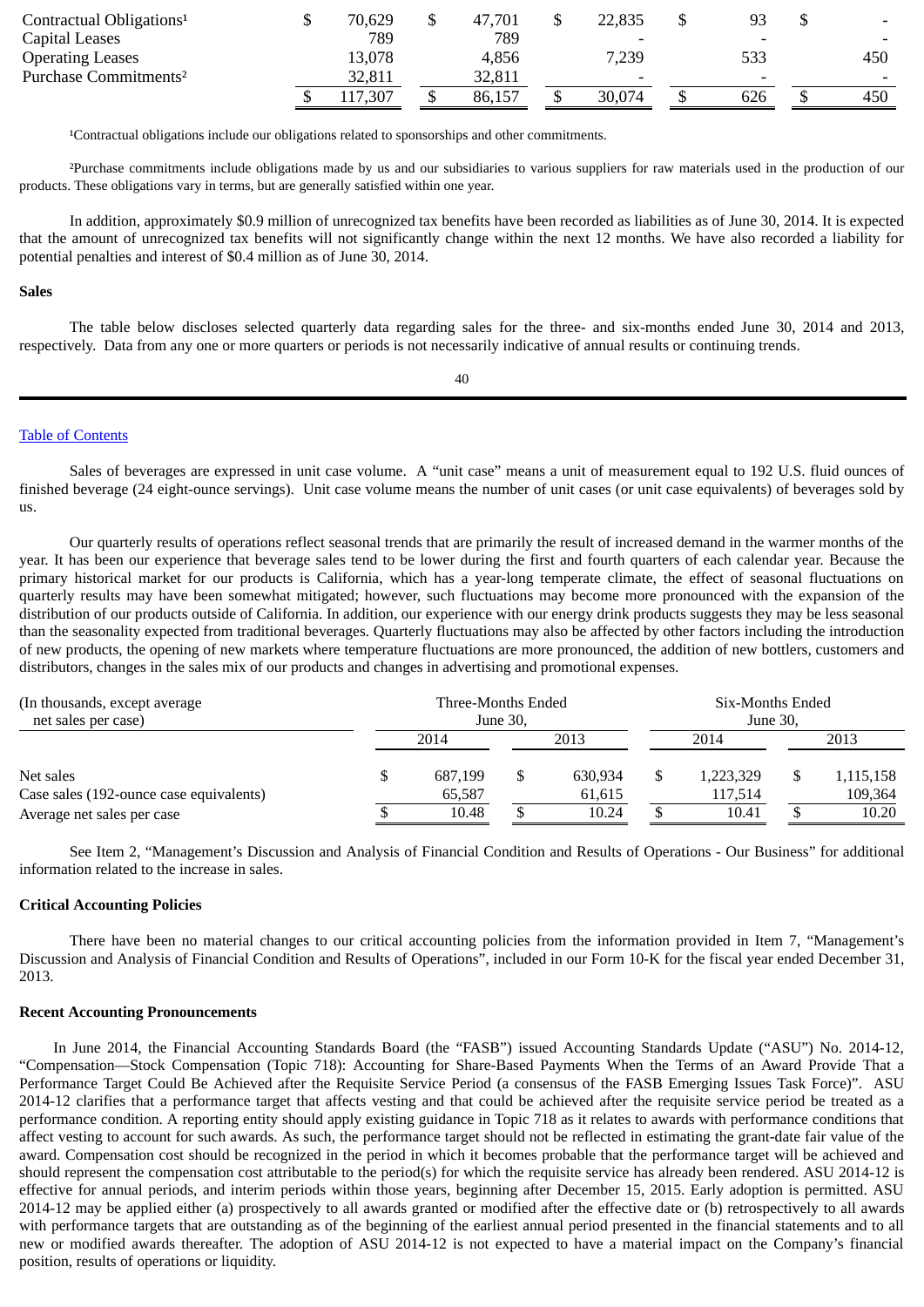#### Table of [Contents](#page-0-0)

In May 2014, the FASB issued ASU No. 2014-09, "Revenue from Contracts with Customers", which supersedes previous revenue recognition guidance. ASU 2014-09 requires that a company recognize revenue at an amount that reflects the consideration to which the company expects to be entitled in exchange for transferring goods or services to a customer. In applying the new guidance, a company will (1) identify the contract(s) with a customer; (2) identify the performance obligations in the contract; (3) determine the transaction price; (4) allocate the transaction price to the contract's performance obligations; and (5) recognize revenue when (or as) the entity satisfies a performance obligation. ASU 2014-09 is effective for reporting periods beginning after December 15, 2016 and can be adopted using either a full retrospective or modified approach. The Company is currently evaluating the impact of ASU 2014-09 on its financial position, results of operations and liquidity.

In April 2014, the FASB issued ASU No. 2014-08, "Presentation of Financial Statements and Property, Plant, and Equipment - Reporting Discontinued Operations and Disclosures of Disposals of Components of an Entity". ASU 2014-08 provides new guidance related to the definition of a discontinued operation and requires new disclosures of both discontinued operations and certain other disposals that do not meet the definition of a discontinued operation. This new guidance is effective for fiscal years beginning on or after December 15, 2014 and interim periods within those years. The adoption of ASU 2014-08 is not expected to have a material impact on the Company's financial position, results of operations or liquidity.

#### **Inflation**

We believe inflation did not have a significant impact on our results of operations for the periods presented.

### **Forward-Looking Statements**

The Private Securities Litigation Reform Act of 1995 (the "Act") provides a safe harbor for forward-looking statements made by or on behalf of the Company. Certain statements made in this report may constitute forward-looking statements (within the meaning of Section 27A of the Securities Act of 1933, as amended, and Section 21E of the Securities Exchange Act of 1934, as amended) (the "Exchange Act") regarding the expectations of management with respect to revenues, profitability, adequacy of funds from operations and our existing credit facility, among other things. All statements containing a projection of revenues, income (loss), earnings (loss) per share, capital expenditures, dividends, capital structure or other financial items, a statement of management's plans and objectives for future operations, or a statement of future economic performance contained in management's discussion and analysis of financial condition and results of operations, including statements related to new products, volume growth and statements encompassing general optimism about future operating results and nonhistorical information, are forward-looking statements within the meaning of the Act. Without limiting the foregoing, the words "believes," "thinks," "anticipates," "plans," "expects," and similar expressions are intended to identify forward-looking statements.

Management cautions that these statements are qualified by their terms and/or important factors, many of which are outside our control, involve a number of risks, uncertainties and other factors, that could cause actual results and events to differ materially from the statements made including, but not limited to, the following:

- · Disruption in distribution or sales and/or decline in sales due to the termination and/or appointment of existing and/or new domestic and/or international distributors;
- Lack of anticipated demand for our products in international markets;
- Unfavorable regulations, including taxation requirements, product registration requirements, tariffs and/or trade restrictions;

## 42

#### Table of [Contents](#page-0-0)

- The effect of inquiries from and/or actions by state attorneys general, the Federal Trade Commission (the "FTC"), the FDA, municipalities or city attorneys and/or other government agencies and/or quasi-government agencies and/or government officials, including members of Congress, into the advertising, marketing, promotion, ingredients, sale and/or consumption of our energy drink products, including voluntary changes to our business practices;
- · Our ability to achieve profitability from our operations outside the United States;
- · Our ability to manage legal and regulatory requirements in foreign jurisdictions, potential difficulties in staffing and managing foreign operations, potentially higher incidence of fraud or corruption and credit risk of foreign customers and distributors;
- · Our ability to produce our products in international markets in which they are sold, thereby reducing freight costs and/or product damages;
- · Our ability to effectively manage our inventories and/or our accounts receivables;
- · Our foreign currency exchange rate risk with respect to our sales, expenses, profits, assets and liabilities denominated in currencies other than the U.S. dollar, which will continue to increase as foreign sales increase;
- · Changes in accounting standards may affect our reported profitability;
- · Any proceedings which may be brought against us by the Securities and Exchange Commission (the "SEC"), the FDA, the FTC or other governmental agencies or bodies;
- The outcome of shareholder securities litigation and/or shareholder derivative actions filed against us and/or against certain of our officers and directors, and the possibility of other private shareholder litigation;
- · The possibility of future shareholder derivative actions or shareholder securities litigation filed against us;
- · The outcome of product liability litigation and/or class action litigation regarding the safety of our products and/or the ingredients in and/or claims made in connection with our products and/or alleging false advertising, marketing and/or promotion, and the possibility of future product liability and/or class action lawsuits;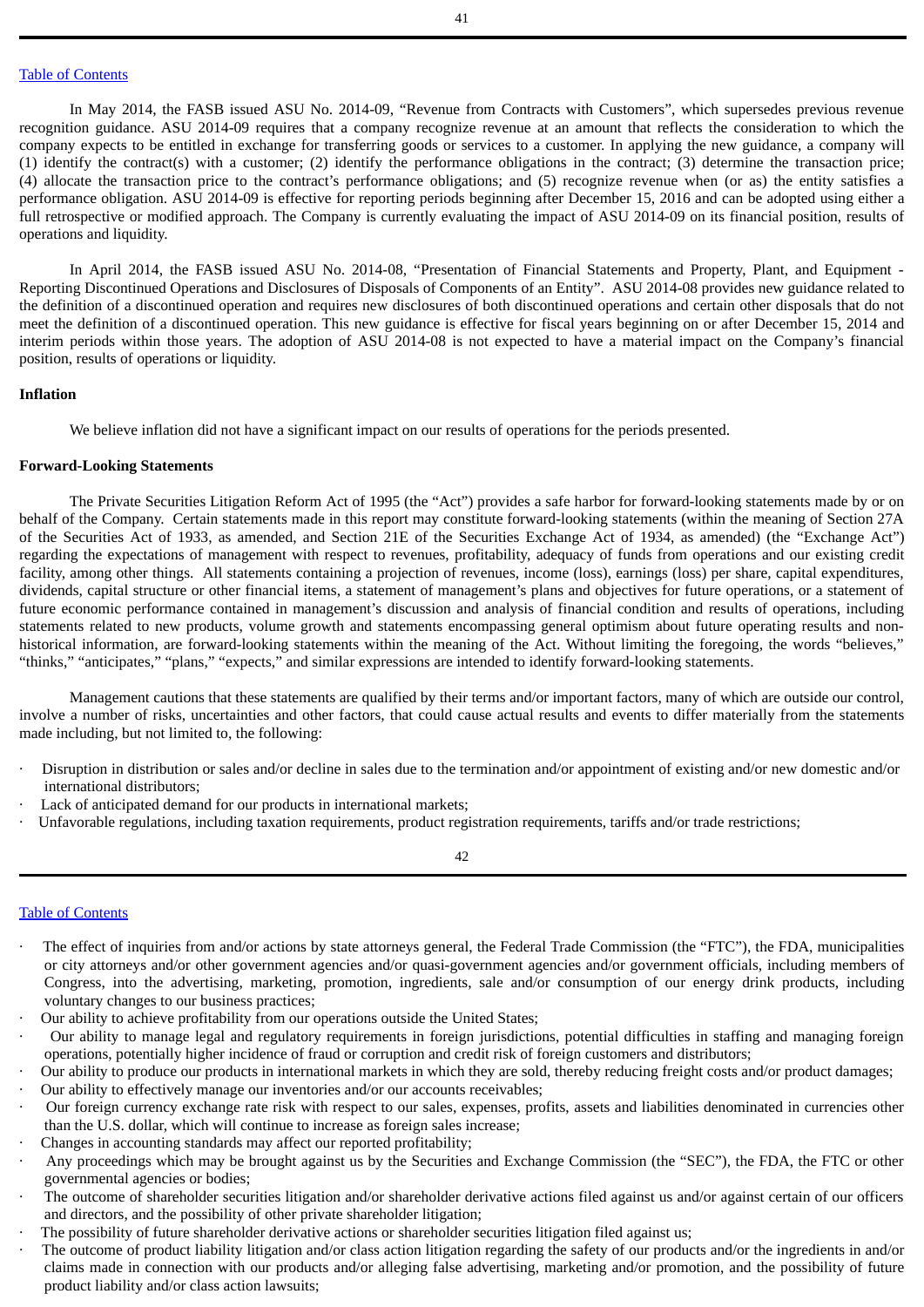- The current uncertainty and volatility in the national and global economy;
- · Our ability to address any significant deficiencies or material weakness in our internal control over financial reporting;
- · Our ability to continue to generate sufficient cash flows to support capital expansion plans and general operating activities;
- Decreased demand for our products resulting from changes in consumer preferences and/or from decreased consumer discretionary spending power and/or from high gasoline prices;
- · Changes in demand that are weather related, particularly in areas outside of California;
- · Competitive products and pricing pressures and our ability to gain or maintain our share of sales in the marketplace as a result of actions by competitors;
- Our ability to introduce new products;
- · An inability to achieve volume growth through product and packaging initiatives;
- · Our ability to sustain the current level of sales and/or increase the sales of our Monster Energy® brand energy drinks and/or our Peace Tea® iced teas and/or our other products;
- The impact of criticism of our energy drink products and/or the energy drink market generally and/or legislation enacted, whether as a result of such criticism or otherwise, that restrict the sale of energy drinks (including prohibiting the sale of energy drinks at certain establishments or pursuant to certain governmental programs), limit caffeine content in beverages, require certain product labeling disclosures and/or warnings, impose excise and/or sales taxes, limit product sizes or impose age restrictions for the sale of energy drinks;
- · Our ability to comply with and/or resulting lower consumer demand for energy drinks due to proposed and/or future U.S. federal, state and local laws and regulations and/or proposed or existing laws and regulations in certain foreign jurisdictions and/or any changes therein, including changes in taxation requirements (including tax rate changes, new tax laws, new and/or increased excise and/or sales and/or other taxes on our products and revised tax law interpretations) and environmental laws, as well as the FFDC Act, including as amended by the Dietary Supplement Health and Education Act, and regulations

$$
43 \\
$$

### Table of [Contents](#page-0-0)

made thereunder or in connection therewith, as well as changes in any other food, drug or similar laws in the United States and internationally, especially those that may restrict the sale of energy drinks (including prohibiting the sale of energy drinks at certain establishments or pursuant to certain governmental programs), limit caffeine content in beverages, require certain product labeling disclosures and/or warnings, impose excise taxes, limit product sizes, or impose age restrictions for the sale of energy drinks, as well as laws and regulations or rules made or enforced by the FDA, and/or the Bureau of Alcohol, Tobacco and Firearms and Explosives, and/or the Federal Trade Commission;

- · Our ability to satisfy all criteria set forth in any model energy drink guidelines, including, without limitation, those adopted by the American Beverage Association, of which the Company is a member, and the impact on the Company of such guidelines;
- The effect of unfavorable press and/or articles, comments and/or media attention;
- · Changes in the cost, quality and availability of containers, packaging materials, raw materials, other ingredients and juice concentrates, and our ability to obtain and/or maintain favorable supply arrangements and relationships and procure timely and/or sufficient production of all or any of our products to meet customer demand;
- · Our ability to pass on to our customers all or a portion of the increasing costs of fuel and/or raw materials and/or ingredients and/or commodities affecting our business;
- · Our ability to achieve both domestic and international forecasts, which may be based on projected volumes and sales of many product types and/or new products, certain of which are more profitable than others; there can be no assurance that we will achieve projected levels of sales as well as forecasted product and/or geographic mixes;
- · Our ability to penetrate new domestic and/or international markets and/or gain approval or mitigate the delay in securing approval for the sale of our products in various countries;
- Economic or political instability in one or more of our international markets;
- · Our ability to secure and/or retain competent and/or effective distributors internationally;
- The effectiveness of sales and/or marketing efforts of distributors of our products, most of which distribute products that are competitive with our products;
- · Unilateral decisions by distributors, convenience chains, grocery chains, specialty chain stores, club stores and other customers to discontinue carrying all or any of our products that they are carrying at any time and/or restrict the range of our products they carry and/or devote less resources to the sale of our products;
- The costs and/or effectiveness, now or in the future, of our advertising, marketing and promotional strategies;
- Changes in product category consumption;
- · Unforeseen economic and political changes;
- Possible recalls of our products and/or defective production;
- · Our ability to make suitable arrangements for the co-packing of any of our products both domestically and internationally and/or the timely replacement of discontinued co-packing arrangements;
- · Our ability to make suitable arrangements for the procurement of non-defective raw materials;
- · Our inability to protect and/or the loss of our intellectual property rights and/or our inability to use our trademarks and/or trade names or designs in certain countries;
- · Volatility of stock prices which may restrict stock sales, stock purchases or other opportunities;
- · Provisions in our organizational documents and/or control by insiders which may prevent changes in control even if such changes would be beneficial to other stockholders;
- The failure of our bottlers and contract packers to manufacture our products on a timely basis or at all;
- · Exposure to significant liabilities due to litigation, legal or regulatory proceedings;
- · Any disruption in and/or lack of effectiveness of our information technology systems that disrupts our business or negatively impacts customer relationships; and
- · Recruitment and retention of senior management, other key employees and our employee base in general.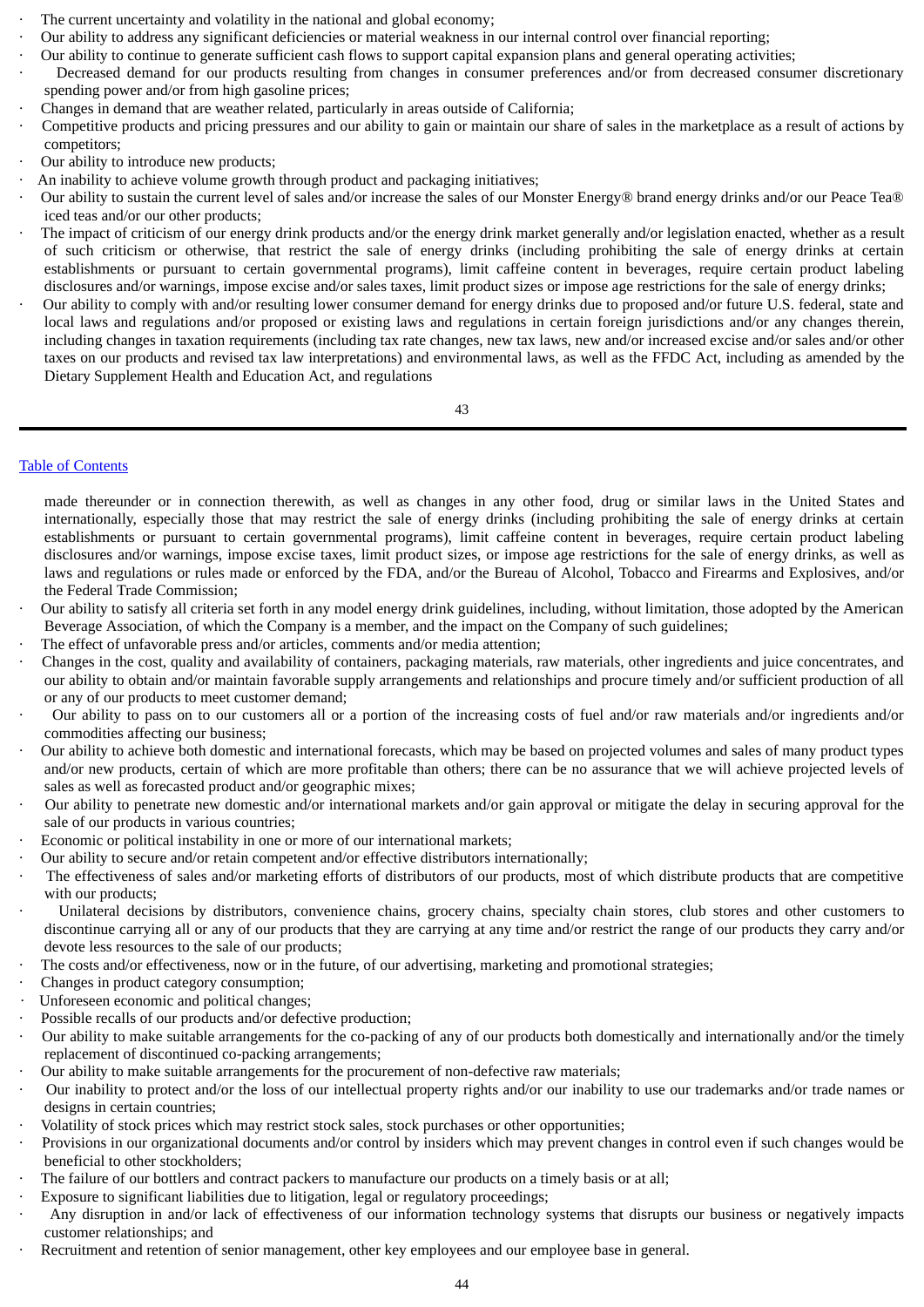The foregoing list of important factors and other risks detailed from time to time in our reports filed with the SEC is not exhaustive. See the section entitled "Risk Factors" in our Form 10-K for the fiscal year ended December 31, 2013, for a more complete discussion of these risks and uncertainties and for other risks and uncertainties. Those factors and the other risk factors described therein are not necessarily all of the important factors that could cause actual results or developments to differ materially from those expressed in any of our forward-looking statements. Other unknown or unpredictable factors also could harm our results. Consequently, our actual results could be materially different from the results described or anticipated by our forward-looking statements, due to the inherent uncertainty of estimates, forecasts and projections and may be better or worse than anticipated. Given these uncertainties, you should not rely on forward-looking statements. Forward-looking statements represent our estimates and assumptions only as of the date that they were made. We expressly disclaim any duty to provide updates to forward-looking statements, and the estimates and assumptions associated with them, after the date of this report, in order to reflect changes in circumstances or expectations or the occurrence of unanticipated events except to the extent required by applicable securities laws.

### <span id="page-29-0"></span>**ITEM 3. QUANTITATIVE AND QUALITATIVE DISCLOSURES ABOUT MARKET RISK**

#### *Foreign Currency Exchange Rate Risk*

Our gross sales to customers outside of the United States were approximately 23% of consolidated gross sales for both the three- and six-months ended June 30, 2014. Our growth strategy includes expanding our international business. As a result, we are subject to risks from changes in foreign currency exchange rates. During the three- and six-months ended June 30, 2014, we entered into forward currency exchange contracts with financial institutions to create an economic hedge to specifically manage a portion of the foreign exchange risk exposure associated with certain consolidated subsidiaries non-functional currency denominated assets and liabilities. All foreign currency exchange contracts entered into by us as of June 30, 2014 have terms of one month or less. We do not enter into forward currency exchange contracts for speculation or trading purposes.

We have not designated our foreign currency exchange contracts as hedge transactions under ASC 815. Therefore, gains and losses on our foreign currency exchange contracts are recognized in interest and other income (expense), net, in the condensed consolidated statements of income, and are largely offset by the changes in the fair value of the underlying economically hedged item. We do not consider the potential loss resulting from a hypothetical 10% adverse change in quoted foreign currency exchange rates as of June 30, 2014 to be significant.

There have been no additional material changes in our market risk during the three- and six-months ended June 30, 2014 compared with the disclosures in Part II, Item 7A of our Annual Report on Form 10-K for the year ended December 31, 2013.

### <span id="page-29-1"></span>**ITEM 4. CONTROLS AND PROCEDURES**

*Evaluation of Disclosure Controls and Procedures* — Under the supervision and with the participation of the Company's management, including our Chief Executive Officer and Chief Financial Officer, we have evaluated the effectiveness of the design and operation of our disclosure controls and procedures (as defined in Rules 13(a)-15(e) and 15(d)-15(e) of the Exchange Act) as of the end of the period covered by this report. Based upon this evaluation, the Chief Executive Officer and Chief Financial Officer have concluded that our disclosure controls and procedures are adequate and effective to ensure that information we are required to disclose in reports that we file or submit under the Exchange Act is (1) recorded, processed, summarized and reported within the time periods specified in rules and forms of the SEC and (2) accumulated and communicated to our management, including its principal executive and principal financial officers, as appropriate, to allow timely decisions regarding required disclosures.

*Changes in Internal Control Over Financial Reporting* — There were no changes in the Company's internal controls over financial reporting during the quarter ended June 30, 2014, that have materially affected, or are reasonably likely to materially affect, our internal control over financial reporting.

<span id="page-29-5"></span><span id="page-29-3"></span><span id="page-29-2"></span>
$$
45 \\
$$

#### Table of [Contents](#page-0-0)

#### **PART II - OTHER INFORMATION**

### **ITEM 1. LEGAL PROCEEDINGS**

The information required by this Item is incorporated herein by reference to the Notes to Condensed Consolidated Financial Statements —Note 10. Commitments and Contingencies: Legal Proceedings in Part I, Item 1, of this Quarterly Report on Form 10-Q.

#### <span id="page-29-4"></span>**ITEM 1A. RISK FACTORS**

Our Risk Factors are discussed in our Annual Report on Form 10-K for the fiscal year ended December 31, 2013. There have been no material changes with respect to the risk factors disclosed in our Annual Report on Form 10-K for the period ended December 31, 2013.

### **ITEM 2. UNREGISTERED SALES OF EQUITY SECURITIES AND USE OF PROCEEDS**

During the three-months ended June 30, 2014, 586 shares were purchased from employees in lieu of cash payments for options exercised or withholding taxes due for a total amount of \$0.04 million. While such purchases are considered common stock repurchases, they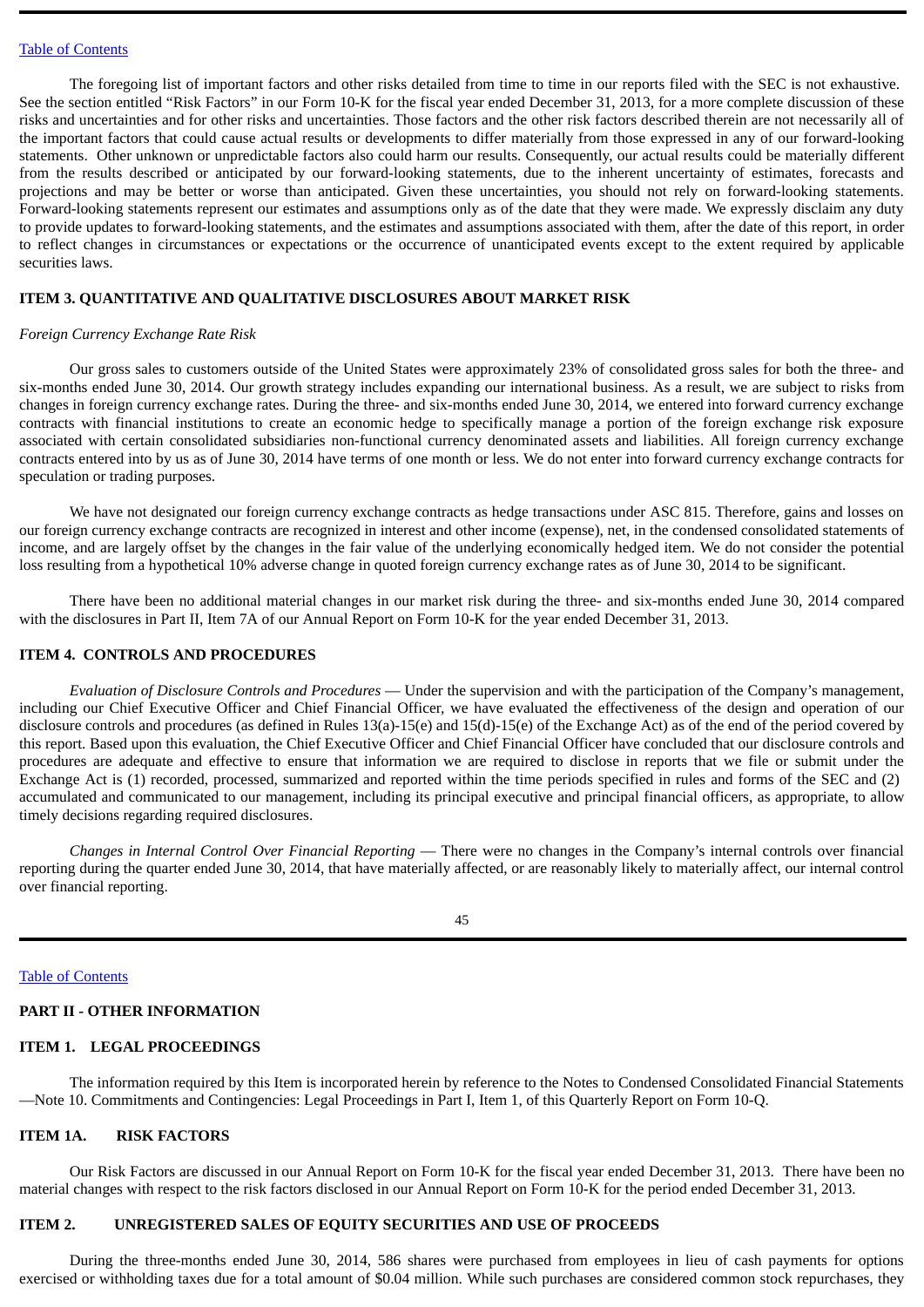are not counted as purchases against our authorized share repurchase program, including the April 2013 Repurchase Plan.

#### **ITEM 3. DEFAULTS UPON SENIOR SECURITIES**

<span id="page-30-1"></span><span id="page-30-0"></span>None.

#### **ITEM 4. MINE SAFETY DISCLOSURES**

<span id="page-30-2"></span>Not applicable.

### **ITEM 5. OTHER INFORMATION**

<span id="page-30-3"></span>None.

- 31.1\* Certification of Chief Executive Officer Pursuant to Section 302 of the Sarbanes- Oxley Act of 2002
- 31.2\* Certification of Chief Financial Officer Pursuant to Section 302 of the Sarbanes- Oxley Act of 2002
- 32.1\* Certification of Chief Executive Officer Pursuant to 18 U.S.C. Section 1350, as Adopted Pursuant to Section 906 of the Sarbanes-Oxley Act of 2002
- 32.2\* Certification by Chief Financial Officer Pursuant to 18 U.S.C. Section 1350, as Adopted Pursuant to Section 906 of the Sarbanes-Oxley Act of 2002
- 101\* The following financial information from Monster Beverage Corporation's Quarterly Report on Form 10-Q for the quarter ended June 30, 2014, formatted in XBRL (eXtensible Business Reporting Language): (i) Condensed Consolidated Balance Sheets as of June 30, 2014 and December 31, 2013, (ii) Condensed Consolidated Statements of Income for the three- and six-months ended June 30, 2014 and 2013, (iii) Condensed Consolidated Statements of Comprehensive Income for the three- and six-months ended June 30, 2014 and 2013, (iv) Condensed Consolidated Statements of Cash Flows for the threeand six-months ended June 30, 2014 and 2013, and (v) the Notes to Condensed Consolidated Financial Statements.
- **\* Filed herewith**

46

Table of [Contents](#page-0-0)

#### **SIGNATURES**

Pursuant to the requirements of the Securities Exchange Act of 1934, the Registrant has duly caused this report to be signed on its behalf by the undersigned, thereunto duly authorized.

> <span id="page-30-4"></span>MONSTER BEVERAGE CORPORATION Registrant

Date: August 8, 2014 *S/ RODNEY C. SACKS* Rodney C. Sacks Chairman of the Board of Directors and Chief Executive Officer

47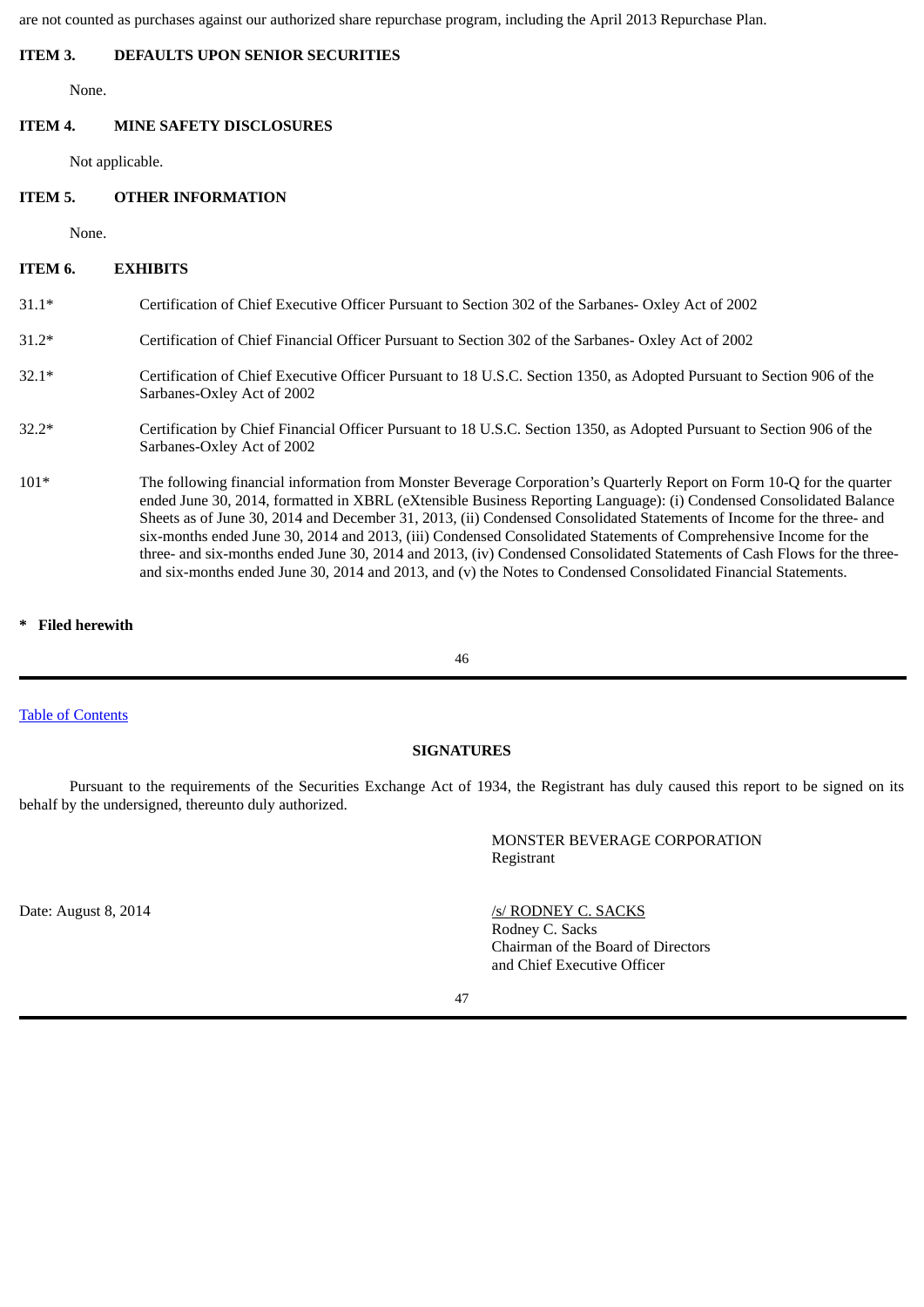### CERTIFICATION PURSUANT TO RULE 13A-14(a) OR 15D-14(a) OF THE SECURITIES EXCHANGE ACT OF 1934, AS ADOPTED PURSUANT TO SECTION 302 OF THE SARBANES-OXLEY ACT OF 2002

### I, Rodney Sacks, certify that:

- 1. I have reviewed this quarterly report on Form 10-Q of Monster Beverage Corporation;
- 2. Based on my knowledge, this report does not contain any untrue statement of a material fact or omit to state a material fact necessary to make the statements made, in light of the circumstances under which such statements were made, not misleading with respect to the period covered by this report;
- 3. Based on my knowledge, the financial statements, and other financial information included in this report, fairly present in all material respects the financial condition, results of operations and cash flows of the registrant as of, and for, the periods presented in this report;
- 4. The registrant's other certifying officer(s) and I are responsible for establishing and maintaining disclosure controls and procedures (as defined in Exchange Act Rules 13a-15(e) and 15d-15(e)) and internal control over financial reporting (as defined in Exchange Act Rules 13a-15(f) and 15d-15(f)) for the registrant and have:
	- a. designed such disclosure controls and procedures, or caused such disclosure controls and procedures to be designed under our supervision, to ensure that material information relating to the registrant, including its consolidated subsidiaries, is made known to us by others within those entities, particularly during the period in which this report is being prepared;
	- b. designed such internal control over financial reporting, or caused such internal control over financial reporting to be designed under our supervision, to provide reasonable assurance regarding the reliability of financial reporting and the preparation of financial statements for external purposes in accordance with generally accepted accounting principles;
	- c. evaluated the effectiveness of the registrant's disclosure controls and procedures and presented in this report our conclusions about the effectiveness of the disclosure controls and procedures, as of the end of the period covered by this report based on such evaluation; and
	- d. disclosed in this report any change in the registrant's internal control over financial reporting that occurred during the registrant's most recent fiscal quarter (the registrant's fourth fiscal quarter in the case of an annual report) that has materially affected, or is reasonably likely to materially affect, the registrant's internal control over financial reporting; and
- 5. The registrant's other certifying officer(s) and I have disclosed, based on our most recent evaluation of internal control over financial reporting, to the registrant's auditors and the audit committee of registrant's board of directors (or persons performing the equivalent function):
	- a. all significant deficiencies and material weaknesses in the design or operation of internal control over financial reporting which are reasonably likely to adversely affect the registrant's ability to record, process, summarize and report financial information; and
	- b. any fraud, whether or not material, that involves management or other employees who have a significant role in the registrant's internal control over financial reporting.

Date: August 8, 2014 *August 8, 2014 /s/Rodney C. Sacks* 

Rodney C. Sacks Chairman of the Board of Directors and Chief Executive Officer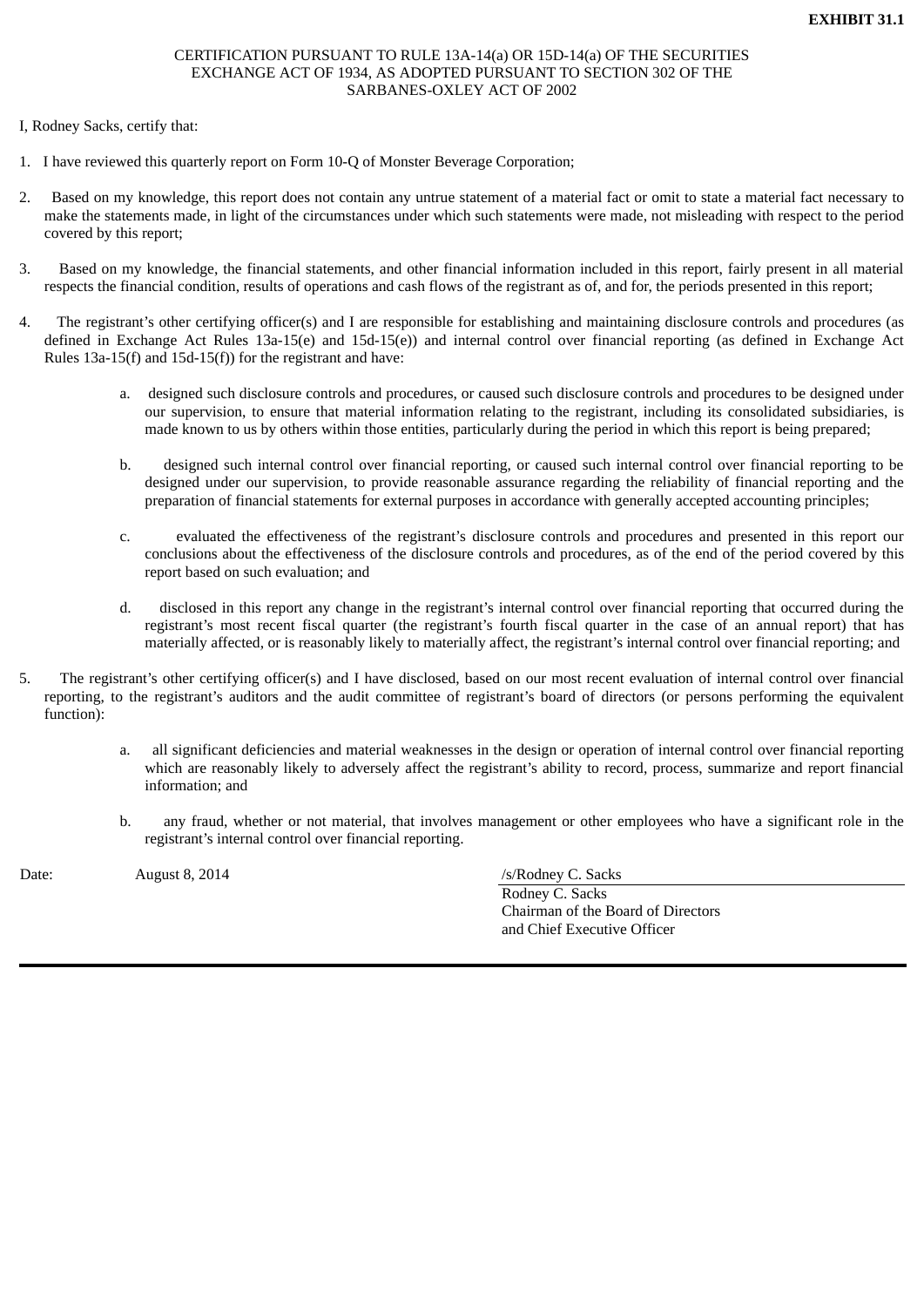### CERTIFICATION PURSUANT TO RULE 13A-14(a) OR 15D-14(a) OF THE SECURITIES EXCHANGE ACT OF 1934, AS ADOPTED PURSUANT TO SECTION 302 OF THE SARBANES-OXLEY ACT OF 2002

I, Hilton Schlosberg, certify that:

- 1. I have reviewed this quarterly report on Form 10-Q of Monster Beverage Corporation;
- 2. Based on my knowledge, this report does not contain any untrue statement of a material fact or omit to state a material fact necessary to make the statements made, in light of the circumstances under which such statements were made, not misleading with respect to the period covered by this report;
- 3. Based on my knowledge, the financial statements, and other financial information included in this report, fairly present in all material respects the financial condition, results of operations and cash flows of the registrant as of, and for, the periods presented in this report;
- 4. The registrant's other certifying officer(s) and I are responsible for establishing and maintaining disclosure controls and procedures (as defined in Exchange Act Rules 13a-15(e) and 15d-15(e)) and internal control over financial reporting (as defined in Exchange Act Rules 13a-15(f) and 15d-15(f)) for the registrant and have:
	- a. designed such disclosure controls and procedures, or caused such disclosure controls and procedures to be designed under our supervision, to ensure that material information relating to the registrant, including its consolidated subsidiaries, is made known to us by others within those entities, particularly during the period in which this report is being prepared;
	- b. designed such internal control over financial reporting, or caused such internal control over financial reporting to be designed under our supervision, to provide reasonable assurance regarding the reliability of financial reporting and the preparation of financial statements for external purposes in accordance with generally accepted accounting principles;
	- c. evaluated the effectiveness of the registrant's disclosure controls and procedures and presented in this report our conclusions about the effectiveness of the disclosure controls and procedures, as of the end of the period covered by this report based on such evaluation; and
	- d. disclosed in this report any change in the registrant's internal control over financial reporting that occurred during the registrant's most recent fiscal quarter (the registrant's fourth fiscal quarter in the case of an annual report) that has materially affected, or is reasonably likely to materially affect, the registrant's internal control over financial reporting; and
- 5. The registrant's other certifying officer(s) and I have disclosed, based on our most recent evaluation of internal control over financial reporting, to the registrant's auditors and the audit committee of registrant's board of directors (or persons performing the equivalent function):
	- a. all significant deficiencies and material weaknesses in the design or operation of internal control over financial reporting which are reasonably likely to adversely affect the registrant's ability to record, process, summarize and report financial information; and
	- b. any fraud, whether or not material, that involves management or other employees who have a significant role in the registrant's internal control over financial reporting.

Date: August 8, 2014 */s/ Hilton H. Schlosberg* Hilton H. Schlosberg Vice Chairman of the Board of Directors, President, Chief Operating Officer, Chief Financial Officer and Secretary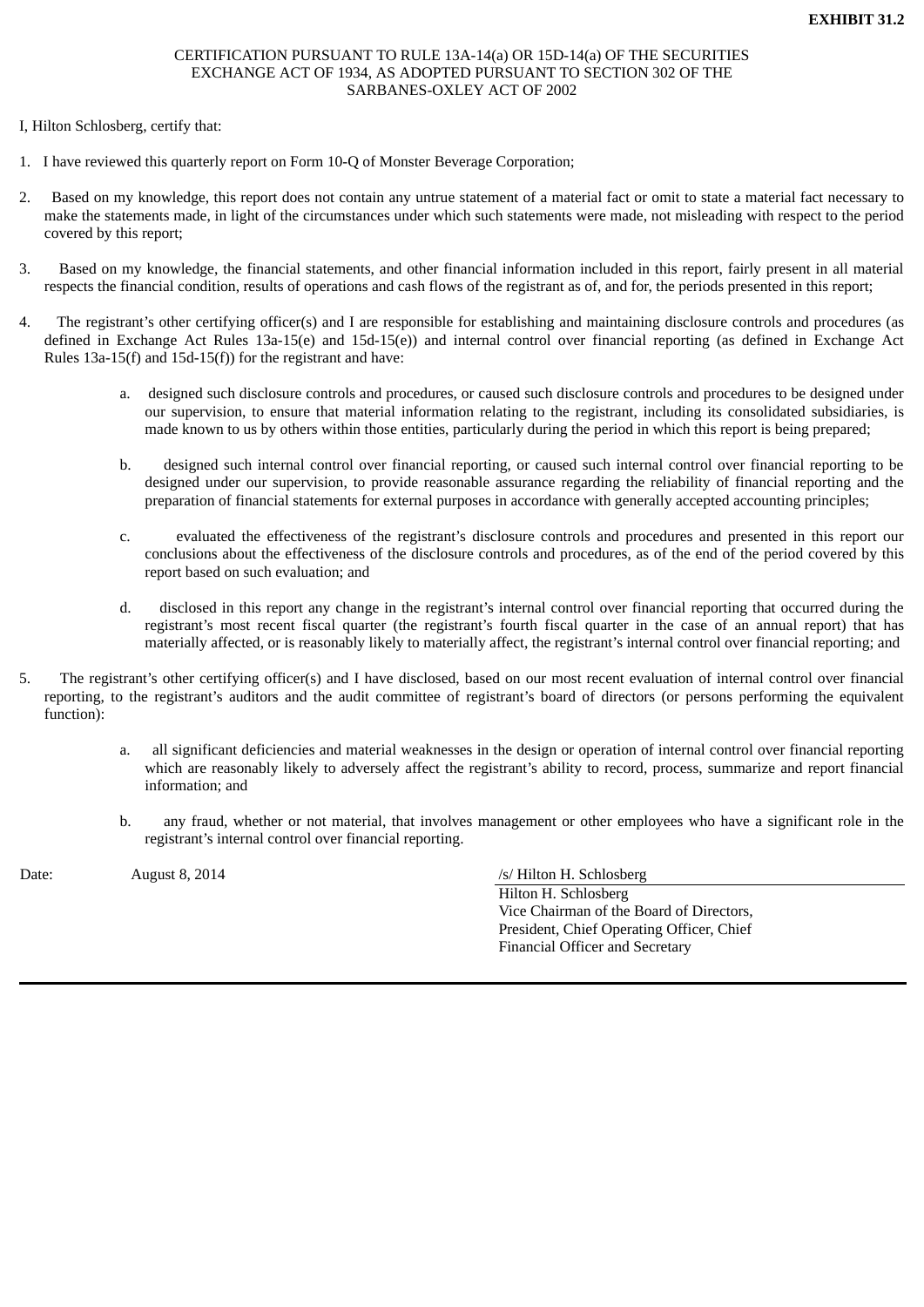### CERTIFICATION PURSUANT TO 18 U.S.C. SECTION 1350, AS ADOPTED PURSUANT TO SECTION 906 OF THE SARBANES-OXLEY ACT OF 2002

In connection with the quarterly report of Monster Beverage Corporation (the "Company") on Form 10-Q for the quarter ended June 30, 2014 as filed with the Securities and Exchange Commission (the "Report"), the undersigned, Rodney C. Sacks, Chairman of the Board of Directors and Chief Executive Officer of the Company, certifies, pursuant to 18 U.S.C. 1350, as adopted pursuant to Section 906 of the Sarbanes-Oxley Act of 2002, that:

- 1. The Report fully complies with the requirements of Section 13(a) or 15(d) of the Securities Exchange Act of 1934; and
- 2. The information contained in the Report fairly presents, in all material respects, the financial condition and results of operations of the Company.

Date: August 8, 2014 /s/ Rodney C. Sacks

Rodney C. Sacks Chairman of the Board of Directors and Chief Executive Officer